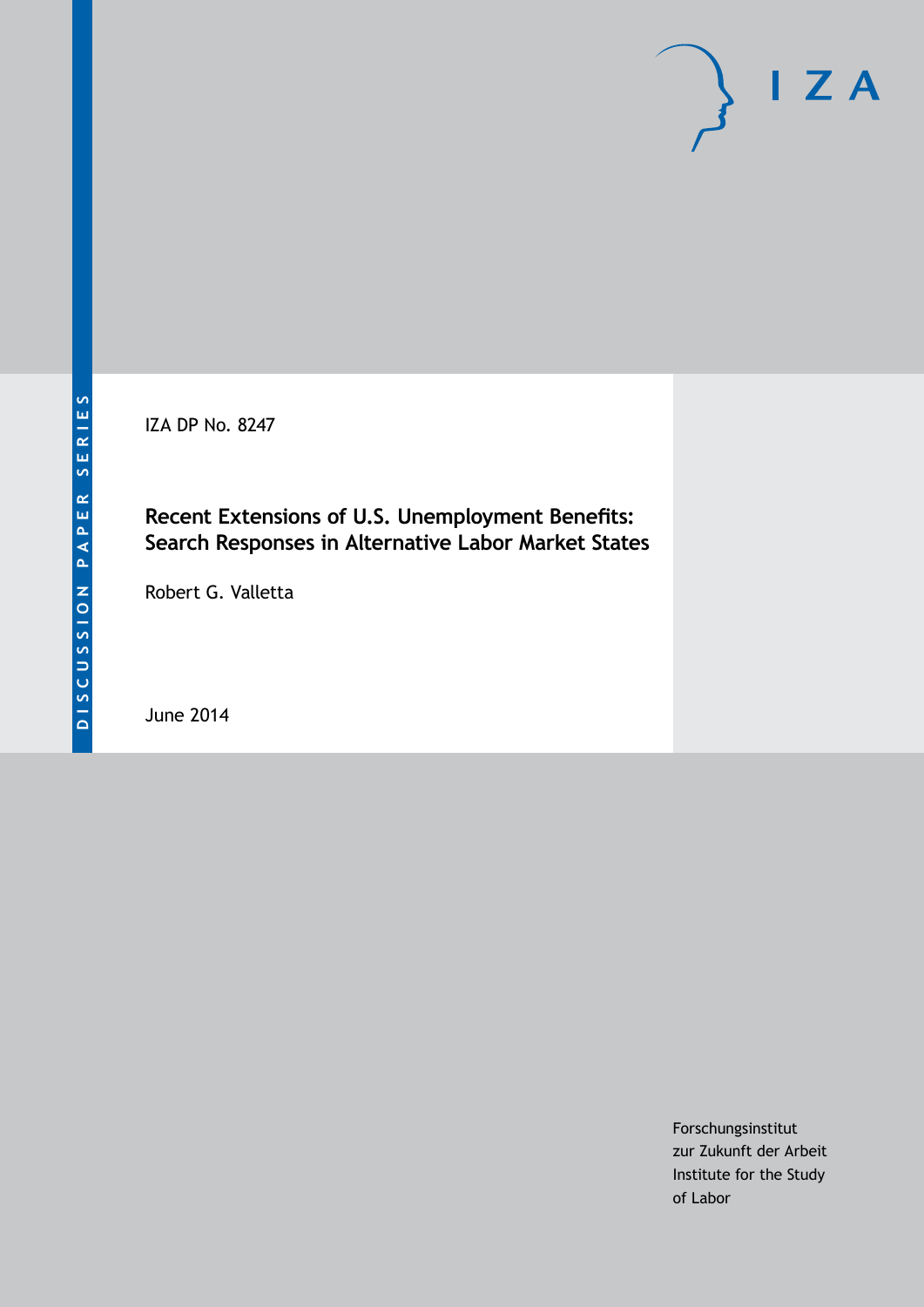# **Recent Extensions of U.S. Unemployment Benefits: Search Responses in Alternative Labor Market States**

**Robert G. Valletta**

*Federal Reserve Bank of San Francisco and IZA*

Discussion Paper No. 8247 June 2014

IZA

P.O. Box 7240 53072 Bonn Germany

Phone: +49-228-3894-0 Fax: +49-228-3894-180 E-mail: [iza@iza.org](mailto:iza@iza.org)

Any opinions expressed here are those of the author(s) and not those of IZA. Research published in this series may include views on policy, but the institute itself takes no institutional policy positions. The IZA research network is committed to the IZA Guiding Principles of Research Integrity.

The Institute for the Study of Labor (IZA) in Bonn is a local and virtual international research center and a place of communication between science, politics and business. IZA is an independent nonprofit organization supported by Deutsche Post Foundation. The center is associated with the University of Bonn and offers a stimulating research environment through its international network, workshops and conferences, data service, project support, research visits and doctoral program. IZA engages in (i) original and internationally competitive research in all fields of labor economics, (ii) development of policy concepts, and (iii) dissemination of research results and concepts to the interested public.

<span id="page-1-0"></span>IZA Discussion Papers often represent preliminary work and are circulated to encourage discussion. Citation of such a paper should account for its provisional character. A revised version may be available directly from the author.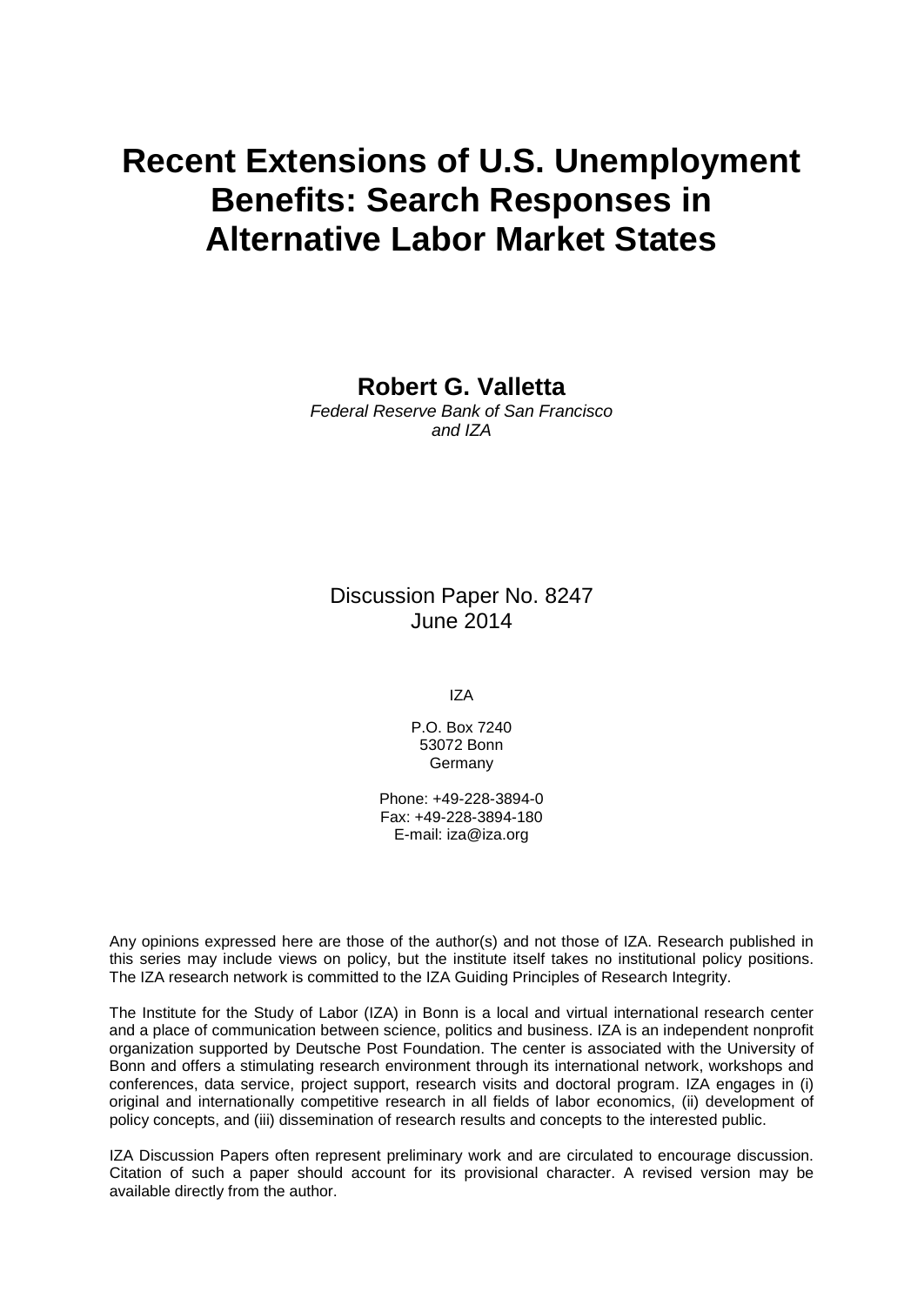IZA Discussion Paper No. 8247 June 2014

# **ABSTRACT**

# **Recent Extensions of U.S. Unemployment Benefits: Search Responses in Alternative Labor Market States[\\*](#page-1-0)**

In response to the 2007-09 "Great Recession," the maximum duration of U.S. unemployment benefits was increased from the normal level of 26 weeks to an unprecedented 99 weeks. I estimate the impact of these extensions on job search, comparing them with the more limited extensions associated with the milder 2001 recession. The analyses rely on monthly matched microdata from the Current Population Survey. I find that a 10-week extension of UI benefits raises unemployment duration by about 1.5 weeks, with little variation across the two episodes. This estimate lies in the middle-to-upper end of the range of past estimates.

JEL Classification: J64, J65

Keywords: unemployment benefits, job search

Corresponding author:

Robert G. Valletta Federal Reserve Bank of San Francisco 101 Market Street San Francisco, CA 94105-1579 USA E-mail: [rob.valletta@sf.frb.org](mailto:rob.valletta@sf.frb.org)

I thank Leila Bengali for excellent research assistance and participants at the October 2013 IZA Workshop on "Labor Market Reforms during the Great Recession" and the February 2014 NBER Labor Studies Conference for comments. The views expressed in this paper are those of the author and should not be attributed to anyone else affiliated with the Federal Reserve Bank of San Francisco or the Federal Reserve System.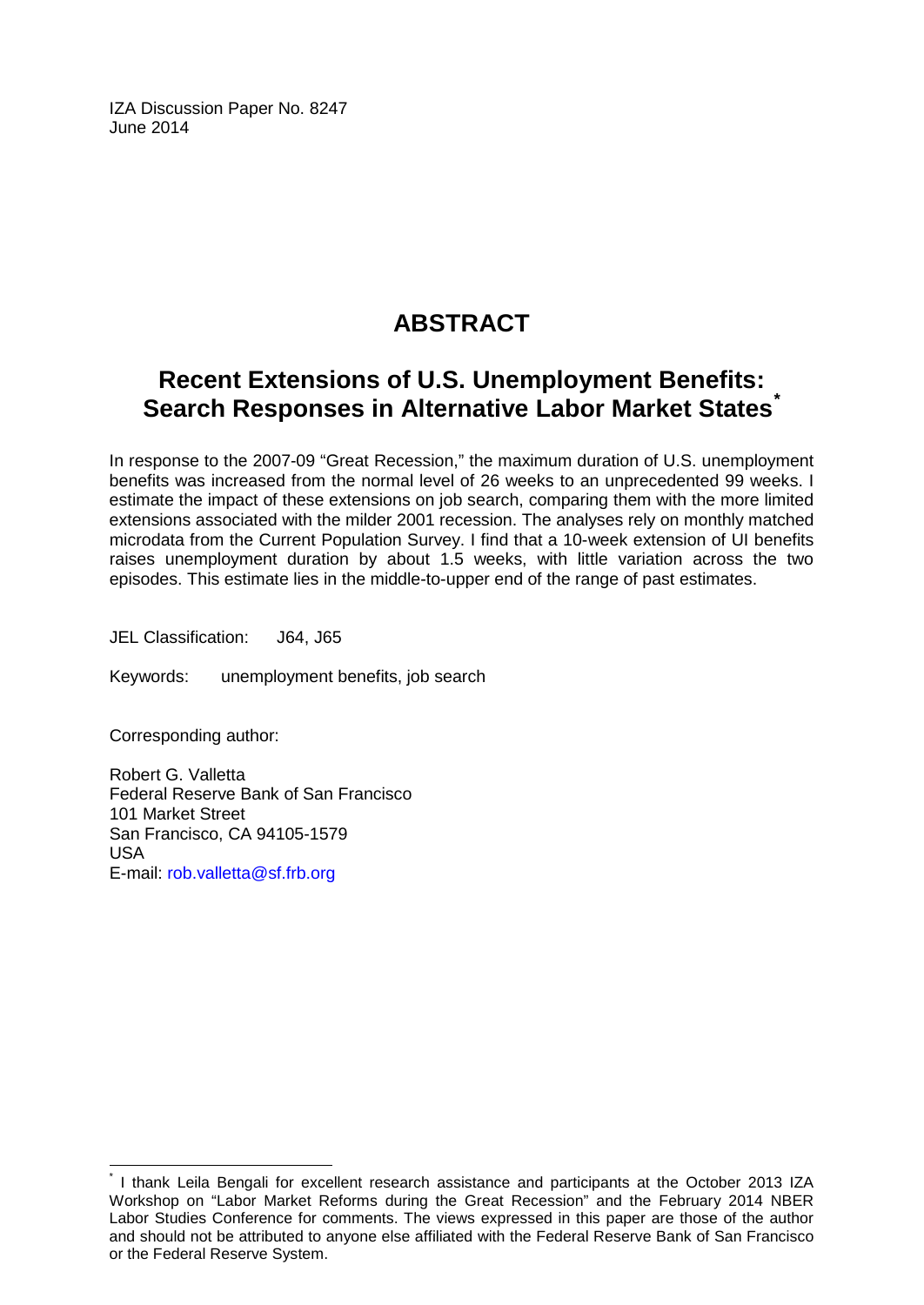# **Recent Extensions of U.S. Unemployment Benefits: Search Responses in Alternative Labor Market States**

# **1. Introduction**

During the recent "Great Recession" and its aftermath, unemployment insurance (UI) benefits in the United States were extended from the normal period of 26 weeks to the historically unprecedented maximum of 99 weeks. Rather than being rolled out comprehensively, the extensions were phased in slowly over time, and their full extent and exact timing varied across states based on state unemployment rates and other factors. This complex rollout created idiosyncratic variation in the maximum availability of UI benefits and hence provides a unique opportunity for assessing the effects of UI benefit extensions on job search behavior and unemployment duration.

Other recent research has examined the impact of the benefit extensions and found modest effects on search behavior and the overall unemployment rate but a larger effect on the share of unemployment that is long term (Rothstein 2011, Farber and Valletta 2013). Consistent with recent research using data for other countries (Card, Chetty, and Weber 2007), the main estimated impact of the recent U.S. benefit extensions was prolonged labor force attachment rather than reduced job finding.

I add to the existing literature by providing new estimates of the impact of recent benefit extensions on search behavior and unemployment duration. Like Rothstein (2011) and Farber and Valletta (2013, I use matched data from consecutive months of the U.S. Current Population Survey (CPS). These data are combined with data on the monthly timing of UI extensions at the state level. The resulting data set is used for a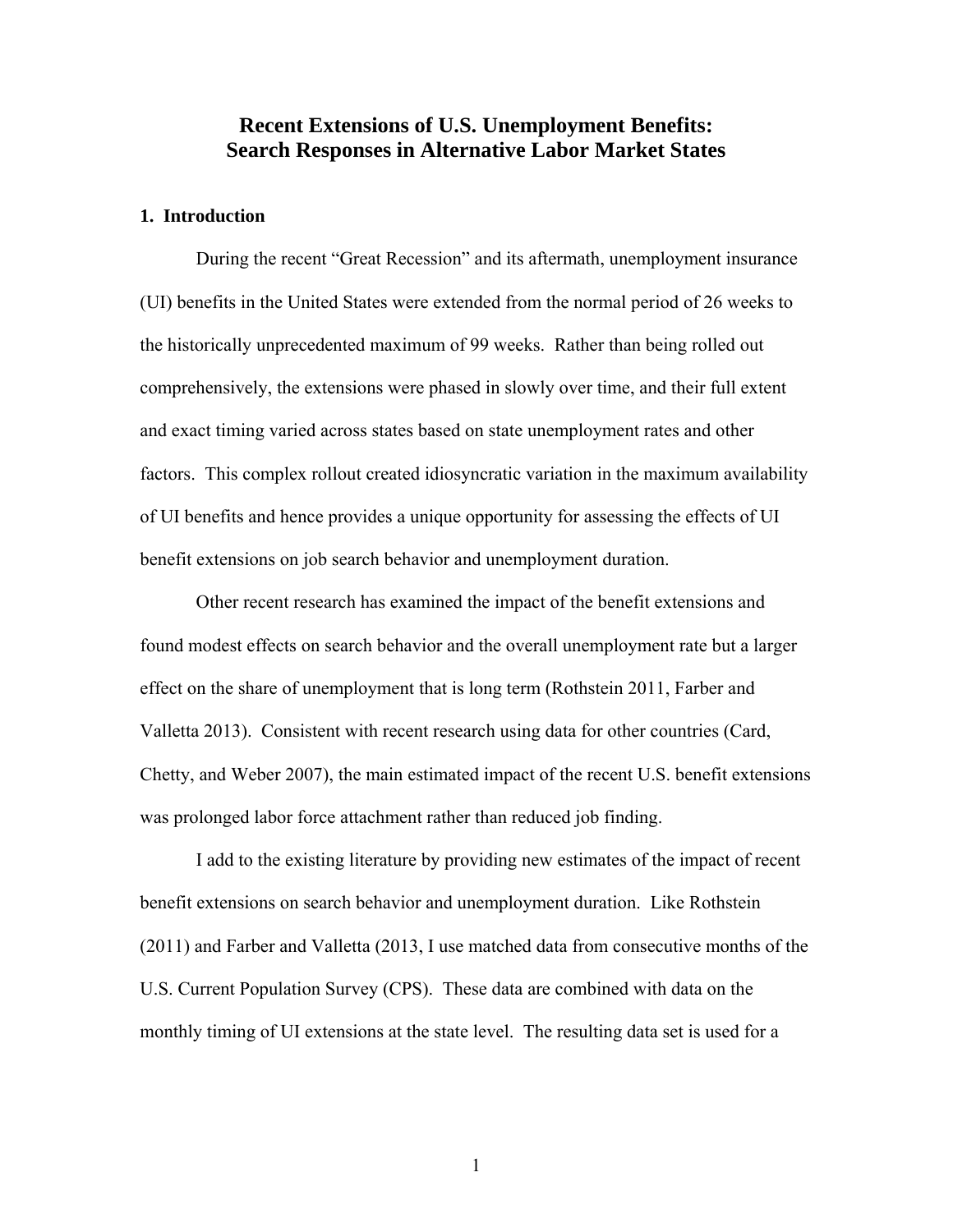discrete hazard analysis of the determinants of unemployment exits, focusing on the role of variation in the maximum availability of UI benefits across states and over time.

The paper makes three main contributions relative to the existing literature.

First, I estimate the response of unemployment duration to benefit duration and directly compare results for the recent benefit extensions with past estimates based on U.S. administrative data (Moffitt 1985; Katz and Meyer 1990; Card and Levine 2000; Jurajda and Tannery 2003). The findings suggest that the CPS household survey data provide a useful substitute for UI administrative data, which typically are available with a substantial lag (and are not yet generally available for the recent UI extension period).

Second, I compare the most recent episode of benefit extensions with the prior episode that occurred during a period of relatively favorable labor market conditions in the early 2000s. This enables an assessment of whether search responses vary based on the state of the labor market. Farber and Valletta (2013) focused on the duration of benefits rather than their generosity and found no meaningful difference in their job search impact under the very different labor market conditions prevailing during the benefit extension episodes of 2002-04 and 2008-12. However, they used a restricted specification that does not enable direct estimation of the response of unemployment duration to benefit duration.

Finally, I also compare the impact of the UI extensions on search behavior and outcomes for individuals who are eligible or ineligible to receive UI benefits. Individuals who are ineligible to receive UI benefits will not be directly affected by the availability of extended benefits and as such can in principle be used as a "placebo" group. However, the ineligible group may be affected by spillover effects or search externalities that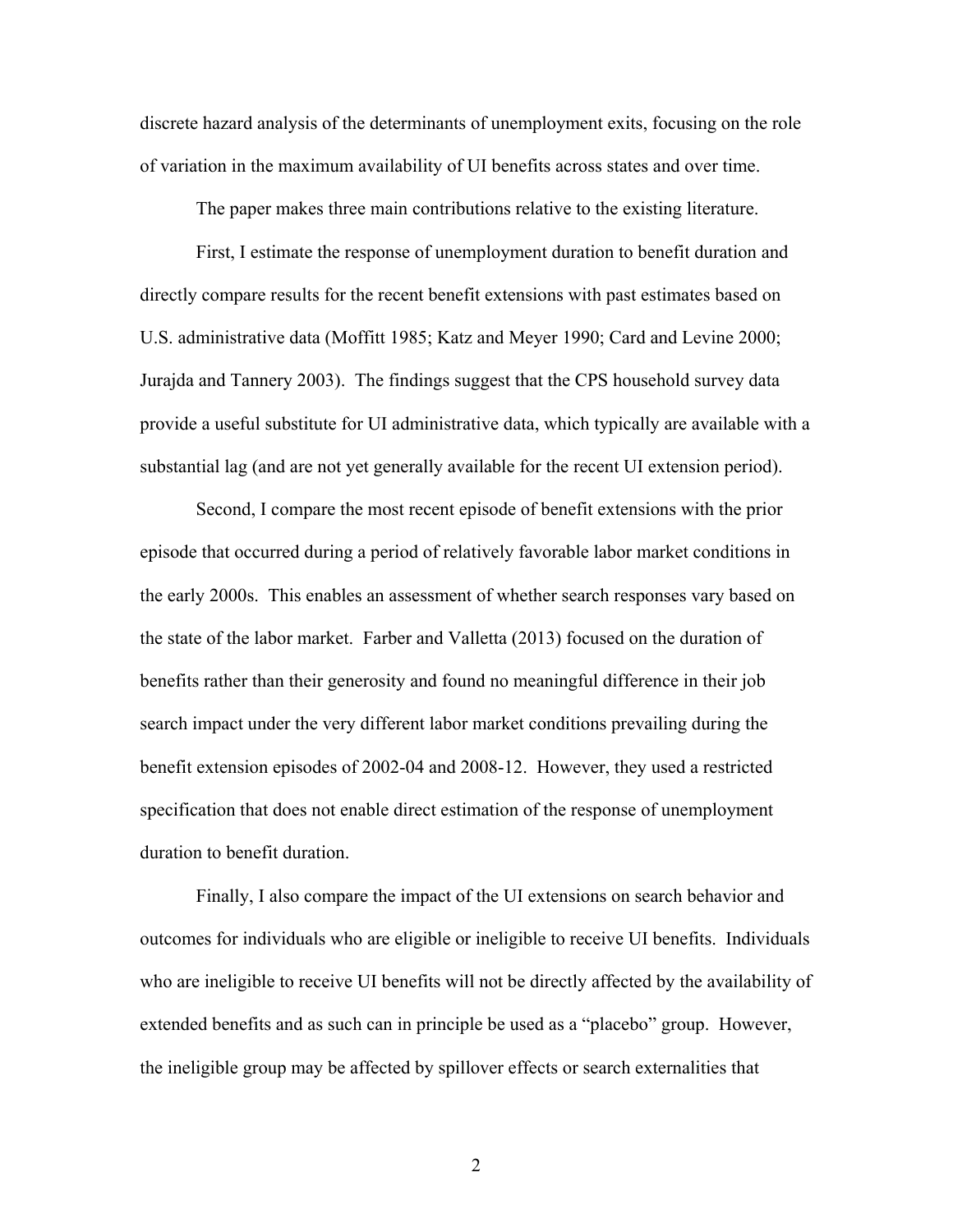increase their job-finding rates (Levine 1993; Lalive, Landais, and Zweimüller 2013). Recent research suggests that such spillover effects are likely to be most pronounced when available jobs are rationed due to a severe downturn, such as that associated with the recent recession (Landais, Michaillat, and Saez 2010). My comparison of extended UI effects for eligible and ineligible individuals provides a test for search externalities that result from the implementation of broad labor market programs.

The paper proceeds as follows. Section 2 describes the UI extension programs and relevant past research, along with further discussion of the value-added of my paper. Sections 3 and 4 describe the matched CPS data and econometric framework, followed by the empirical results in Section 5. To preview, my results show that for the group most likely to be affected by UI extensions (job losers unemployed for at least 6 months), the estimated search response is in the middle-to-upper end of the range of past estimates based on administrative data. The estimates do not vary meaningfully across the two separate episodes analyzed (2000-04 and 2007-11). However, I uncover evidence of spillover effects that raise job-finding rates for ineligible individuals in states with high unemployment rates in the 2007-11 sample. I provide interpretation and discussion of these findings in the conclusion and suggest avenues for future research.

#### **2. UI Extensions and Job Search**

#### *2.1. Normal and Extended UI Benefits in the United States*

UI benefits typically are available for 26 weeks in the United States under the joint federal-state Unemployment Compensation program established under the Social Security Act of 1935. About 95 percent of payroll employees are in jobs that are covered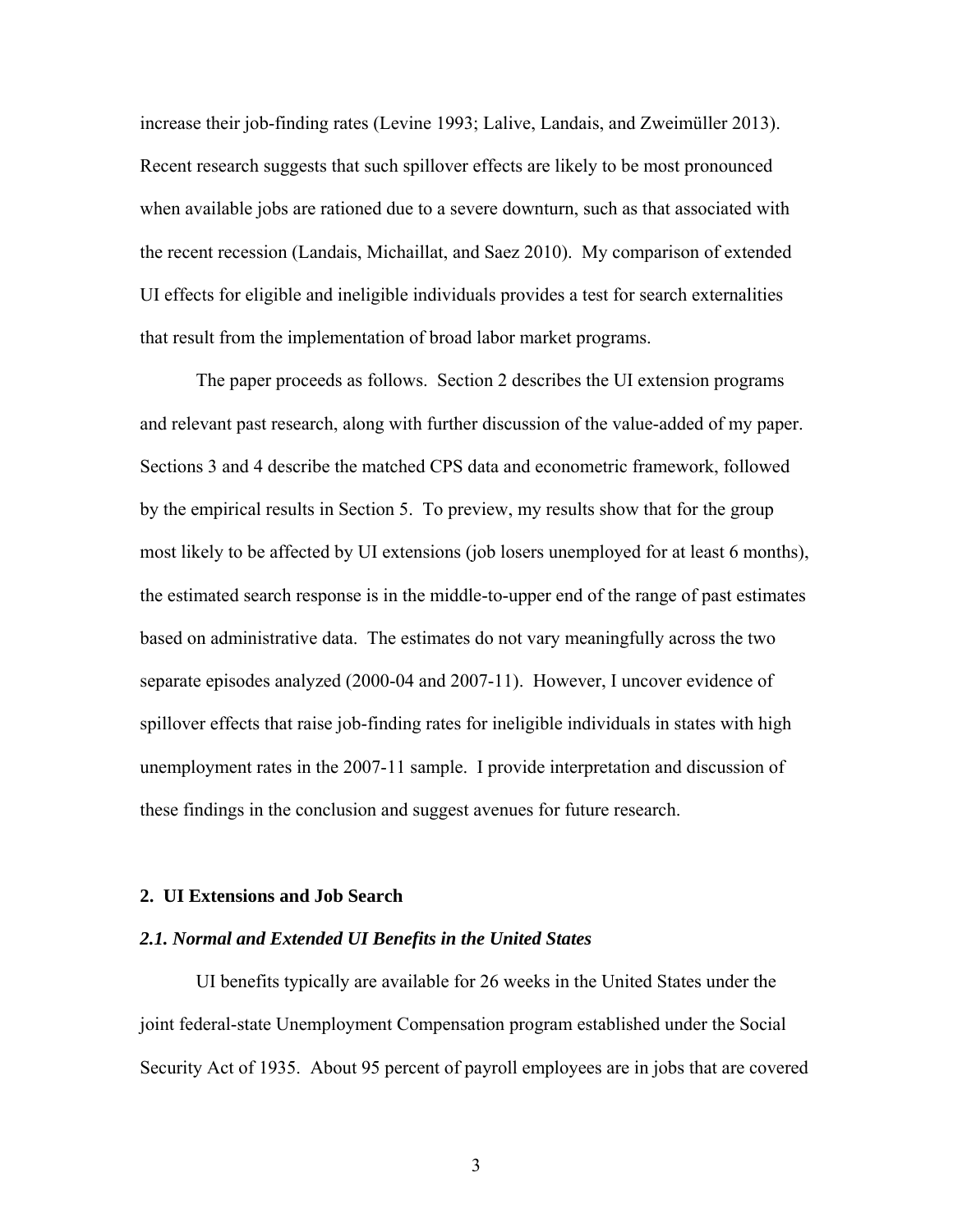by the UI system. Unemployed individuals are eligible to receive benefits if they lost a job through no fault of their own (typically a permanent or temporary layoff) and they meet state-specific minimum requirements regarding work history and wages during the 12 to 15 month period preceding job loss. Availability for work and active job search are required for ongoing receipt of UI benefits, although the exact rules vary across states.

Normal UI benefits periodically are extended during episodes of economic distress, through a combination of permanent and temporary legislation. Table 1 lists the relevant programs for my analyses, their key provisions, and a timeline for the programs' inception and subsequent modifications that affect available UI benefit weeks. I discuss the three relevant programs for my analysis in turn, focusing on the primary features that determine the state-time variation used in my analysis.<sup>1</sup>

The Federal-State Extended Benefits (EB) program, permanently authorized beginning in 1970, originally provided up to 13 weeks of additional UI benefits in states with high unemployment rates. It was amended in 1993 to allow for up to 20 weeks of additional benefits in states with especially high unemployment rates. The EB thresholds or triggers are based on the state's Insured Unemployment Rate (IUR) or Total Unemployment Rate (TUR), combined with the change over time ("lookback" provisions).<sup>2</sup> States are allowed some latitude to choose different triggers based on the IUR or TUR. In recent years the triggers generally have been based on a TUR of 6.5 percent for a 13-week extension or 8.0 percent for 20 weeks, combined with a 10-percent increase in the TUR over the previous two years. Due to concerns that this lookback

<u>.</u>

<sup>&</sup>lt;sup>1</sup> Additional program details are provided in periodic reports issued by the U.S. Congressional Research Service, notably Lake (2003), Whittaker and Isaacs (2012), and Isaacs (2013).  $2^2$  The IUR is the three-month average ratio of persons receiving UI benefits to the number of persons covered by the UI system. The TUR is a three-month average of the unemployment rate published by the U.S. Bureau of Labor Statistics (BLS).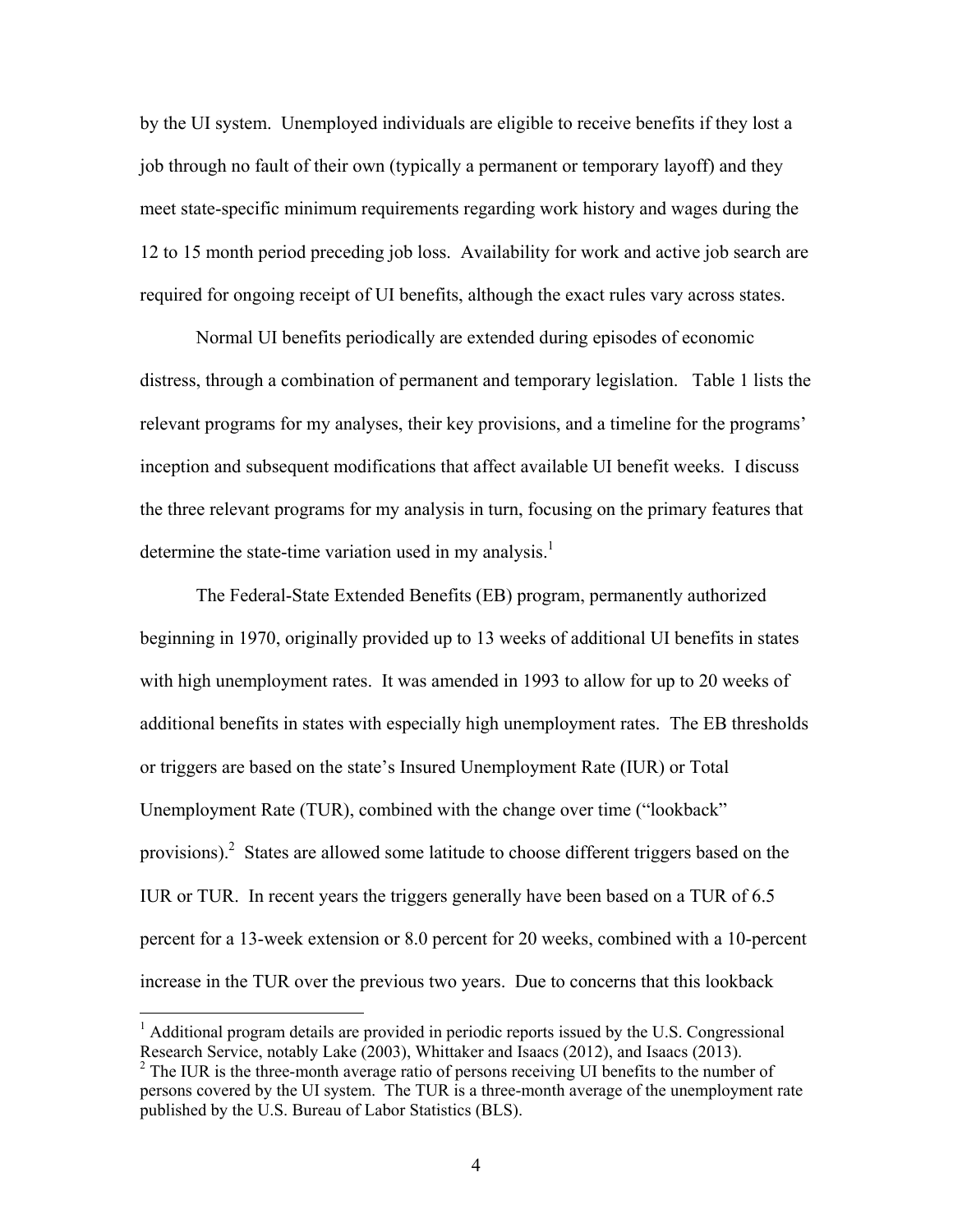provision would cause some states to trigger off EB despite very high, sustained unemployment rates in recent years, it was modified in 2010 to allow states to rely on a three-year lookback period.

The EB program has been supplemented by temporary programs that have been used eight times since 1958, with the most recent episode beginning in 2008. Data on the timing of extensions at the state level are not available for the UI extension episodes prior to 2002. I therefore focus on the two episodes of UI extensions since 2002.

In response to the recession of 2001 and subsequent slow labor market recovery, the U.S. Congress passed the Temporary Extended Unemployment Compensation (TEUC) legislation, which was effective from March 2002 through early 2004. As shown in Table 1, this law extended UI availability by 13 weeks in all states and an additional 13 weeks in "high unemployment" states. The latter are defined based on an IUR of at least 4 percent and a lookback requirement specifying a 20-percent increase over the prior two years. Between normal UI benefits (26 weeks) and the EB and TEUC programs, a maximum of 72 weeks of UI benefit duration was available during this period. However, that maximum was reached in only a small number of states and therefore applied only to a limited number of individuals.

The severity of job loss and persistent labor market weakness during and after the recession of 2007-09 resulted in an unprecedented expansion of UI benefit availability. Between mid-2008 and late 2009, the Emergency Unemployment Compensation (EUC) program was slowly phased in. It initially provided for 13 additional weeks of benefits in July 2008. As listed in Table 1, additional benefit tiers (based on trigger thresholds) were added in December 2008 and November 2009. From that latter date until early 2012, the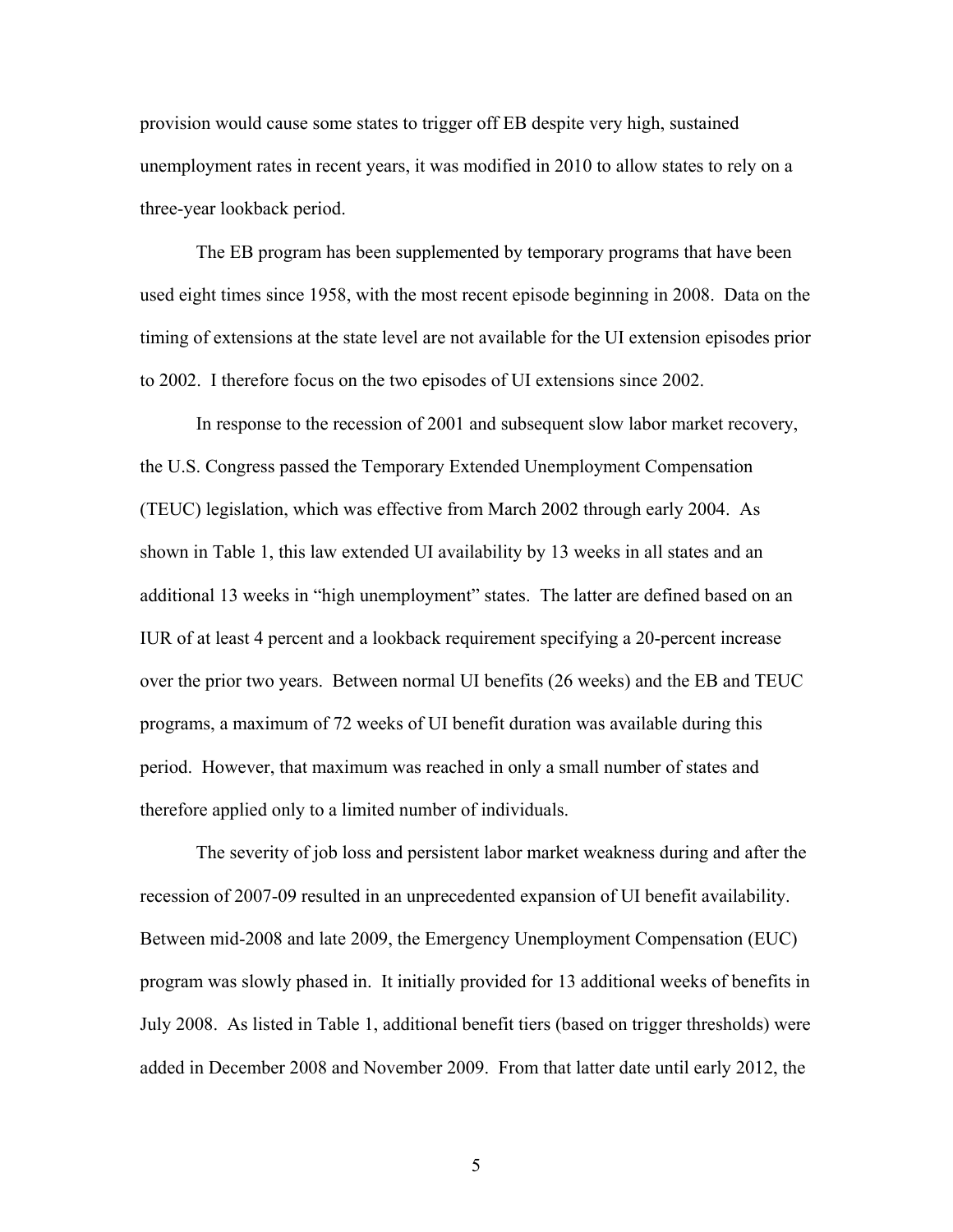combined benefits availability through four EUC tiers remained at 53 weeks. In conjunction with normal UI benefit durations of 26 weeks and a maximum of 20 weeks through the EB program, the maximum duration of available UI benefits during this EUC program peak was 99 weeks. Table 1 also lists the subsequent legislative changes that raised the unemployment trigger thresholds in May 2012 and scaled back maximum EUC durations slightly in September (through changes in three of the four tiers). These provisions remained in place through the termination of the program at the end of 2013.

Information on maximum available UI duration through the EB and EUC programs for each state was released weekly by the U.S. Department of Labor (DOL). I used these weekly releases to construct a panel of UI availability for each state at a monthly frequency (to match the monthly CPS data used for the primary analyses). These data cover the last two periods of UI extensions.<sup>3</sup> I focus on a measure of the maximum number of weeks that an eligible individual can receive in a particular state and month, labeled as the "potential benefit duration," or PBD (following Marinescu 2013). Variation in the PBD will be used as the measure of extended UI availability in the analyses below.

Figure 1 illustrates the variation in PBD over time (years 2000-late 2013) based on the various programs in effect. Panel A displays the maximum and minimum PBD measured across states in each sample month, and Panel B displays the average and standard deviation of the PBD across unemployed individuals (measured using a sample of all individuals identified as unemployed and eligible to receive UI in the CPS

 $3$  The weekly "trigger" notices for the EB program back to 2002 and the complete EUC program are available online at http://www.ows.doleta.gov/unemploy/trigger/ and http://www.oui.doleta.gov/unemploy/euc\_trigger/. Similar trigger date information for the TEUC program is no longer available online but was kindly provided to me by Scott Gibbons of the U.S. Department of Labor.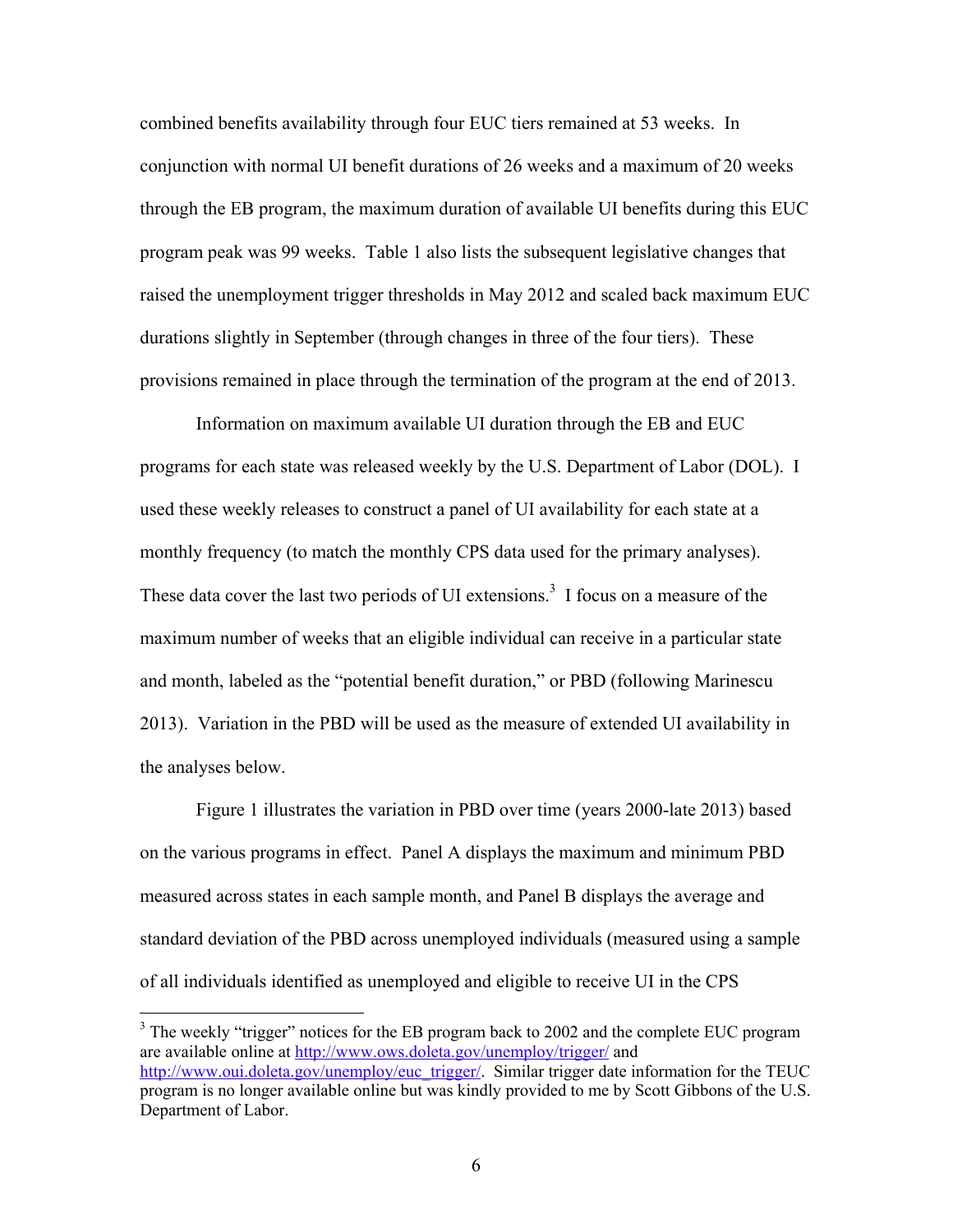microdata; see the definition of eligibility in Section 3.2).<sup>4</sup> Most states provide 26 weeks of UI during non-extension periods, although Massachusetts provides 30 and Montana provides 28 (hence the maximum exceeds 26 during non-extension periods).

Panel A shows that the PBD maximum/minimum spread across states was quite large (around 30-40 weeks) in the most recent extension episode and the preceding episode in the early 2000s. However, the number of states at or near the minimum in the recent episode, and their labor force shares, were much smaller in the recent episode than in the preceding episode. This is reflected in Panel B, which shows that the average weeks of total UI eligibility reached about 96 in late 2009, implying that the typical unemployed individual was located in a state in which maximum UI eligibility was 99 weeks. In the early 2000s, maximum weeks of eligibility reached 72. However, few states triggered on to the maximum extensions, and only about 13 additional weeks of UI beyond the normal 26 were available to the typical unemployed individual. The standard deviation displayed in Panel B indicates that the dispersion in total weeks available was only slightly higher in the recent episode than in the preceding one, implying that there is a similar degree of cross-state variation that can be used for estimates in both episodes. Panel B also shows a sharp drop in 2012 in the average PBD. This sharp drop occurred

<sup>&</sup>lt;sup>4</sup> Figure 1 does not reflect several temporary suspensions of the EUC program arising from legislative disagreements that occurred in April, June-July, and December of 2010. During those periods, reauthorization was expected and individuals were allowed to receive benefits through their current EUC tier and retroactive benefits for the next tier after reauthorization. It is therefore likely that the suspension periods did not significantly offset any behavioral responses to the overall extension programs. The suspension periods are largely addressed in the empirical analysis through the use of complete monthly date dummies in my econometric equations.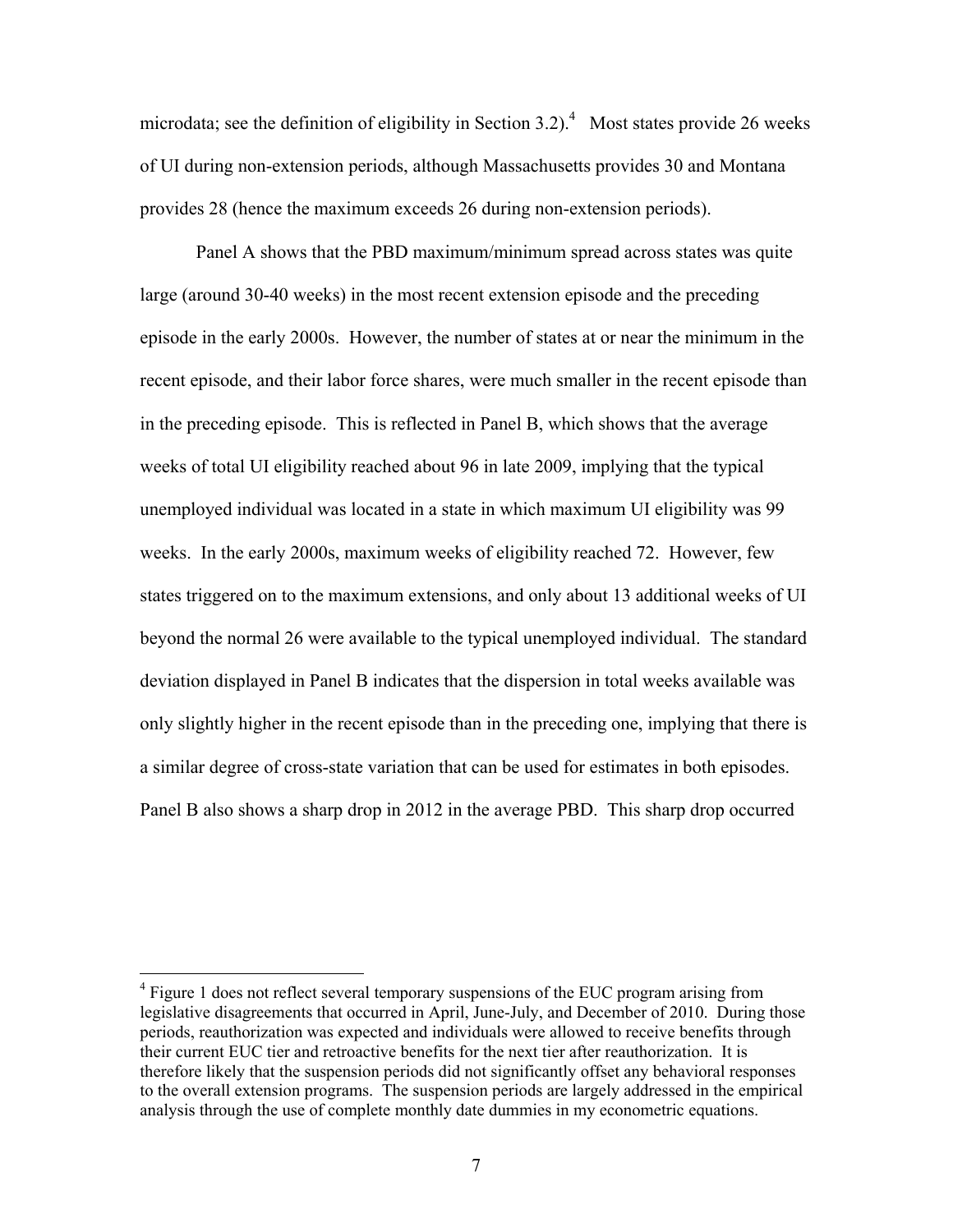as unemployment rates dropped below the thresholds required for program continuation and some states reduced their normal UI duration below the prior low of 26 weeks.<sup>5</sup>

For the empirical analyses in subsequent sections, I use the extended UI data (and matched CPS data) through 2011 only. This choice is based on measurement issues that distort the estimated impact of the post-2011 reductions in PBD. The measurement issues reflect a fundamental asymmetry in the implementation of PBD changes caused by the state unemployment rate crossing a trigger threshold. An expansion causes an immediate increase in PBD for all eligible individuals, hence the timing and extent of the expansions is precisely measured. By contrast, when PBD is reduced in a state, individuals currently receiving benefits under the triggered-off program typically can continue to receive the full allotment of benefit weeks for which they qualified prior to the reduction in PBD. This allows them to continue receiving benefits for up to 20 weeks (4 to 5 months) after the rollback, which is the maximum number of weeks available through the EB program or the separate EUC tiers. As such, reductions in maximum weeks available provide very imprecise information about the timing of changes in PBD for affected individuals in a state, particularly in the context of the monthly frequency data that I use. The estimates for the post-2011 sample are dominated by the resulting measurement error (biased toward zero) and hence are excluded from my analyses.

 $<sup>5</sup>$  In 2011-13, eight states passed legislation that reduced their normal UI duration below 26</sup> weeks. As an extreme example, in July 2013 North Carolina implemented new legislation that reduced normal UI duration to 19 weeks based on a formula tied to the prevailing state unemployment rate. This and related changes in their state UI laws caused the state to lose eligibility for the federal extensions, reducing total available UI weeks to 19, as reflected in the minimum weeks plot near the end of the sample frame in Panel A of Figure 1. Reductions in normal UI weeks translate into reduction in available weeks through the EUC and EB programs (see Isaacs 2012). I account for these changes in my database of available UI weeks.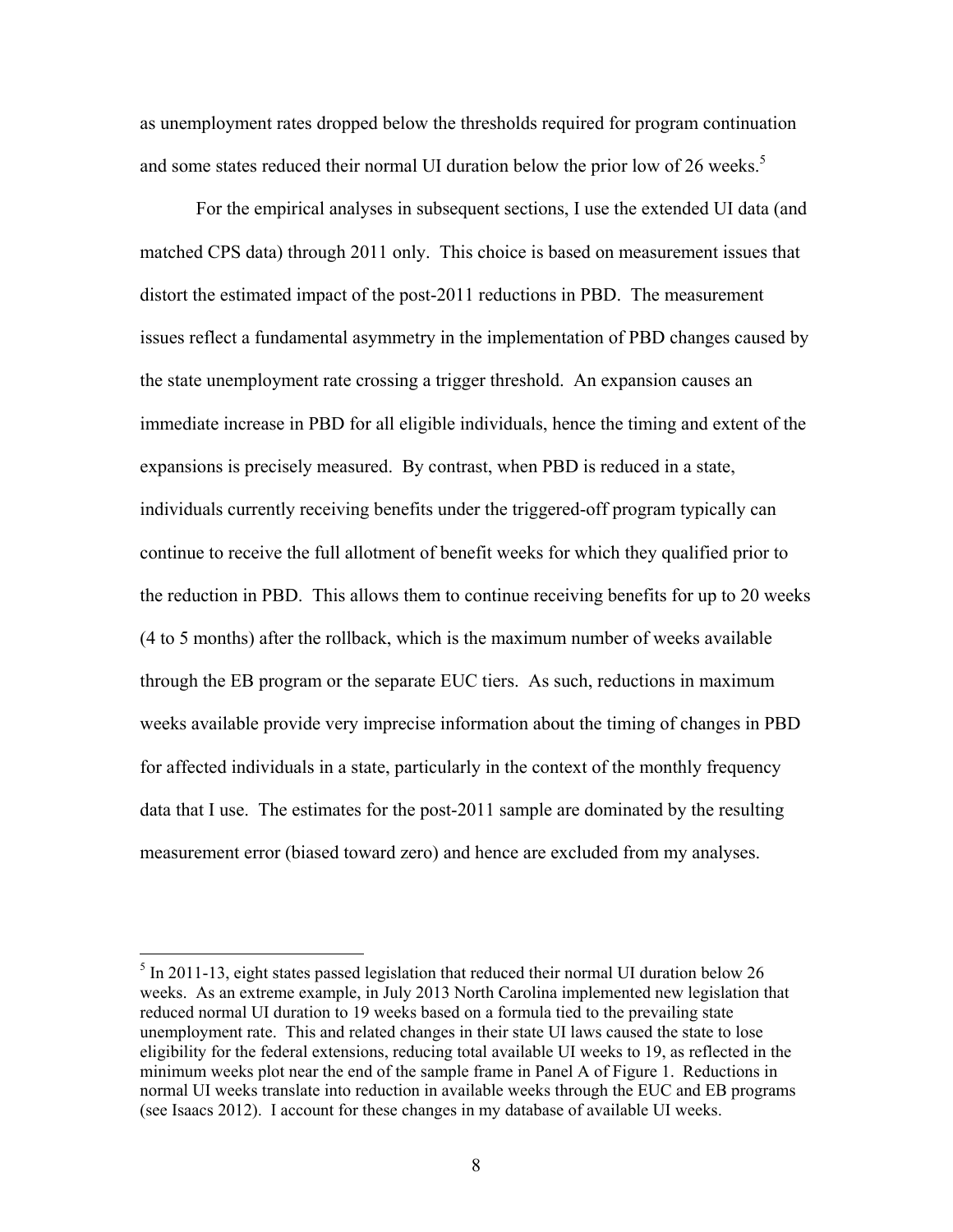#### *2.2. UI Extension Effects on Unemployment Duration*

Much of the existing research that assesses the impacts of unemployment benefits on search behavior focuses on benefit generosity (weekly/monthly payment amounts), which follows directly from the underlying theory of optimal UI (e.g. Baily 1978, Chetty 2008). However, a number of papers have directly examined the search response to U.S. benefit extensions and found that an increase in the maximum duration of benefits leads to an increase in average UI spell durations (notably Moffitt 1985, Katz and Meyer 1990, Card and Levine 2000, Jurajda and Tannery 2003, Schwartz  $2013$ .<sup>6</sup>

More recently, researchers have turned their attention to the question of optimal benefit duration and whether it varies based on the business cycle or local economic conditions. In the classic formulation and extensions, optimal benefit generosity reflects a tradeoff between the welfare gains arising from insurance against income loss versus the disincentive or moral hazard effects of UI benefits on job search (Bailey 1978, Chetty 2008). Recent research suggests that this tradeoff may depend on labor market conditions, for example through reduced arrival rates of job offers under weak labor market conditions that limit the moral hazard effect on job search. Kroft and Notowidigdo (2011) find direct empirical support for such effects based on joint variation in benefit generosity and state labor market conditions. Alternatively, if jobs are rationed when labor market conditions are weak, the resulting search externalities imply that the effects of increased program generosity will be smaller at the aggregate ("macro") level than is implied by the direct individual ("micro") responses (Landais et al 2010). This

<u>.</u>

<sup>&</sup>lt;sup>6</sup> In addition, selected recent work has focused on direct measures of search activity using highfrequency survey or online data from periods corresponding to the recent benefit extensions (Krueger and Mueller 2011, Marinescu 2013). The results from these papers regarding UI extension effects on search intensity and job finding are mixed.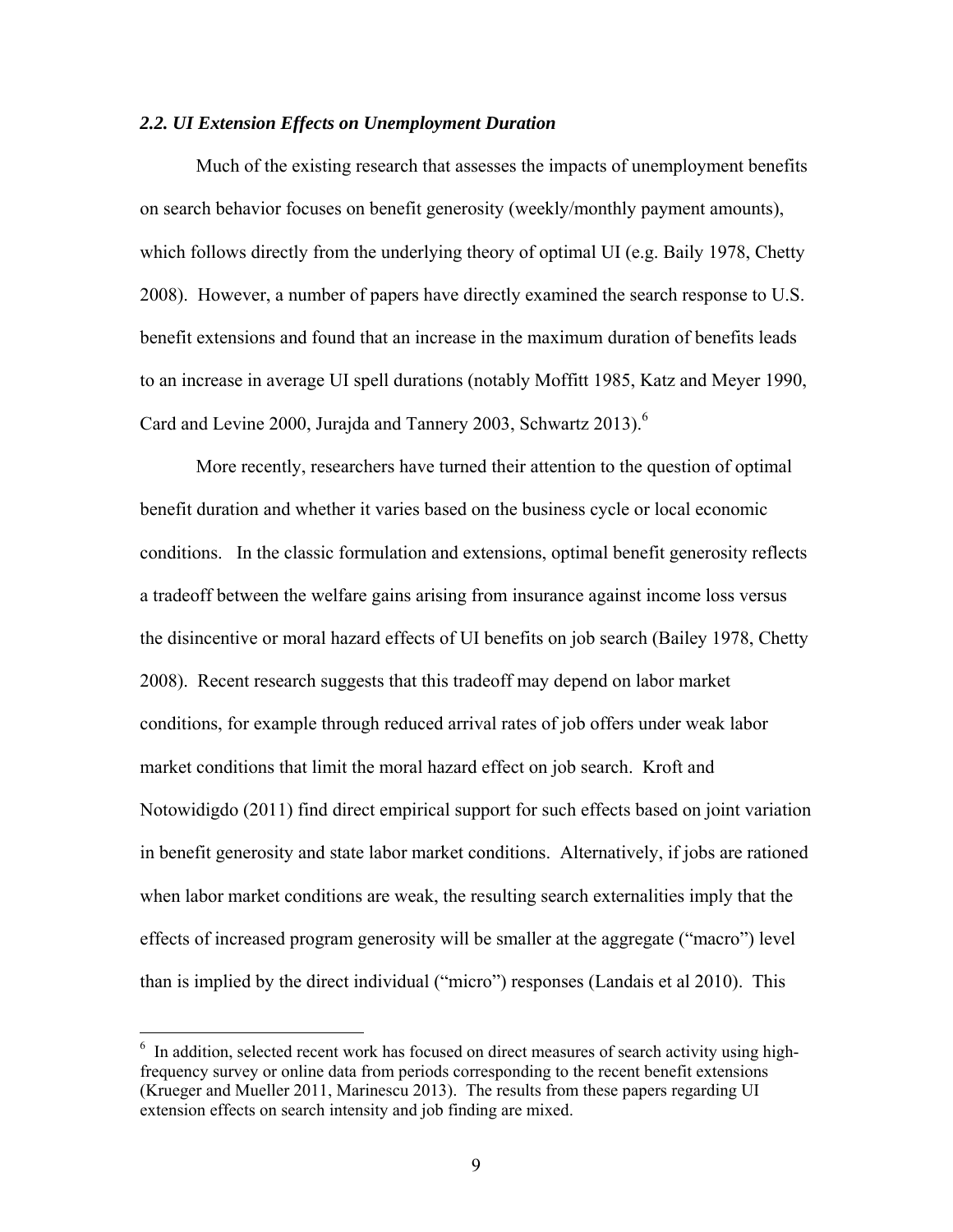gap between micro and macro estimates is likely to take the form of spillovers to individuals who are not eligible for the program expansion (Levine 1993, Lalive et al. 2013).

Direct empirical tests have yielded little or no support for variation in the effects of benefit extensions based on labor market conditions. Schmieder, von Wachter, and Bender (2012) used German data and found small effects of benefit extensions on unemployment duration, with limited variation in their behavioral impacts over the business cycle. Using U.S. data, Jurajda and Tannery (2003) found no variation in UI duration effects across two local labor markets with very different labor market conditions. Similarly, Farber and Valletta (2013) found no difference in UI extension effects on unemployment duration across the two episodes associated with the relatively mild recession of the early 2000s and the more severe recent recession.

Past papers on the effects of benefit extensions generally have relied on administrative data on UI recipients. These data sets provide limited information on recipients' post-UI experiences and unemployment (e.g., whether they exit through job finding, continue searching, or withdraw from the labor force). In addition, the empirical focus on UI recipients in administrative data precludes analyses of indirect or spillover effects on UI nonrecipients and ineligibles. The use of survey data such as the CPS enables analyses along both dimensions. In the empirical work below, I examine how the unemployment experience of likely UI recipients responds to variation in the duration of UI benefits. I also test for search externalities by comparing outcomes for UI eligible and ineligible individuals across the extension episodes associated with the relatively mild recession of the early 2000s and the more severe recent recession. Relative to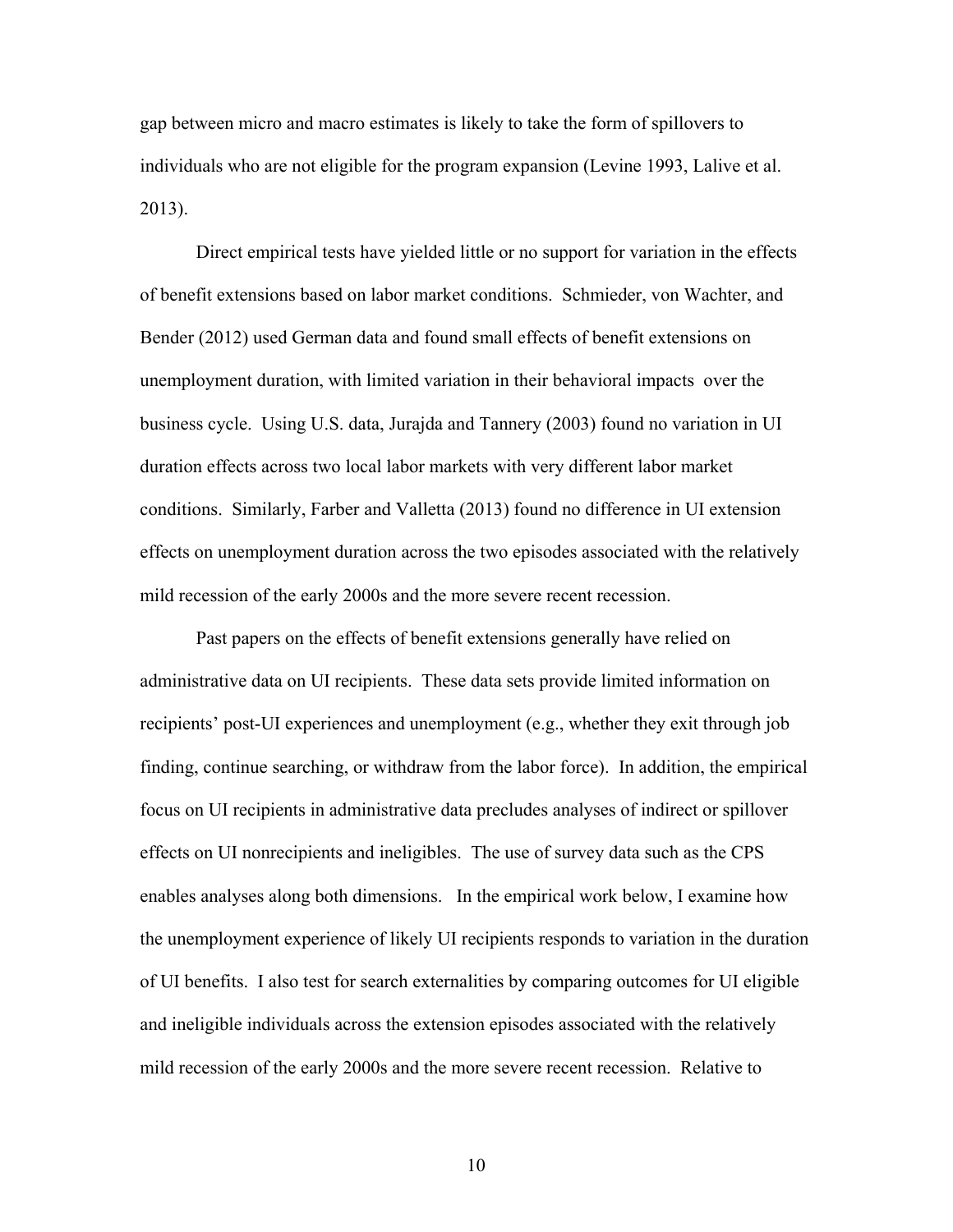Farber and Valletta (2013), I use a less restrictive specification that enables direct estimation of the response of unemployment duration to benefit duration and direct comparison to prior findings.

### **3. CPS Matched Transitions Data**

#### *3.1 Matching and Adjustments*

To analyze transitions out of unemployment and link them to changes in UI availability, I use matched monthly data on individual labor force participants from the U.S. CPS. The CPS is the monthly household survey that forms the basis for official U.S. labor force statistics, such as the unemployment rate. The pre-match sample is restricted to unemployed individuals age 16 and over during all months of the years 2000-04 and 2007-11. These correspond to the periods of labor market weakness and associated activation of extended benefits, as displayed earlier in Figure 1 (with about 12 months of pre-recession data included in each case, for normalization purposes).<sup>7</sup>

Due to the rotating sampling scheme used for the CPS, surveyed households and individuals are in the sample for two separate periods of 4 consecutive months (with an intervening 8-month period spent out of the sample). This enables month-to-month matching for about three-fourths of the sample (all but the "outgoing rotation groups" that are exiting the sample for eight months or permanently). The monthly match is based on household identifiers and validated by ensuring that the reported data on age, education, race, and gender do not conflict across matched observations.

I identify labor market transitions by comparing an individual's labor force status in month *t* to that in month *t+1*. The data on UI benefits is matched based on the state's

<sup>&</sup>lt;sup>7</sup> The choice of the 2011 end date is described in Section 2.1.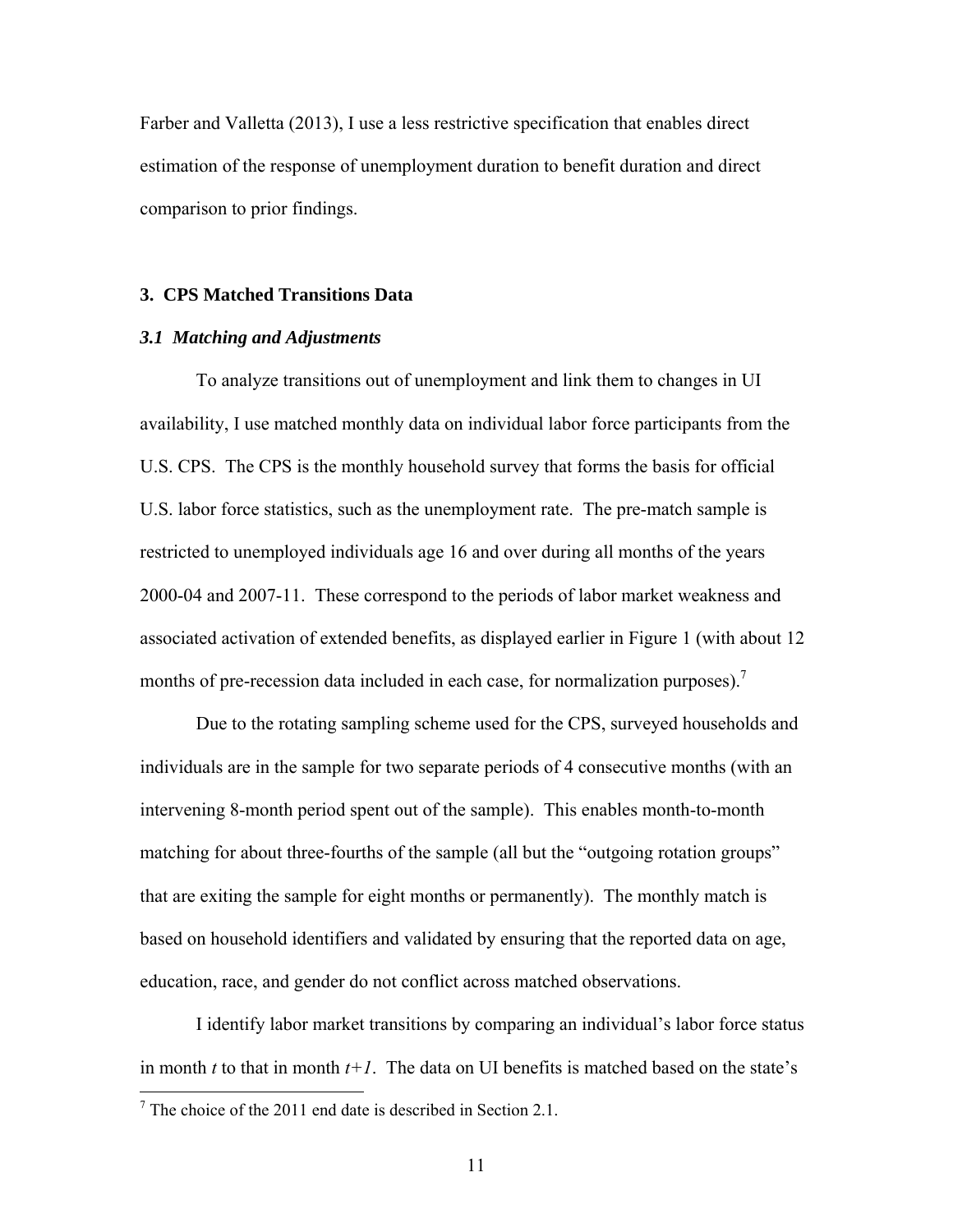UI extension status as of the  $5<sup>th</sup>$  day of month  $t+1$ . Because the survey reference week is defined to always include the  $12<sup>th</sup>$  day of the month, the  $5<sup>th</sup>$  is the day immediately preceding the earliest possible day of the reference week.<sup>8</sup> This ensures that any changes in PBD that could affect the individual's transition status between months *t* and *t+1* are incorporated. All other variables are measured at the time of the base transition month (month *t*).

A well-known concern regarding matched CPS data is the likelihood of spurious transitions in labor force status arising from inconsistent or error-ridden survey responses rather than meaningful changes (Abowd and Zellner 1985; Poterba and Summers 1986, 1995). Such spurious transitions could impart a downward bias to the estimated effect of UI extensions on unemployment exits and might also reduce the precision of the estimates. I therefore follow past research by adjusting the data to minimize the incidence of spurious transitions (Rothstein 2011, Farber and Valletta 2013). In particular, for individuals identified as leaving unemployment one month, either through job finding or labor force exit, and then returning to unemployment the next month, their records are recoded to show no transition (and the newly created observations are retained). This correction requires restriction of the final analysis sample to individuals who are observed to be in their first or second month of a consecutive four-month span in the sample. I refer to these below as "two-month forward matches."

To illustrate the impact of this correction on the measured transitions, Figure 2 displays the survivor curves—the percentage of spells that achieve a specific duration or greater—for the reported (uncorrected) and corrected transitions in the 2007-11 sample.

 $8$  Rare exceptions to this exact timing can occur, such as during temporary shutdowns of the U.S. federal government (the most recent were during 1995 and late 2013, which are outside my sample frame).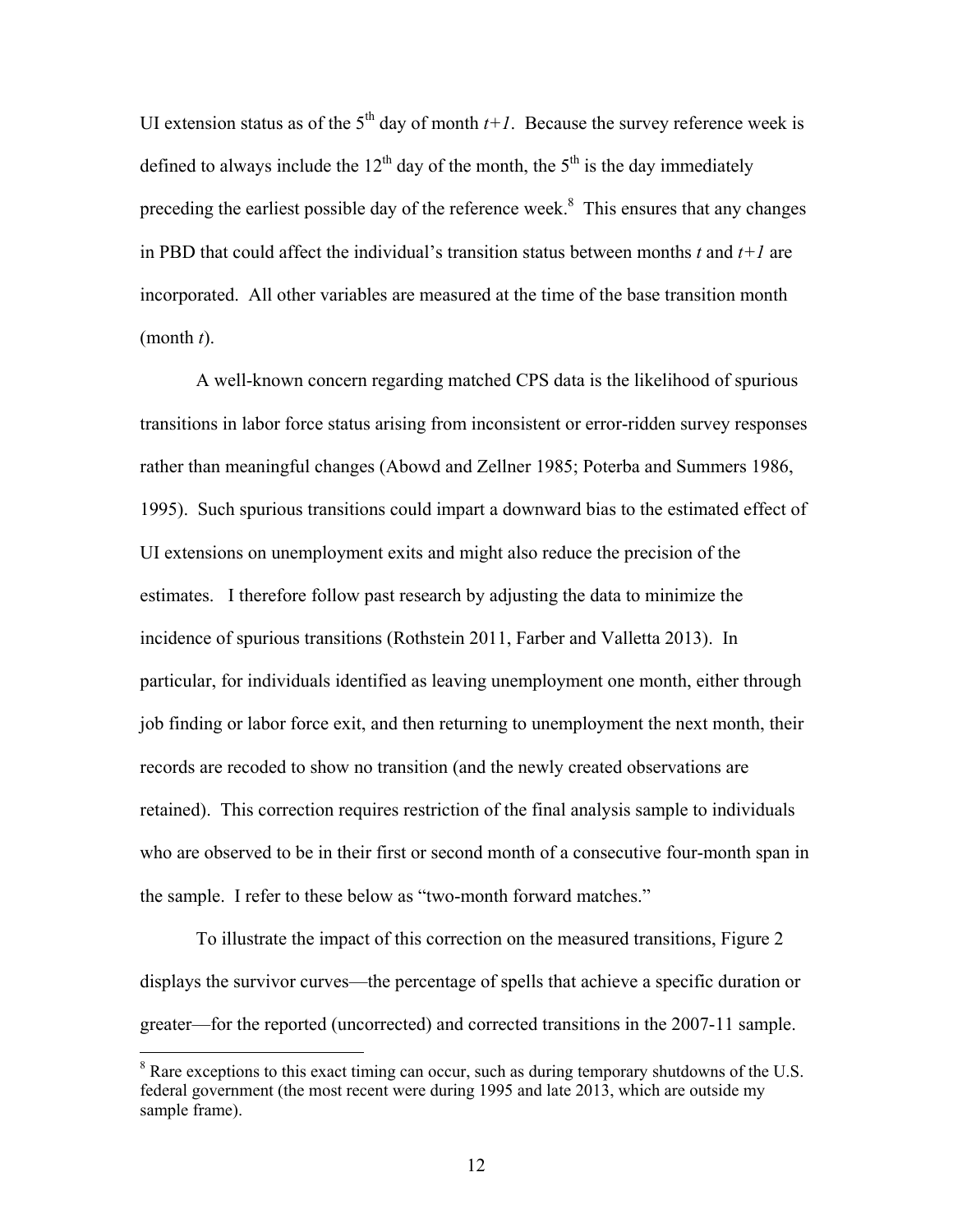The correction raises measured durations. The corrected data show that about 15 percent of unemployment spells last at least 6 months, approximately double the share reaching 6 months duration based on the unadjusted data. $\degree$  The correction brings the share of longterm unemployment closer to the corresponding share reported in the CPS cross-section data.<sup>10</sup> The corrected transitions will be used for my main analyses, although I will also provide a comparison to results based on the larger sample of uncorrected transitions.

# *3.2. Distinguishing UI Eligibility*

1

An appropriate sample for analysis of the effect of UI benefits is a sample of unemployed individuals who are eligible to receive UI. However, because no direct information on receipt of UI benefits is available in the monthly CPS data, I rely on a proxy measure based on the reported reason for unemployment. Unemployed individuals who report job loss as the reason for unemployment are in principle eligible to receive UI, while those who report a voluntary separation or labor force entry (new or re-entry) are in principle ineligible. I rely on this distinction below for the identification of UI eligible individuals and a placebo sample of ineligibles.

Past research shows that this distinction corresponds well to actual patterns of UI recipiency, although it is imperfect (Rothstein 2011, Farber and Valletta 2013). A worker who reports a job loss may not have sufficient prior employment experience to qualify for unemployment insurance or may have been fired for cause. In addition, an eligible

 $9<sup>9</sup>$  The survivor curves are calculated based on the complete set of available observations, which is larger for the uncorrected transitions due to fewer restrictions placed on the underlying matched sample.

<sup>&</sup>lt;sup>10</sup> The share of unemployment spells lasting at least six months in the CPS cross-section data is around 30 percent during 2007-11. The discrepancy between the implied durations for my sampled spells and the CPS cross-section is largely due to the impact of flow-based versus stockbased sampling. Simulations provided in Farber and Valletta (2013) show that the empirical flow-based and stock-based duration distributions largely converge in steady state.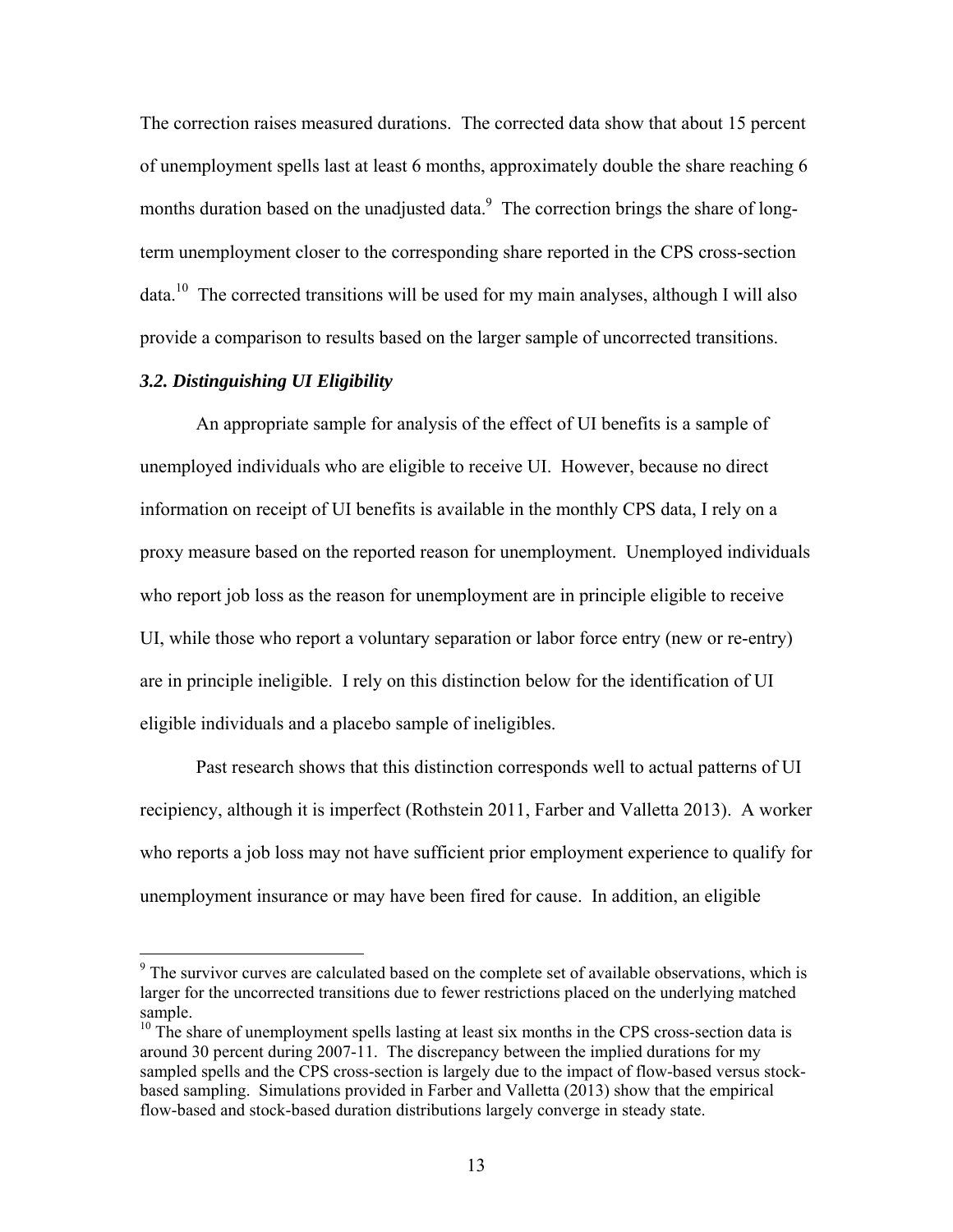worker may choose not to apply for benefits. These potential problems are mitigated somewhat by my empirical focus on job losers who have been unemployed for at least 6 months, since UI take-up among job losers generally increases with unemployment duration. More generally, my estimates should be interpreted as the effects of UI extensions on a sample of individuals who are potentially affected by the extensions. To the extent that misclassification exists for my samples of eligibles and ineligibles, my results for both groups may be biased toward zero.

#### *3.3 Descriptive Statistics for the UI Eligible/Ineligible Samples*

 $\overline{a}$ 

The basic characteristics of the matched CPS data extract to be used in the econometric analyses are displayed in Table 2. For the two separate analysis periods of 2000-04 and 2007-11, the sample is divided into UI eligible and ineligible individuals.

The top portion of Table 2 illustrates the construction of the analysis samples of matched observations from the initial complete samples of unemployed individuals in the monthly CPS surveys.<sup>11</sup> The complete set of restrictions, including two-month forward matches and elimination of observations with missing values, leaves about 40 percent of the original sample of unemployed individuals. This pattern is consistent across the two sub-periods and also for UI eligible and ineligible individuals.

<sup>&</sup>lt;sup>11</sup> Attrition arises in these data because the CPS survey does not track households or individuals who move from their surveyed address. The comparison of the first and second rows in Table 1 ("Currently unemployed" and "Valid matches") illustrates the combined impact of attrition, nonresponse, and the matching validation screen based on demographic characteristics. The implied monthly non-match rate is about 9 percent: matching is feasible for 75 percent (threefourths) of the sample based on the four-month rotation group structure, but the observation counts in the second row are only about 66 percent of those in the first row on average. Past research reports little or no impact of attrition on longitudinal estimates from matched CPS files (see Neumark and Kawaguchi 2004 for discussion). Moreover, Rothstein (2011, page 162) reports no conditional correlation between the 2008-11 UI extensions and CPS matched sample attrition.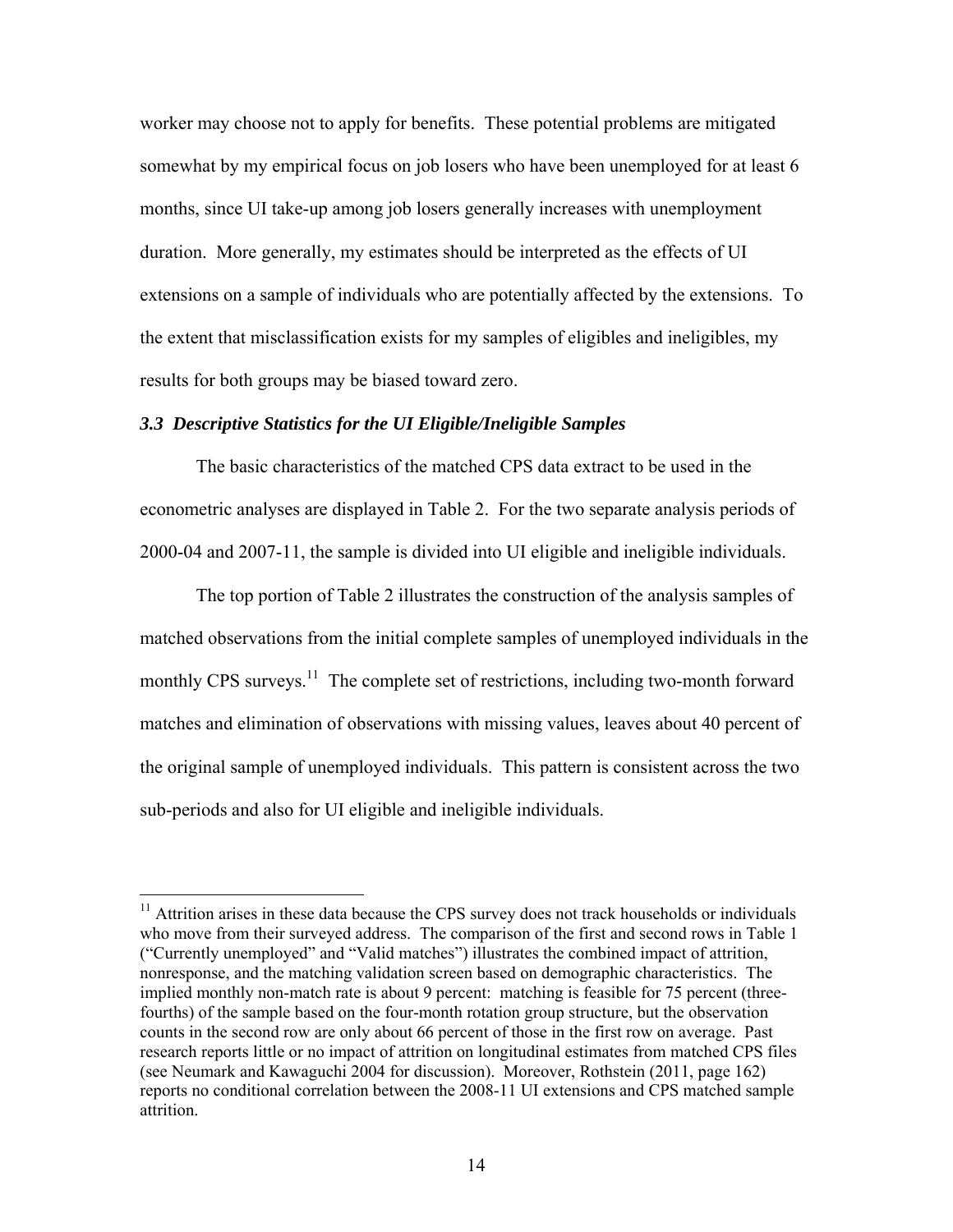Table 2 shows that exit rates from unemployment are lower in the recent sample period than in the earlier sample period, as expected given that labor market conditions were more favorable in the earlier period.<sup>12</sup> In both sample periods, exit rates generally are lower for UI eligible individuals (job losers) than for ineligibles (job leavers and labor force entrants). The difference is primarily due to exits out of the labor force rather than exits to employment. The substantial movements in and out of the labor force for ineligibles are consistent with the preponderance of labor force entrants in this group.<sup>13</sup>

Table 2 also shows that despite substantially higher exit rates for UI ineligibles, average reported duration is nearly the same for both groups. This likely reflects the recently documented tendency for labor force re-entrants to report unemployment durations upon re-entry that substantially exceed one month (Elsby, Hobijn, Şahin, and Valletta 2011). Such misreporting of unemployment duration is unlikely to affect the econometric analyses below, for two reasons: (i) in my analyses, reported duration is used only as a control variable and for coarse sample breaks rather than precise measurement of the timing of UI receipt and exhaustion; (ii) receipt of UI benefits is not restricted to self-reported unemployment spells but instead applies to prolonged periods of non-employment as well (Rothstein and Valletta 2014). The table also shows that state labor market conditions are slightly more adverse and available UI weeks are slightly longer for eligible than for ineligible individuals in the later sample period, which reflects the preponderance of job losers in states that were hit hardest by the recession.

<sup>&</sup>lt;sup>12</sup> The U.S. unemployment rates averaged 7.6 percent during 2007-11, with a peak of 10.0 percent in October 2009. By contrast, it averaged 5.2 percent during 2000-04, with a peak of 6.3 percent in June 2003.

 $13$  Among the sample of ineligibles in both periods, about 60 percent are re-entrants, 15-20 percent are new entrants, and 20-25 percent are job leavers (quits).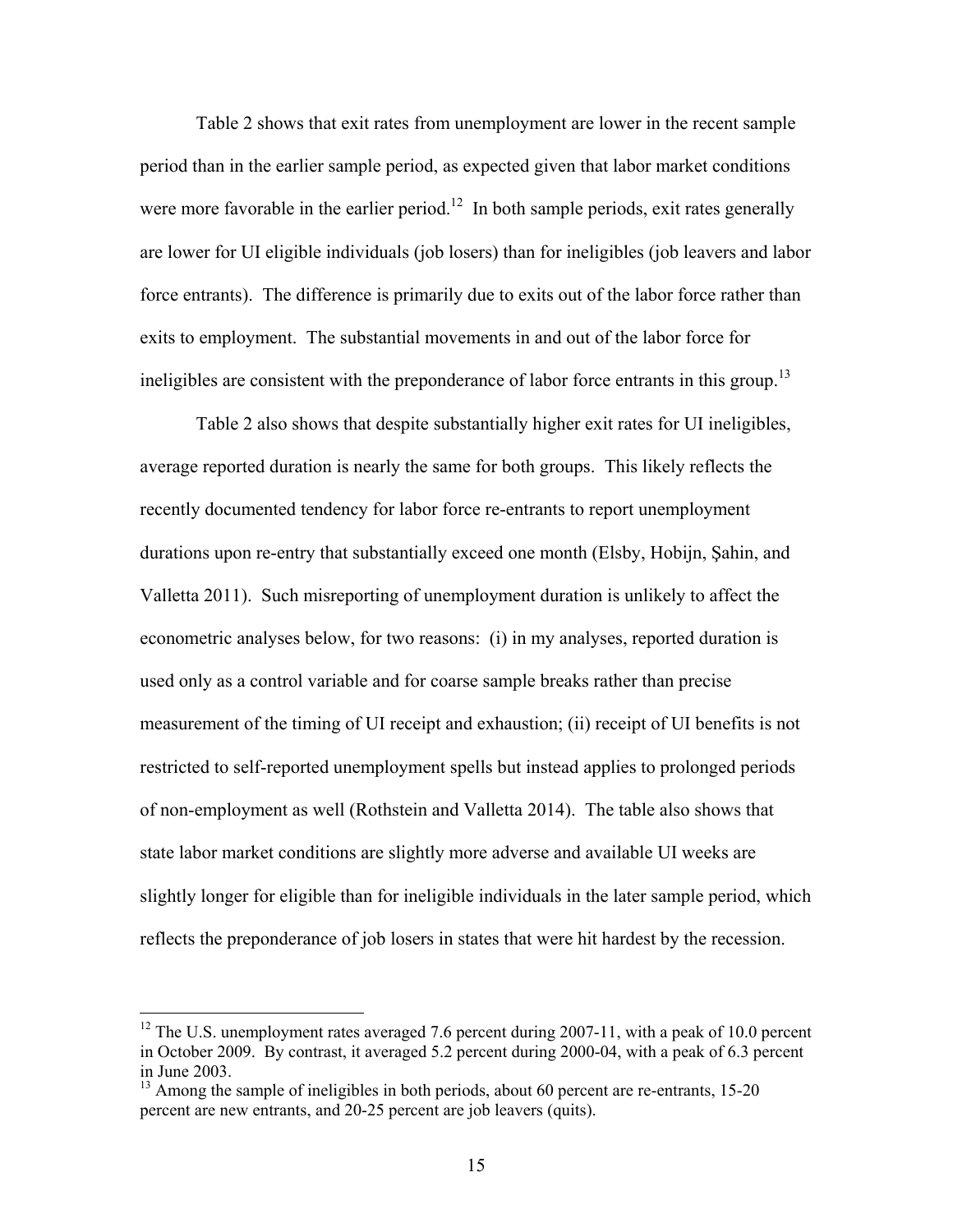Additional comparison of the characteristics of the eligible and ineligible subsamples is provided in Appendix Table A1. In each period, the sample of ineligibles is younger and less educated, with a higher proportion of women. These differences in characteristics are as expected, given that the ineligible sample is dominated by labor force entrants. Finally, eligibles are more likely to be affiliated with cyclically sensitive sectors such as construction and durable manufacturing, while ineligibles are more concentrated in industry sectors that are characterized by tenuous employment attachment even during cyclical upturns, such as the retail and personal services sectors.<sup>14</sup> On net, these descriptive statistics are broadly consistent with the delineation of the sample into UI eligible and ineligible groups.

Figures 3 and 4 provide more detail on unemployment exit rates, displaying them across the samples and by UI eligibility, broken down by unemployment duration (measured in months).

Figure 3 displays exit rates for the complete sample (eligibles and ineligibles together) in the two separate periods. It shows that overall exit rates were higher in the earlier sample period across all durations, with a noticeable uptick in exits at durations beyond 20 months in both samples. The gap in exit rates also widens somewhat beyond 6 months. To the extent that extended UI availability reduces exit rates, the widening gap in overall exit rates at higher durations may reflect the broader availability of extended UI benefits in the recent period, which reduced exit rates for the long-term unemployed in that period versus the earlier period.

 $14$  Industry of prior employment is not defined for new labor force entrants; the industry tabulations in the Appendix are restricted to job leavers and re-entrants.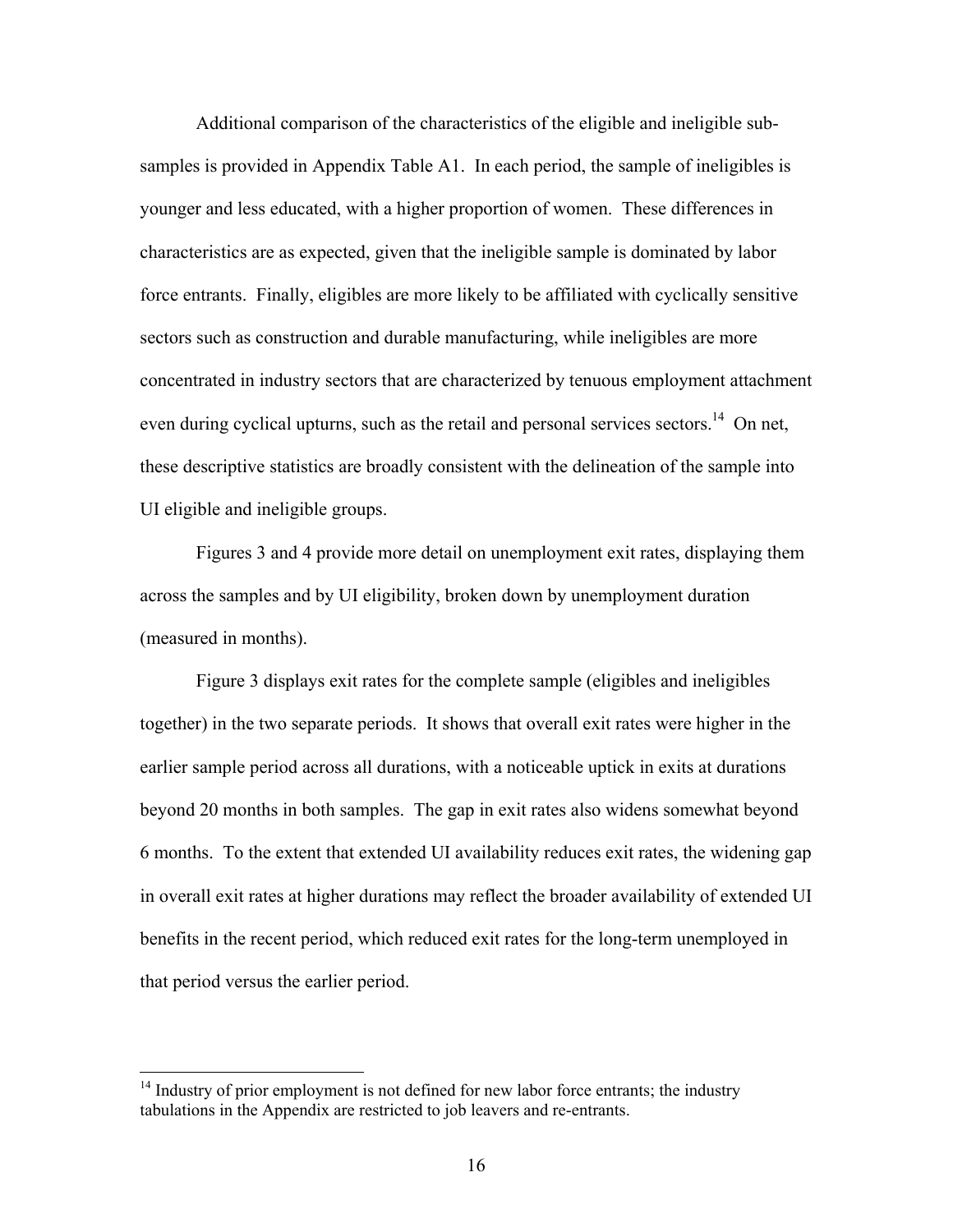Figure 4 separates the exit rate plots by sample period in the separate panels, and by UI eligibility status within each panel. Exit rates are generally higher for the ineligibles versus eligibles across all durations. The notable exception is at the longest durations (21 months or longer) in the 2007-11 sample, for which exit rates for eligibles and ineligibles are similar. Since benefit availability was extended up to 23 months in this period, the relative increase in exit rates at long durations for UI eligibles may reflect exhaustion of extended UI benefits. However, a similar pattern of increased exit rates at long durations in the earlier sample undercuts this explanation somewhat, because extended UI benefits would have been exhausted well before 21 months in that period (the PBD was 72 weeks or about 17 months during this period).

The exit rate plots are mildly suggestive of extended benefit effects on unemployment exit rates. The next section lays out a discrete time hazard framework for testing these effects more formally.

#### **4. Econometric Framework**

My econometric analysis of extended UI effects on job search behavior and outcomes is based on a discrete time framework for the estimation of the probability of exiting unemployment. I estimate equations of the following form:

$$
Pr(Y_{ist} = 1) = \delta \cdot (PBD_{st} / 10) + \omega_s + \psi_t + \beta X_{ist} + f(D_{ist}; \gamma) + \lambda Z_{st}
$$
 (1)

The dependent variable *Y* is an indicator for whether an individual *i* living in state *s* who is unemployed in the survey reference week in month *t* exits unemployment by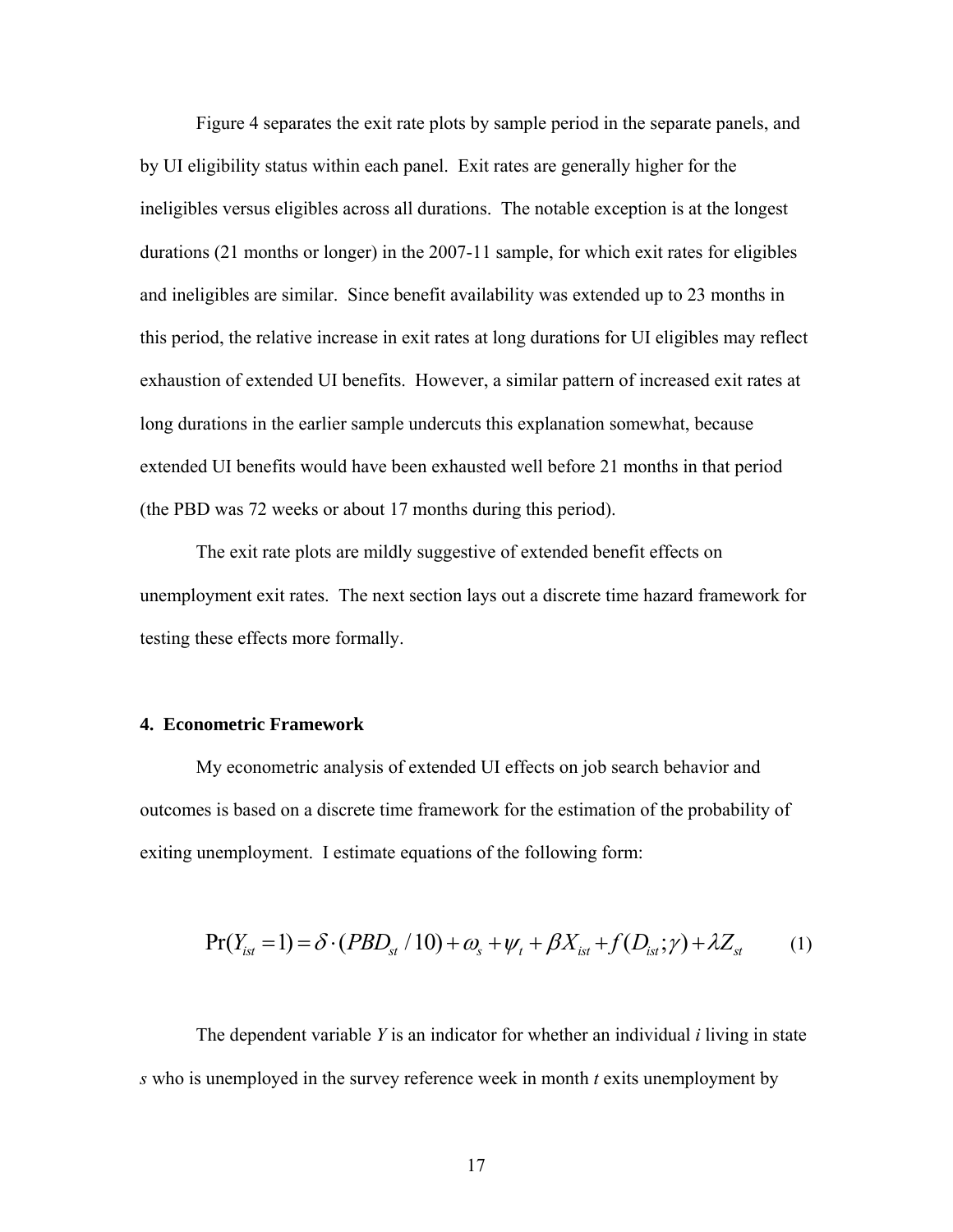month  $t+1$  (i.e., reports no longer being unemployed in the reference week in the subsequent survey month). Exits from unemployment can occur either through job finding or labor force withdrawal. Estimation is based on the monthly panel of individuals formed by the CPS match. This is a standard "grouped duration data" approach that enables straightforward incorporation of my key time-varying covariates plus a flexible baseline hazard (see e.g. Wooldridge 2002, section 20.4). Below, I focus primarily on specifications that do not distinguish the exit route, although I also provide multinomial logit estimates based on the separate routes.

The main coefficient of interest is  $\delta$ , which measures the effect on unemployment exits of 10 additional weeks of extended UI benefits (potential benefit duration, or *PBD*), which varies across states and over time. Because the UI benefit extensions are most relevant for individuals who have been unemployed for at least 26 weeks, I follow Rothstein (2011) below in estimating additional specifications that allow the effects of PBD to vary across groups defined by whether they have been unemployed for at least 26 weeks.

The most basic specification estimated below incorporates a complete set of state dummies  $(\omega_s)$  and date dummies ( $\psi_t$ ; one for each of the 60 months observed in the sample, less one). The state dummies account for differences in labor market conditions that are constant over time within states, while the date dummies account for changes in labor market conditions that are uniform across states.  $15$ 

Subsequent specifications reported below add vectors of individual characteristics (*X*), individual unemployment duration (*D*), and state labor market characteristics (*Z*).

 $15$  As noted earlier, the date dummies largely account for the potential effects of temporary suspensions of extended benefit (EUC) availability in 2010.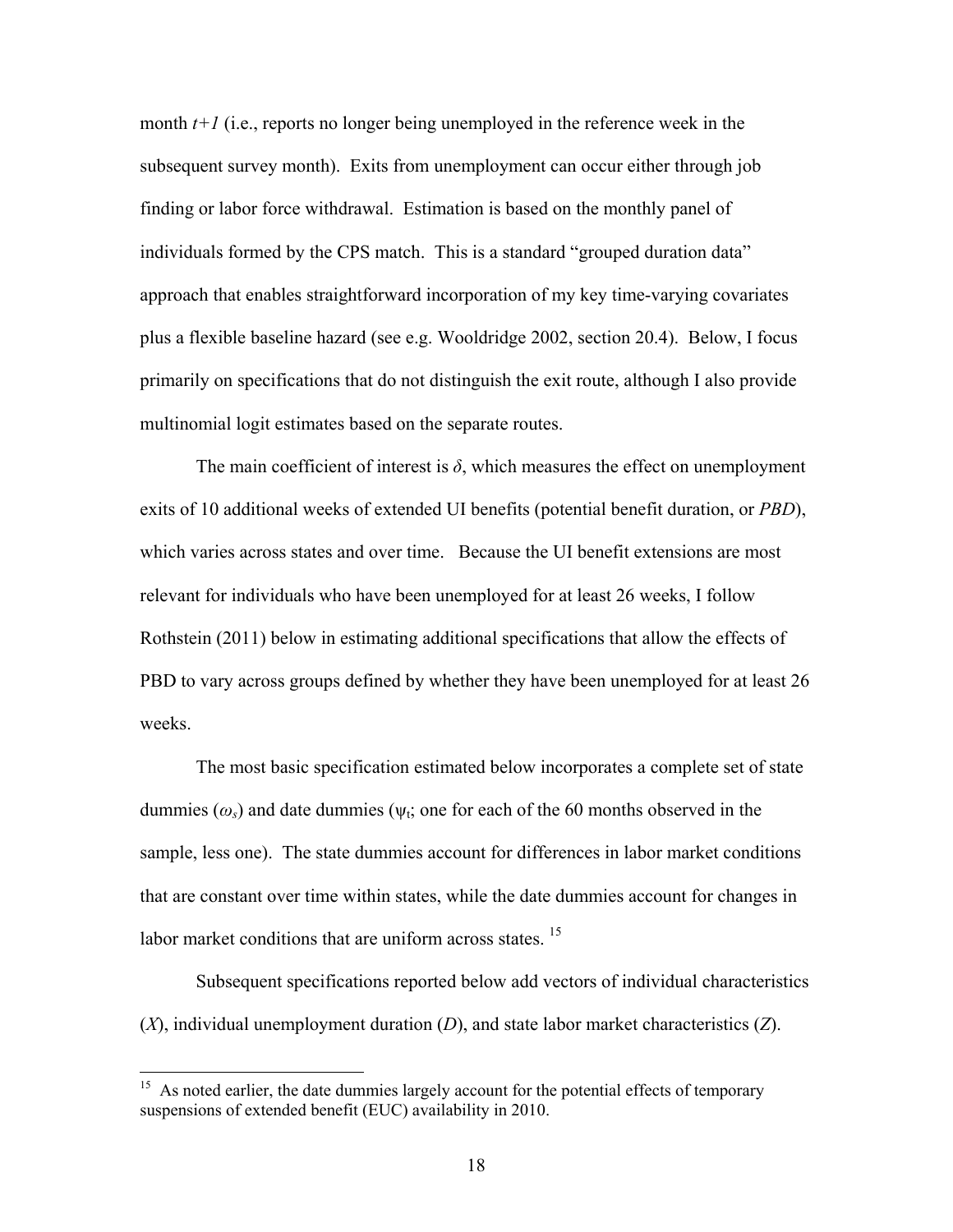The vector *X* is relatively standard and includes education (4 categories), age (7 categories), gender, marital status, the interaction of gender and marital status, an indicator for nonwhite race, and industry dummies  $(14$  categories).<sup>16</sup> *D* is individual unemployment duration, which is incorporated based on the nonlinear function *f*; following Rothstein (2011), it includes terms for duration in weeks, its square, its inverse, and an indicator for newly unemployed individuals (duration<5 weeks). Finally, and most important, my final and preferred specification includes monthly measures of conditions in the state labor market, in particular cubics in the contemporaneous state unemployment rate and the rate of payroll employment growth (measured over the 3 months ending in the observation month, at an annual rate). Because the availability of extended UI benefits reflects state-specific labor market conditions, primarily the unemployment rate, inclusion of these variables is critical to ensure that the estimates are not contaminated by the direct correlation between UI extensions and deterioration in state labor market conditions. In all of the regressions, the standard errors are clustered by state.

Because the regressions include complete state and time (month) dummies, identification of the key parameter  $\delta$  relies on differences in maximum available UI benefits (PBD) across states and over time, conditional on individual characteristics and state labor market conditions. The complexity of the extended UI trigger rules causes idiosyncratic and plausibly exogenous PBD variation across states and over time. It is common over my sample frame for two states to have identical unemployment rates in a particular month but PBDs that differ by 20 weeks or more. For example, in April of

 $16$  See Appendix Table A2 for the complete list and corresponding regression results (except the industry categories).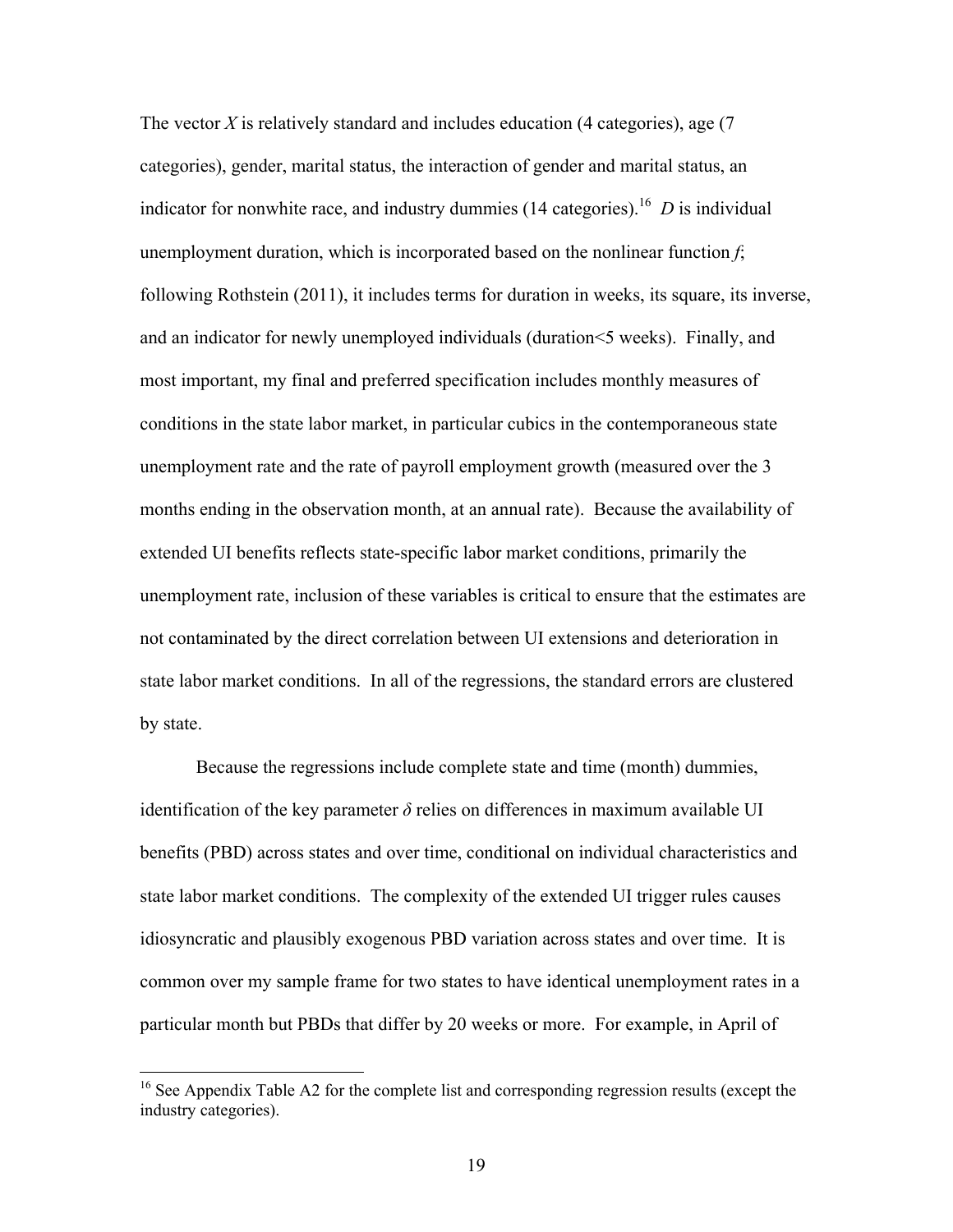2011, the unemployment rates in Texas and Arkansas were both 8.0 percent and payroll employment was growing at just under a 3 percent pace in both states. This suggests that labor market conditions that determine the job-finding prospects of unemployment individuals were very similar in the two states at that time. However, due to different state-specific rules regarding the EB program triggers and regular UI availability, eligible UI recipients had a PBD of 71 weeks in Arkansas and 93 weeks in Texas. In addition, given the trigger thresholds for UI extensions discussed in Section 2.1, it is also common to observe large differences in PBD's based only a small change over time in a state's unemployment rate or small differences between state unemployment rates.<sup>17</sup> The differences in labor market conditions that trigger benefit extensions are controlled for through the flexible polynomials in the state unemployment rate and rate of job growth.

The main identifying assumption is that unobserved characteristics of state labor markets that affect job search behavior and outcomes are uncorrelated with variation over time in the availability of extended UI benefits in a state (conditional on the state labor market conditions that trigger the extensions). These identifying assumptions are less stringent than those used by Farber and Valletta (2013), who relied on within-state variation created by the comparison of individual unemployment duration to maximum available weeks of UI for each individual's state at a point in time. My less stringent assumptions are required in order to obtain direct estimates of the response of unemployment duration to changes in available UI weeks, which in turn enables direct

 $17$  This variation raises the possibility of a regression discontinuity (RD) design for the empirical analysis, in which the pattern of unemployment transitions is compared across individuals in states that are on either side of an unemployment threshold that triggers additional UI extension weeks. Marinescu (2013) implemented an RD strategy using data from online job searches. With my matched CPS data, this strategy would produce observation counts that are too small to yield adequate statistical precision.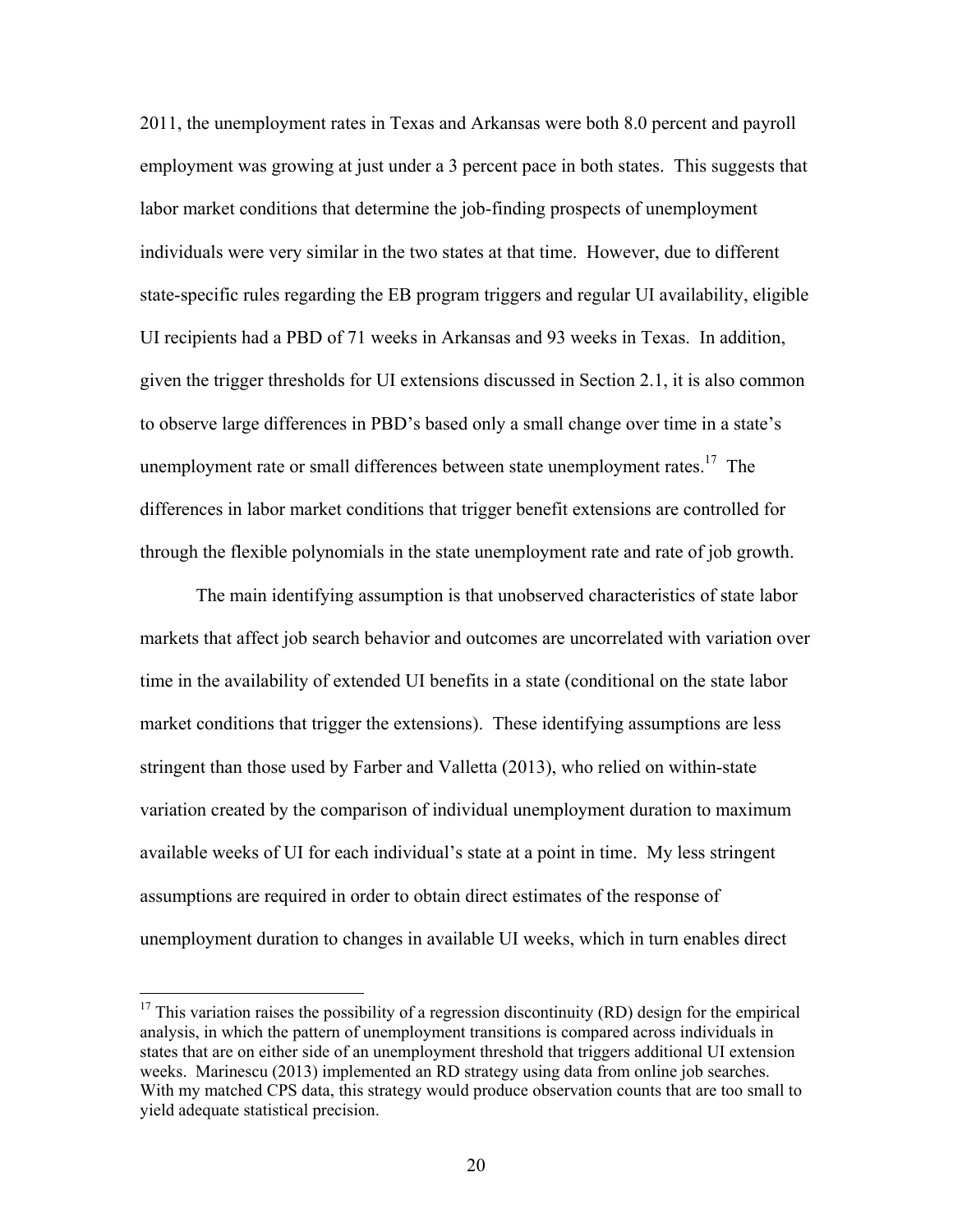comparison of my results to prior papers. However, this approach raises the possibility that my estimates are contaminated by unobserved correlations between economic conditions that affect search behavior and the availability of extended benefits. As noted above, this concern is mitigated by the inclusion of detailed controls for state labor market conditions. Examining the results for ineligible individuals provides additional information regarding the potential impact of omitted variables.

#### **5. Estimation Results**

 $\overline{a}$ 

#### *5.1 Logit and Multinomial Logit Regressions*

The main estimation results for UI eligible individuals are displayed in Table 3. Four different specifications are estimated for each sample period, with individual characteristics, unemployment duration, and state labor market conditions added sequentially to the baseline specification that includes only state and time dummies. Panel A shows the impact of UI benefit extensions (PBD) in the full sample of eligible individuals, while the second panel shows results for the same specifications but with the impact of UI benefit extensions estimated separately for individuals who have been unemployed for at least 26 weeks or fewer than 26 weeks (6 months).<sup>18</sup> The estimates listed in both panels are based on transformed logit coefficients. They represent the marginal effects of 10 additional weeks of extended UI benefits on the probability of existing from unemployment (expressed as proportions, like the baseline exit rates in Table 2 and Figures 3-4).

<sup>&</sup>lt;sup>18</sup> Complete coefficient estimates for the column (4) and (8) specifications for eligibles (Table 3) and ineligibles (Table 4) are listed in Appendix Table A2 (excluding the coefficients on the industry, state, and time dummies).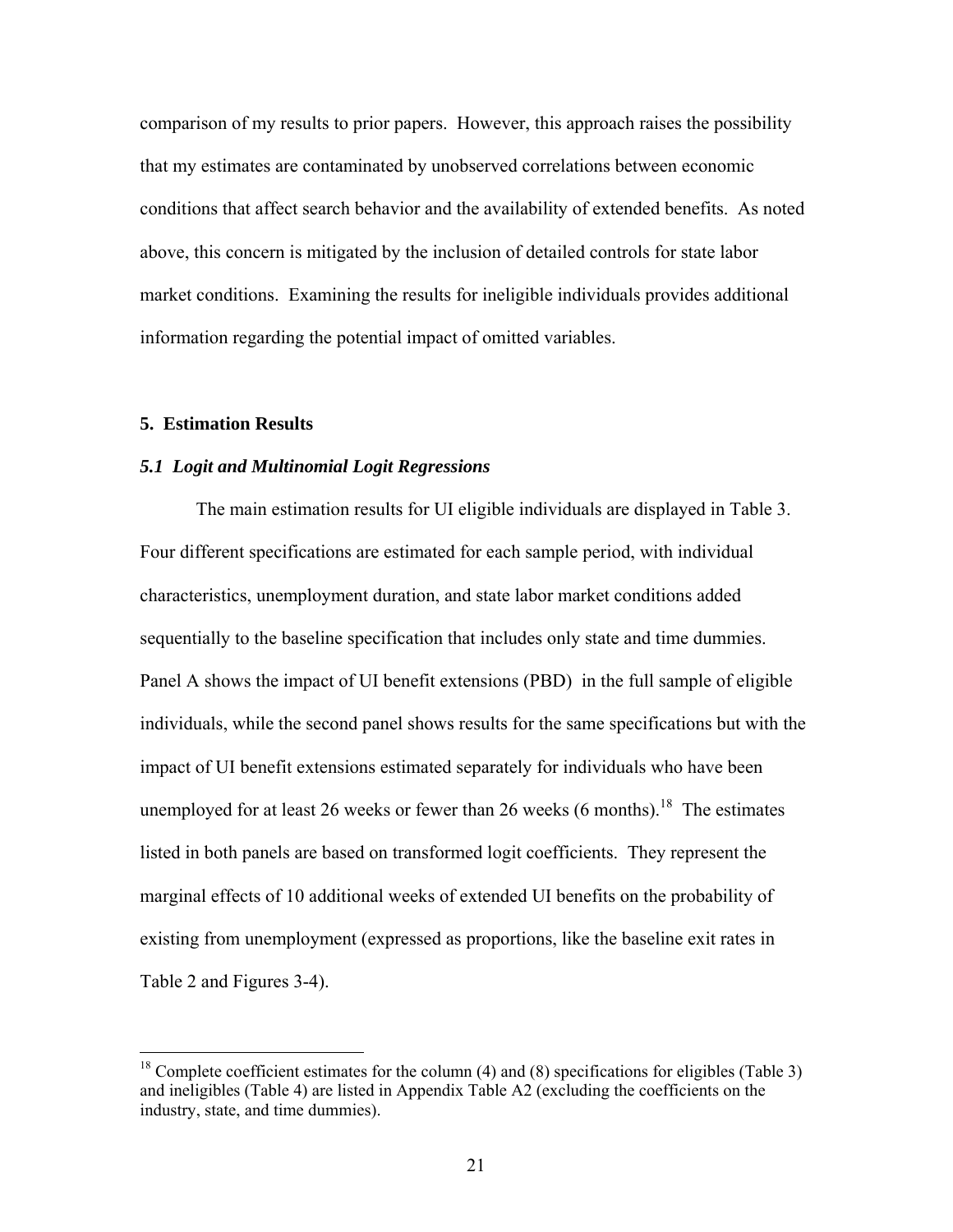For the full sample results in Panel A, the column (1) estimate for the 2007-11 sample indicates that a UI extension of 10 weeks reduces the probability of exiting unemployment by about 1 percentage point. This estimate is halved and becomes statistically insignificant as the complete sets of control variables are added. No significant estimates for the overall PBD effect are found for the 2000-04 sample.

By contrast, Panel B of Table 3 shows that for both time periods the estimated negative effect of UI benefit extensions on unemployment exits is relatively robust for individuals who have been unemployed for at least 6 months (26 weeks) and hence are directly affected by the benefit extensions. In the 2007-11 sample, the PBD coefficient for the long duration group is cut approximately in half by the inclusion of individual characteristics and state labor market controls. However, it remains highly significant in all columns. The estimate in the fourth column is significant at nearly the 1-percent level and implies a reduction in the unemployment exit probability of about 1 percentage point (relative to a baseline exit rate of about 17 percent for UI eligibles unemployed for at least 6 months; see Table 2). By contrast, for individuals who have been unemployed for less than 6 months and hence are not directly affected by the benefit expansions, the estimated PBD effects are small and highly insignificant in general.<sup>19</sup>

A similar pattern across the columns of Panel B in Table 3 is evident for the 2000- 04 sample, but with a larger estimated effect of benefit extensions on unemployment exits. For this earlier sample period, column (8) shows approximately a 2 percentage

 $19$  Job losers unemployed for less than six months are not eligible for extended benefits and hence are not directly affected by the expansions. However, their search intensity may be affected by the expectation of eventual eligibility for extended benefits, implying that they are probably not an appropriate placebo or control group for assessing the effects of extended benefits. The uniformly negative coefficients for this group in Panel B of Table 3 are consistent with this interpretation, although the effects are not precisely estimated.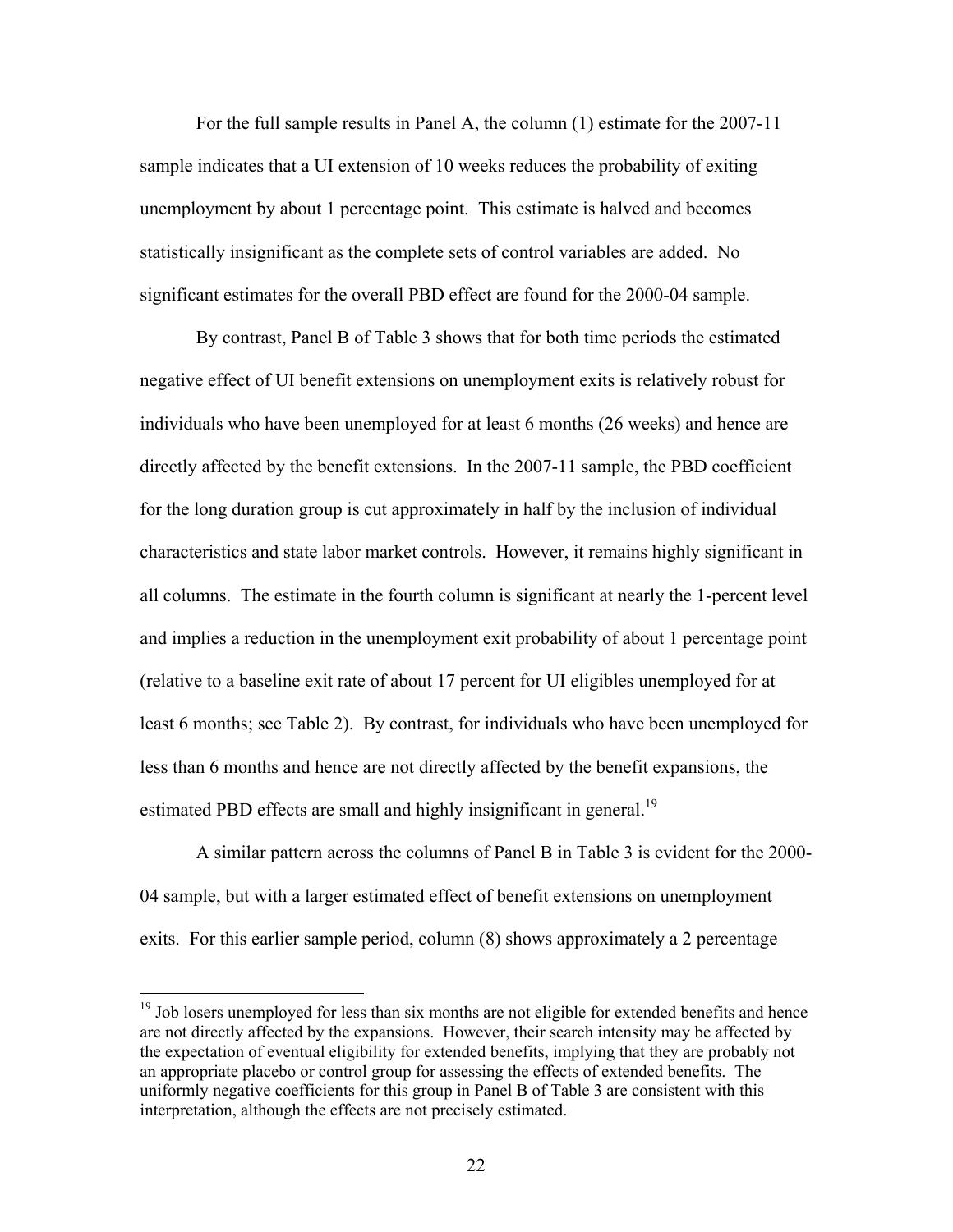point reduction in the probability of exiting unemployment (relative to a baseline probability of about 24 percent in Table 2). Although this estimate is substantially larger than the corresponding estimate for the 2007-11 sample (column 4), the exit rates are also larger in the 2000-04 sample, suggesting that the impact on unemployment duration may not differ by much. The difference between the two estimates is not statistically significant at conventional levels (the t-statistic on the difference between them is approximately 1.0). I return to this issue of relative magnitudes in the next sub-section.

The results in Table 3 are based on the sample of 2-month forward matches that correct for potentially spurious unemployment transitions, as discussed in Section 3.1. Appendix Table A3 lists parallel results based on the larger sample of uncorrected transitions. The coefficients on PBD are slightly larger and more precisely estimated for the 2007-11 sample using the uncorrected data, but substantially smaller and less precise in the 2000-04 sample. The findings for the 2000-04 sample illustrate the importance of using the corrected data, which is reinforced by the magnitude calculations discussed in the next sub-section.

Table 4 lists the results for the same specifications as Table 3, but with the sample restricted to individuals who are not eligible to receive UI benefits.<sup>20</sup> The estimated effects of benefit extensions generally are small and highly insignificant, especially in the specifications with complete controls, and they vary in sign. This is true for the overall sample effect (Panel A) and also the effect for individuals unemployed for at least 26 weeks (Panel B). The absence of any negative effects of PBD on exits for this placebo sample of ineligible individuals suggests that PBD is not serving as a proxy for

 $20$  Industry of prior employment is not defined for new labor force entrants and therefore is excluded from the regressions for the ineligible sample. Results for the eligible sample are nearly identical to those listed in Table 3 when industry controls are excluded from those regressions.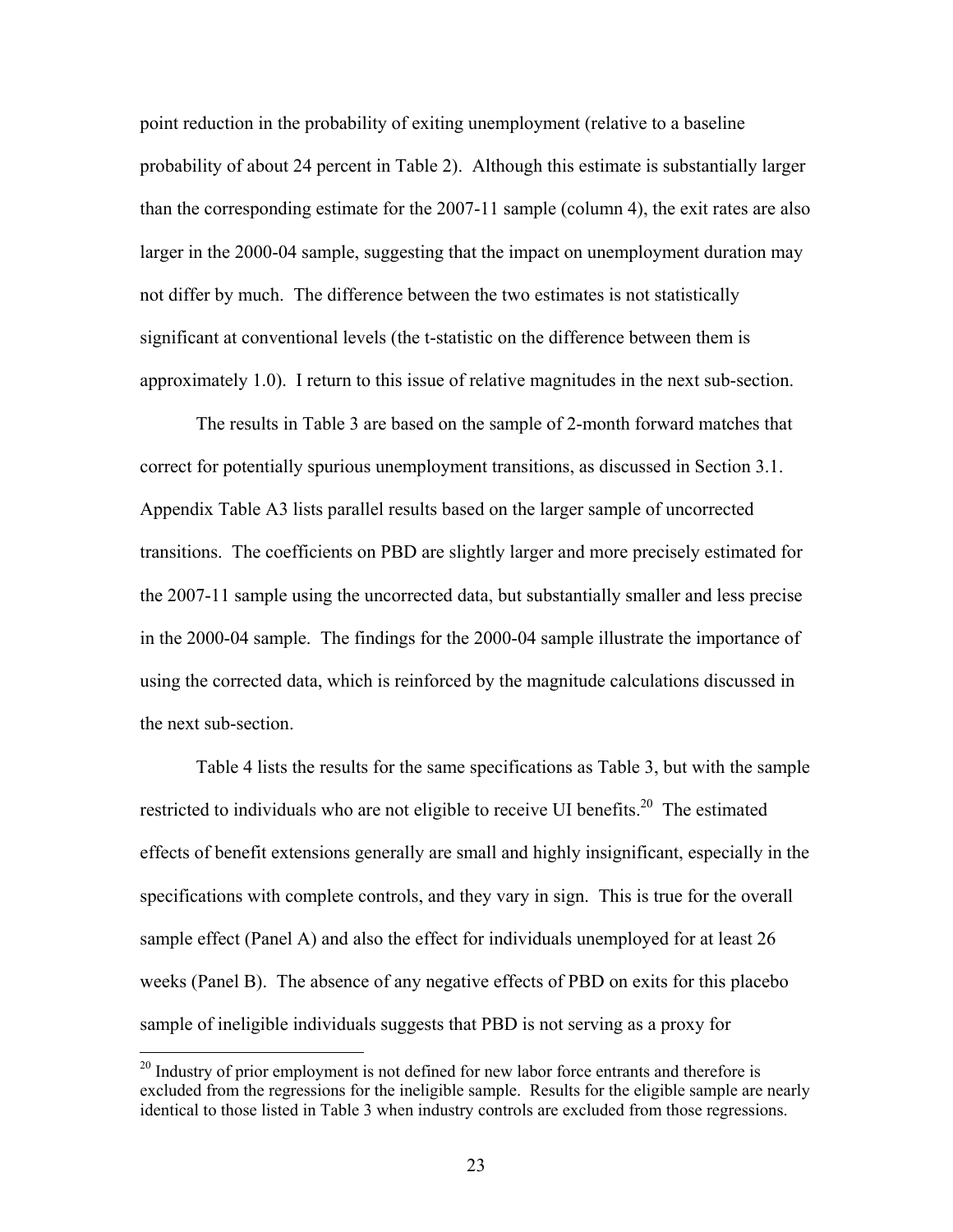unobserved, adverse economic conditions. In conjunction with the Table 3 results for eligible individuals who have been unemployed for less than 6 months, these results for ineligibles provide further evidence that the effects of benefit extensions are largely restricted to individuals who are eligible to receive them.<sup>21</sup>

Table 5 shows the separate effects of UI extensions on unemployment exits through the separate routes of employment (job finding) and out of the labor force (not in labor force, or NILF). I rely on a multinomial logit specification, which treats the causespecific exit rates as independent. Consistent with Rothstein (2011) and Farber and Valletta (2013), UI extensions lengthen unemployment spells primarily through reducing labor force exits rather than job finding. For both sample periods, the only statistically significant estimates are for the PBD effect on labor force exits for individuals unemployed for at least 26 weeks, and the magnitudes of the NILF estimates are uniformly much larger than the magnitudes of the job-finding estimates.<sup>22</sup>

As noted in the Introduction and literature review in section 2.2, some past research has uncovered spillover or search externality effects on ineligible individuals, which are most likely under weak labor market conditions (Landais et al. 2010). In particular, to the extent that benefit extensions reduce job finding by UI-eligible individuals, this may open up available jobs for UI-ineligible individuals, whose job finding rate will rise.

 $^{21}$  Appendix Table A4 lists parallel results based on the uncorrected transitions. This table shows a mixture of positive and negative coefficients, many of them statistically significant, with different signs across the two sample periods. This pattern likely reflects the unreliability of uncorrected transitions for the ineligible group, which is dominated by labor force entrants, and it precludes reliable inferences.

 $22$  Similar multinomial logit regressions for the sample of ineligibles produced PBD coefficients that were highly insignificant in all cases.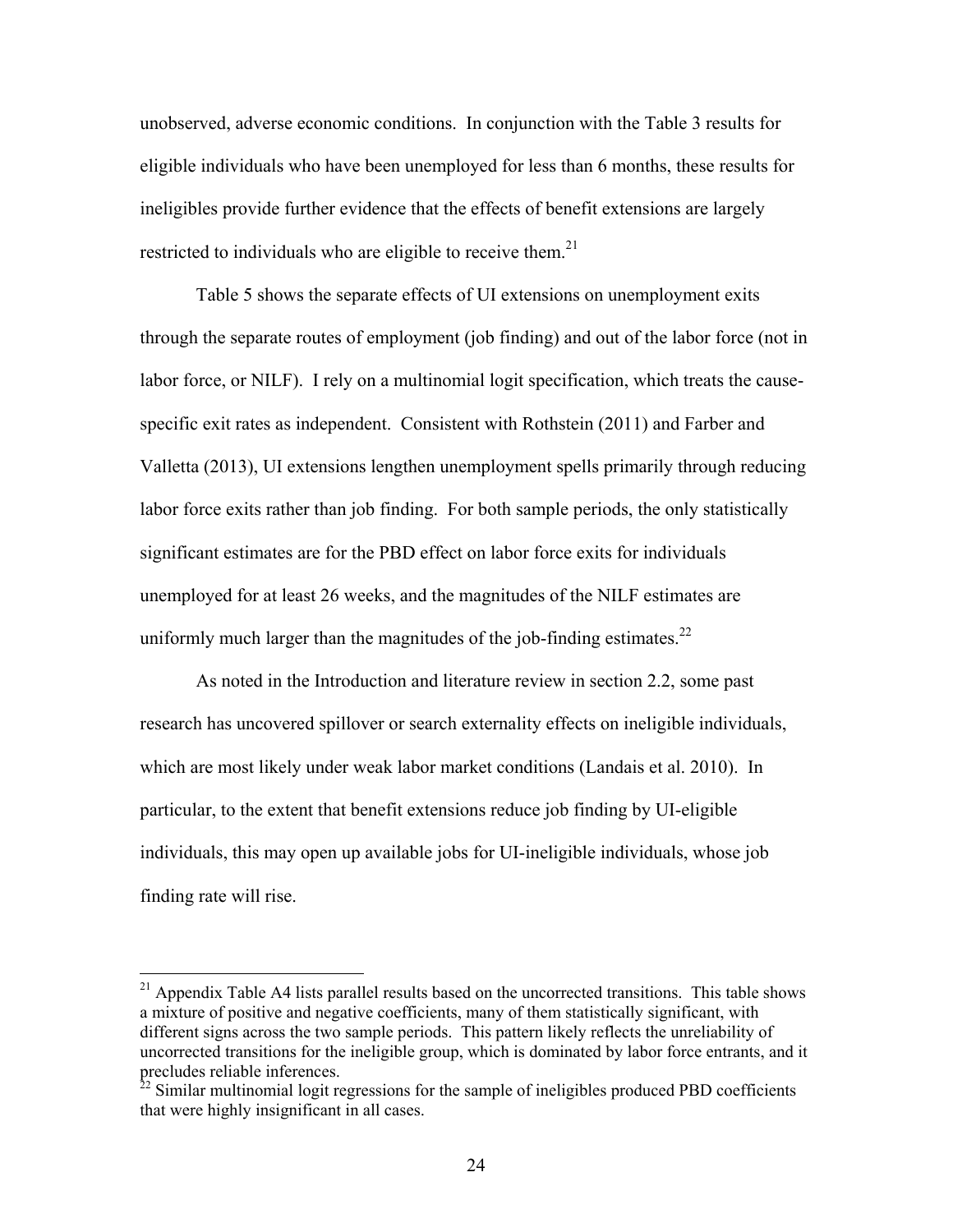Table 6 investigates the possibility of spillovers by providing regression results similar to those in Table 4 for ineligibles, but with the dependent variable reflecting unemployment exits through job finding only. I provide two sets of results for each period, for the basic specification from prior tables (columns 1 and 3) and for an expanded specification that includes interactions between the PBD variables and the state unemployment rate. The basic specification implies no spillover effects of increasing in benefit availability for ineligible individuals: the coefficients on PBD are uniformly small and insignificant in columns (1) and (3). However, column (2) provides evidence for spillover effects in high unemployment states in the 2007-11 sample. The interaction effects between the PBD variables and the state unemployment rate are positive and precisely estimated, with very similar point estimates of the PBD effect for individuals who have been unemployed for greater or less than six months.

The implied spillover effects for ineligibles in the 2007-11 sample are limited to states with very high unemployment rates. In particular, combining the coefficients on PBD and its interaction with the state unemployment rate implies essentially a zero effect of PBD changes at an unemployment rate of 7.8 percent.<sup>23</sup> This is slightly below the weighted sample average state unemployment rate of 8.6 percent in my 2007-11 sample (as expected, given the essentially zero estimate for PBD in column 1). However, in a state with an 11 percent unemployment rate, which is around the  $80<sup>th</sup>$  percentile of the weighted distribution of state unemployment rates in the 2007-11 sample, an additional 10 weeks of available UI benefits (PBD) increases job finding rates for ineligibles by

 $^{23}$  The calculation yielding a 7.8 percent unemployment rate is the ratio of the PBD and PBD\*state unemp. rate coefficients from Panel A: 0.0262/.00334=7.84.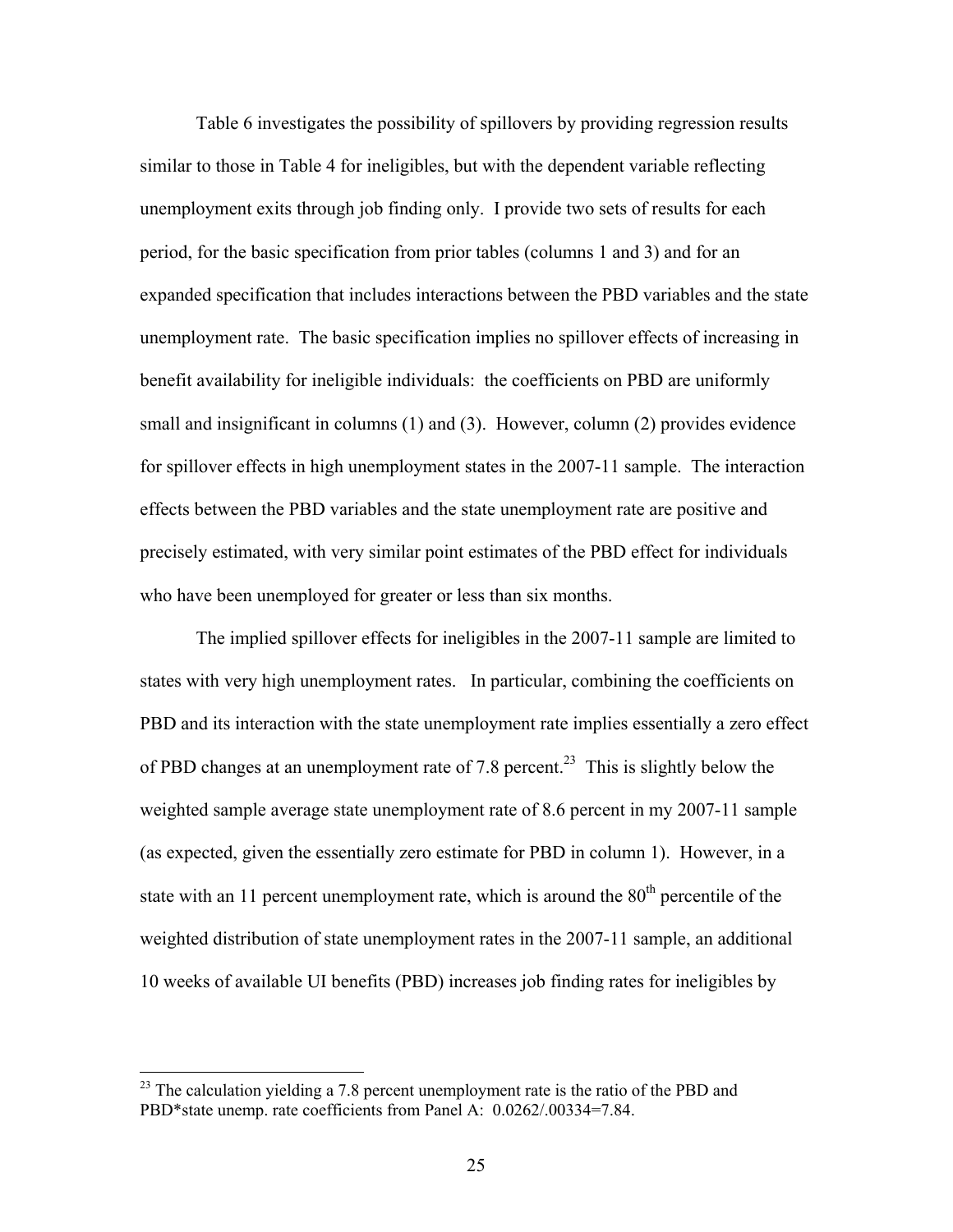about 1 percentage point.<sup>24</sup> This is a meaningful impact relative to the base job finding rate of 14.3 percent in the 2007-11 sample of ineligibles (Table 2, column 2).

The estimated interaction effects between PBD and state unemployment rates on job finding by ineligible individuals raise the possibility of similar interaction effects for eligible individuals. I therefore estimated all of the regressions for the eligible samples from Tables 3 and 5 with interactions between the PBD variables and the state unemployment rate. None of the interaction coefficients approached conventional levels of statistical significance (results available on request).

#### *5.2 Translation to Unemployment Duration*

 $\overline{a}$ 

The estimated coefficients for the specifications with complete controls in Table 3 suggest a moderate effect of UI benefit extensions on unemployment exits for individuals who are directly affected by the extensions. In particular, for job losers who have been unemployed for at least 26 weeks, 10 additional weeks of UI benefits reduce unemployment exit rates by about 1-2 percentage points (relative to baseline exit rates of about 17-25 percent). In this section, I translate these estimates into effects on expected duration of unemployment, for direct comparison to past results regarding the effects of UI benefit extensions.

Conversion of the effects on unemployment exits into effects on unemployment duration is straightforward. Let  $P_t =$  (the fraction continuing in unemployment from month t to t+1) which is just  $(1-(exit rate))_t$ . Then the expected or average duration of a completed spell of unemployment (*S*) is as follows (see e.g Sider 1985):

<sup>&</sup>lt;sup>24</sup> The calculation combining the two coefficients is as follows:  $-0.0262+11*(-00334)=0.0105$ .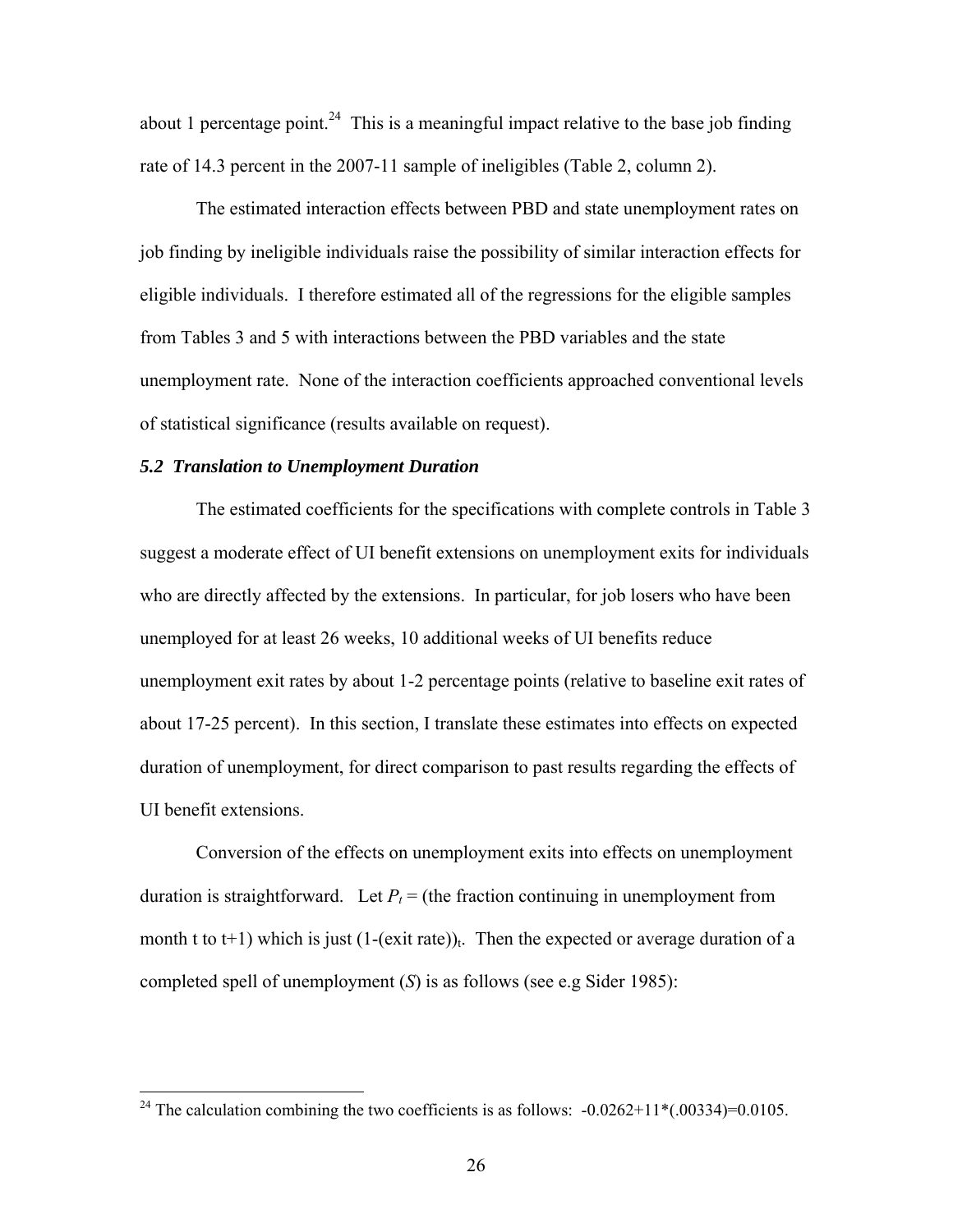$$
S = (1 - P1) + 2 \cdot P1 \cdot (1 - P2) + 3 \cdot P1 \cdot P2 \cdot (1 - P3) + ...
$$
  
= 1 + P<sub>1</sub> + P<sub>1</sub> \cdot P<sub>2</sub> + P<sub>1</sub> \cdot P<sub>2</sub> \cdot P<sub>3</sub> + ... (2)

I apply this formula to the sample of eligible individuals unemployed for at least 26 weeks. For this group, I obtain expected completed duration *S* by setting  $P_1$  through  $P_6$  equal to 1 (to ensure spell lengths of at least 6 months) and then using the observed empirical continuation rates to calculate  $P_7$  through  $P_{24}$ , which are then plugged into the formula for *S* above.<sup>25</sup> This represents duration with the extensions as observed. To assess the impact of the extensions on expected duration, I obtain a counterfactual value of *S* by subtracting from  $P_7$  through  $P_{24}$  the estimated effects of benefit extensions for individuals unemployed for at least 26 weeks in the models with complete controls (Table 3, Panel B, columns 4 and 8) and then recalculating *S*. The impact of benefit extensions on expected duration for affected individuals (job losers unemployed for at least 6 months) is represented by the difference between the observed and counterfactual values of *S*.

Table 7 lists the results of this calculation of expected duration in Panel A, along with a comparison to past estimates in Panel B. The expected durations calculated in months are converted to weeks (months  $*(52/12)$ ) for direct comparability to past estimates. My estimates indicate that the increase in expected unemployment duration due to a 10-week extension of UI benefits is approximately 1.3 weeks in the 2007-11

 $25$  I truncate durations at 24 months because very few spells are observed beyond that point in my data; accounting for the small number of longer spells does not have a meaningful impact on expected duration.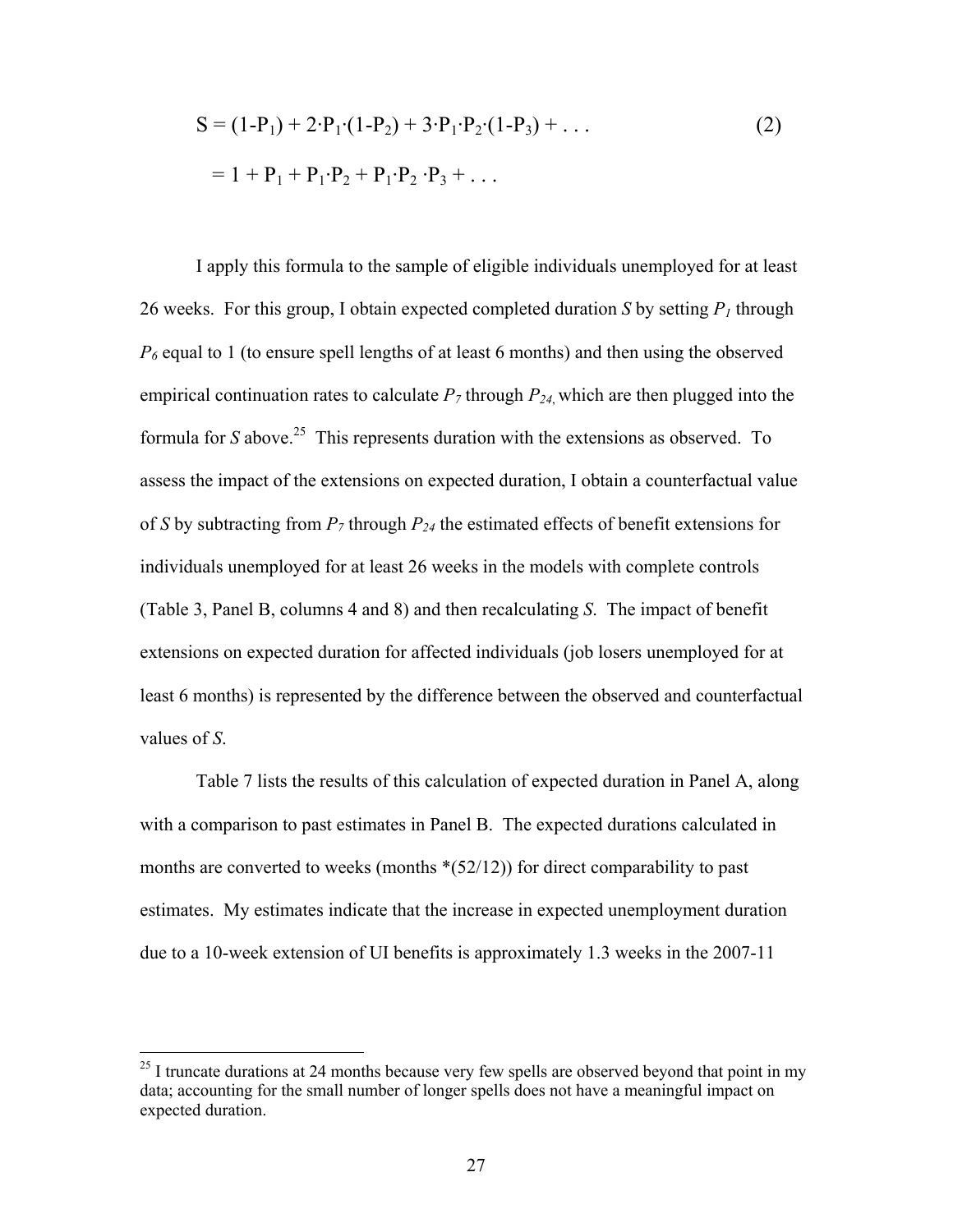episode and a slightly larger 1.6 weeks for the 2000-04 episode. These estimates are in the middle-to-upper end of the range of past estimates listed in Panel B.

The corresponding estimates for expected duration based on the uncorrected transition data are only about half as large as those based on the corrected data used above. Using the regression results reported in Appendix Table A3, the increase in expected unemployment duration due to a 10-week extension of UI benefits is approximately 0.7 weeks in the 2007-11 episode and 0.9 weeks for the 2000-04 episode. This is consistent with the shorter overall durations implied by the uncorrected transitions data (Figure 2).

On balance, my results indicate a moderate effect of UI benefit extensions on unemployment duration in the recent episode. As noted in Section 2.1, in 2009 the potential duration of UI benefits reached about 96 weeks for the typical eligible individual. This implies an overall extension of about 70 weeks. Applying the method of Table 5, Panel A to a 70-week extension indicates that the recent extensions increased unemployment duration by about 7.3 weeks (16 percent) for job losers unemployed for at least 6 months.

#### **6. Conclusions**

I used U.S. labor market survey (CPS) data to estimate the impact of variation in the potential duration of UI benefits arising from benefit extensions that differed across states and over time. I compared the effects from the recent unprecedented extension episode (beginning in 2008) with the earlier, more limited episode from the early 2000s. I focused on the group most likely to be affected by the benefit extensions—job losers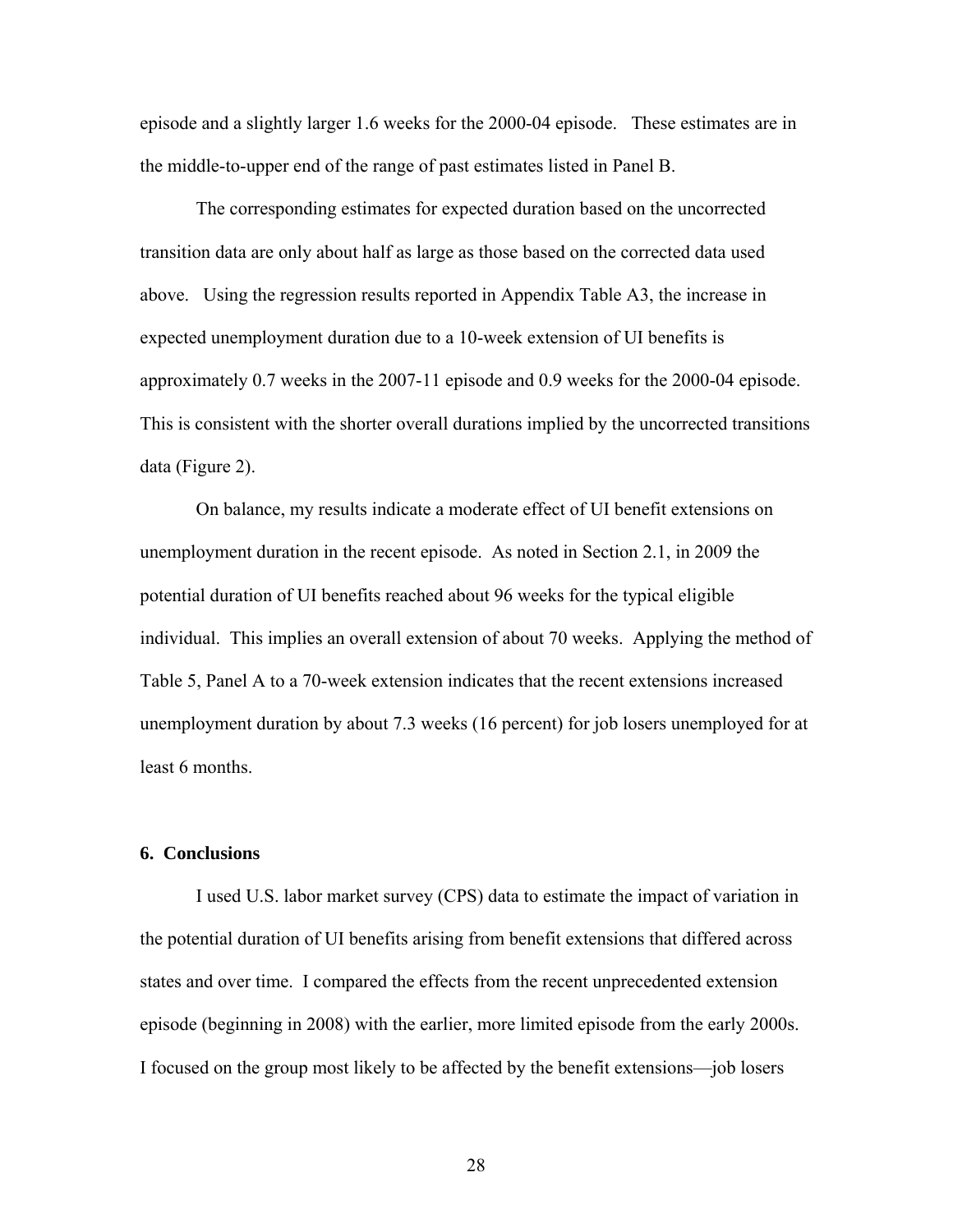unemployed for at least 6 months. The estimated effect of a specific benefit extension on unemployment duration is nearly identical across the two episodes. These estimates suggest that 10 additional weeks of benefits increase unemployment duration by about 1.5 weeks, which is in the middle-to-upper end of the range of past estimates based on U.S. administrative data.<sup>26</sup> In addition, the estimated effects of benefit duration within each period do not vary based on the state unemployment rate.

The general absence of variation in the UI extension effect across labor market states is consistent with other recent research (e.g., Schmieder et al. 2012), although it contrasts with the findings of Kroft and Notowidigdo (2011). This likely reflects differences in specific elements of our respective empirical designs, for example Kroft and Notowidigdo's focus on benefit generosity rather than benefit duration. On the other hand, I uncovered evidence suggesting substantial spillover effects to individuals who are ineligible to receive UI benefits, for whom I find higher job finding rates during the recent extension episode in states with very high unemployment rates. I also found, however, that the effects of benefit extensions on unemployment transitions and duration for eligible individuals arise primarily through extended labor force attachment rather than reduced job finding. As such, the source of the spillovers to ineligible individuals is unclear: their increased job finding in response to increases in benefit availability in high unemployment states should be matched by reduced job finding for eligible individuals. Further investigation of potential spillovers using alternative, more precise data sources would be useful.

<sup>&</sup>lt;sup>26</sup> Rothstein (2011) and Farber and Valletta (2013) translate their estimates into an impact on the overall unemployment rate. For the recent extension period (2008 forward), they find only a modest impact on the unemployment rate, on the order of 0.5 percentage points or less. Based on rough calculations, my estimated PBD responses imply a similar modest effect on the unemployment rate.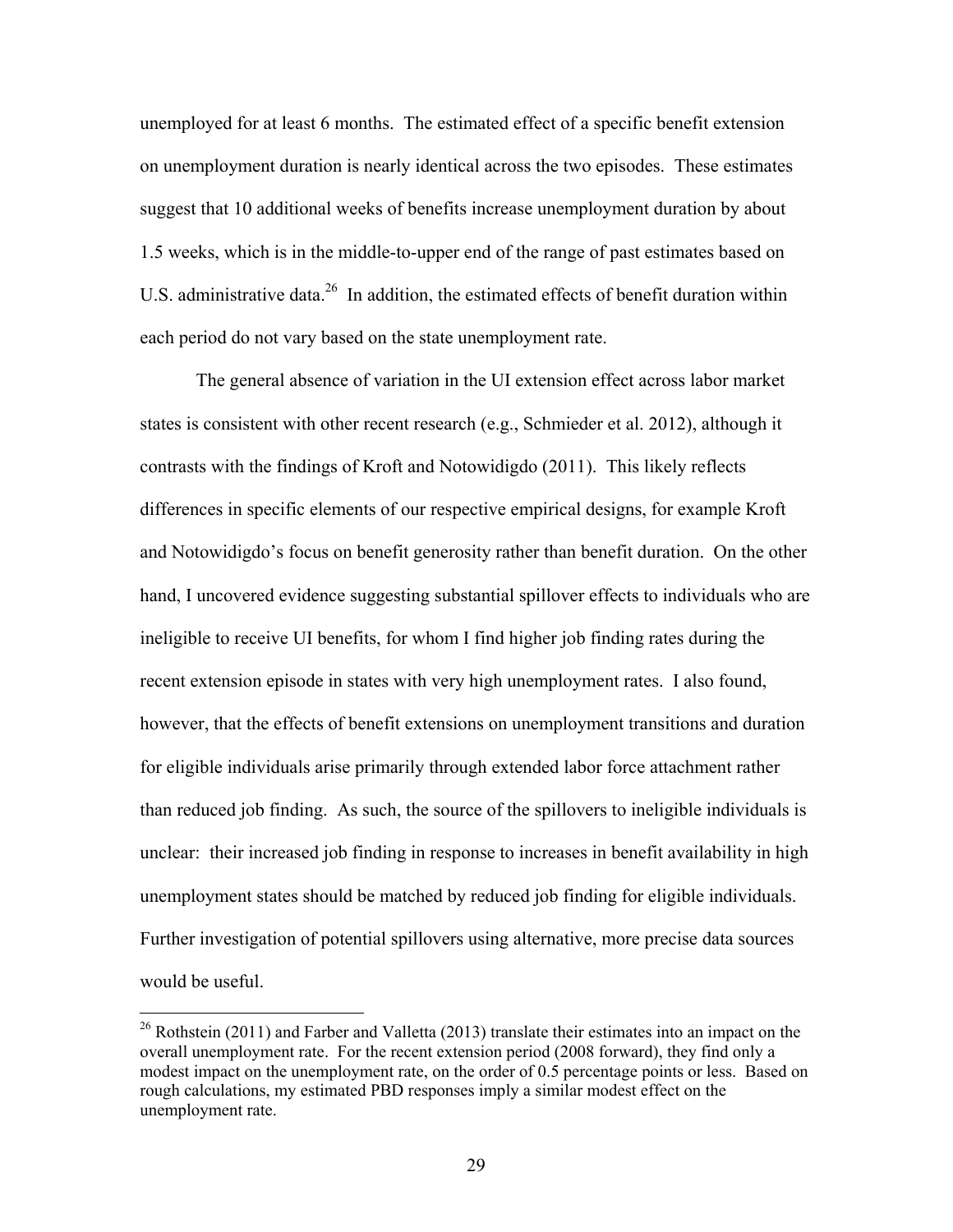One open question is the optimality of the unprecedented UI benefit extensions that occurred during the Great Recession and its aftermath in the United States. My finding of little or no impact of the extensions on job finding is relevant in this regard, suggesting that the adverse moral hazard effect of UI on job search is greatly outweighed by the favorable liquidity and social insurance effects (Chetty 2008, Card et al. 2007). Moreover, as Schmieder et al. (2012) argue, the socially optimal duration of UI benefits varies with the inverse of the ratio between the effects of UI extensions on nonemployment duration and the duration of UI benefit recipiency. Given my estimate of a limited impact of extended UI on job finding combined with very high take-up rates for extended UI benefits in recent years, it is likely that optimal UI benefit duration was quite long during the Great Recession and its aftermath. This is an important area for future research.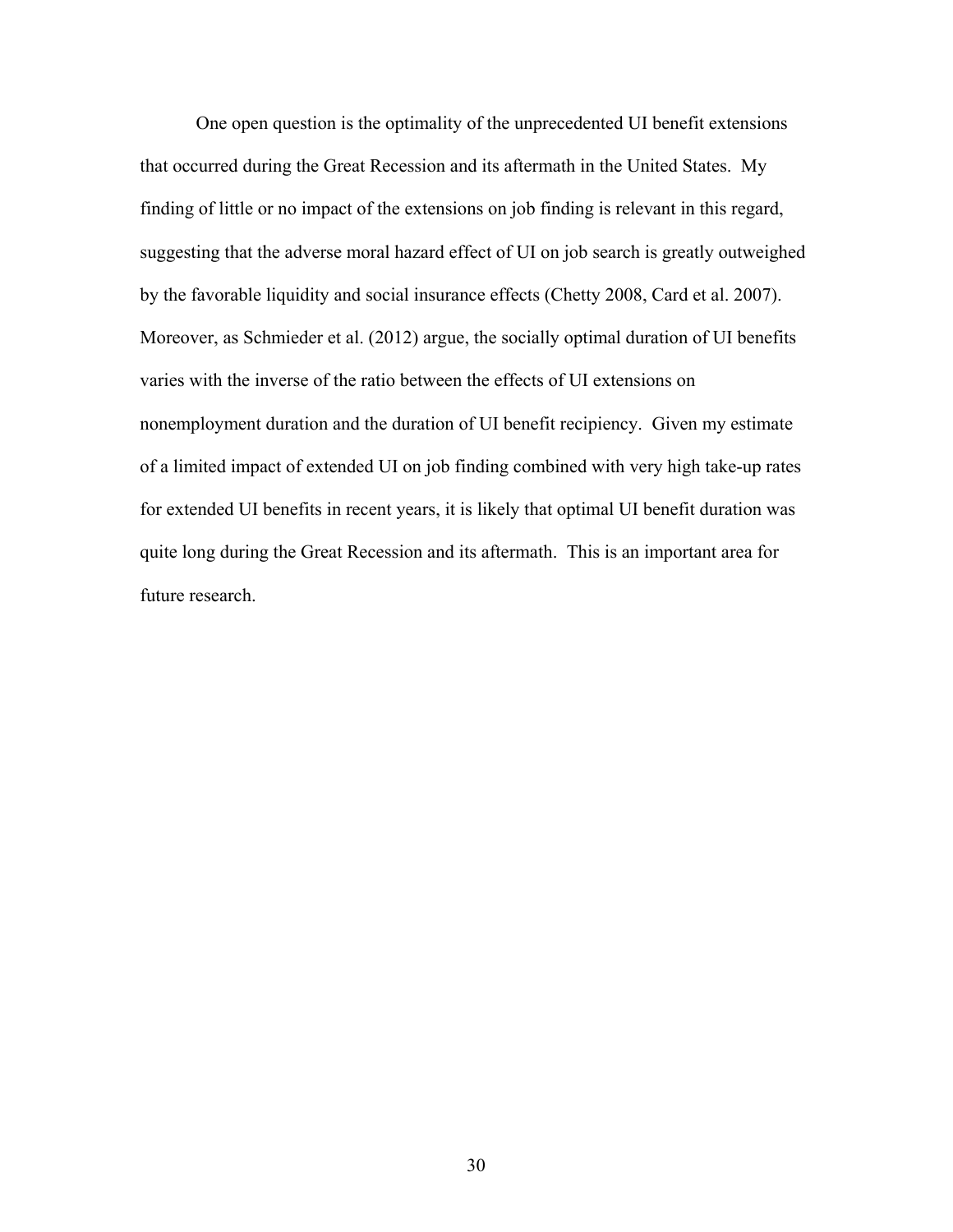#### **References**

- Abowd, John M., and Arnold Zellner. 1985. "Estimating Gross Labor-Force Flows." *Journal of Business and Economic Statistics* 3, no. 3: 254-83.
- Baily, Martin N. 1978. "Some Aspects of Optimal Unemployment Insurance." *Journal of Public Economics* 10 (December): 379–402.
- Card, David, Raj Chetty, and Andrea Weber. 2007. "The Spike at Benefit Exhaustion: Leaving the Unemployment System or Starting a New Job?" *American Economic Review* 97(2): 113-118.
- Card, David, and Phillip B. Levine. 2000. "Extended benefits and the duration of UI spells: evidence from the New Jersey extended benefit program." *Journal of Public Economics* 78: 107-138.
- Chetty, Raj. 2008. "Moral Hazard versus Liquidity and Optimal Unemployment Insurance." *Journal of Political Economy* 116(2, April): 173-234.
- Elsby, Michael, Bart Hobijn, Ayşegül Şahin, and Robert G. Valletta. 2011. "The Labor Market in the Great Recession: An Update." *Brookings Papers on Economic Activity* 103 (Fall): 353–371.
- Farber, Henry S., and Robert G. Valletta. 2013. "Do Extended Unemployment Benefits Lengthen Unemployment Spells? Evidence from Recent Cycles in the U.S. Labor Market." NBER Working Paper 19048, May. Cambridge, MA: National Bureau of Economic Research.
- Isaacs, Katelin P. 2012. "Unemployment Insurance: Consequences of Changes in State Unemployment Compensation Laws." Report R41859, Congressional Research Service, August 15.
- Isaacs, Katelin P. 2013. "Expiring Unemployment Insurance Provisions." Report R41508, Congressional Research Services, December 27.
- Jurajda, S. and F.J. Tannery. 2003. "Unemployment Durations and Extended Unemployment Benefits in Local Labor Markets." *Industrial and Labor Relations Review* 56(2): 324- 348.
- Katz, Lawrence, and Bruce Meyer. 1990. "The Impact of the Potential Duration of Unemployment Benefits on the Duration of Unemployment." *Journal of Public Economics* 41 (Feb.): 45-72.
- Kroft, Kory, and Matthew J. Notowidigdo. 2011. "Should Unemployment Insurance Vary with the Local Unemployment Rate? Theory and Evidence." NBER Working Paper 17173, June (updated December). Cambridge, MA: National Bureau of Economic Research.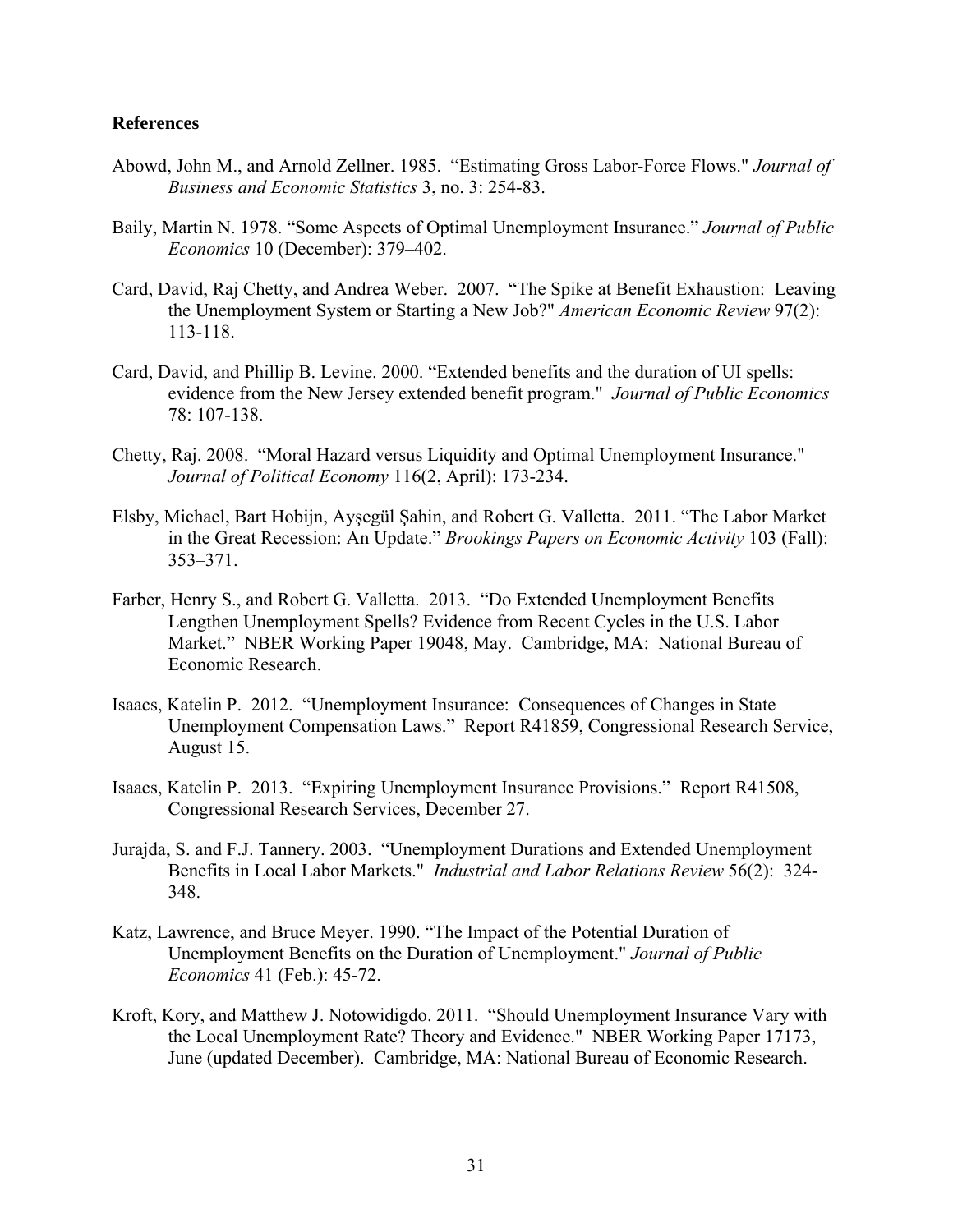- Krueger, Alan B., and Andreas Mueller. 2011. "Job Search, Emotional Well-Being, and Job Finding in a Period of Mass Unemployment: Evidence from High-Frequency Longitudinal Data." *Brooking Papers on Economic Activity* (Spring): 1-57.
- Lake, Jennifer E. 2003. "Unemployment Benefits: Temporary Extended Unemployment Compensation (TEUC) Program." Report RS21397, Congressional Research Service, January 24.
- Lalive, Rafael, Camille Landais, and Josef Zweimuller. 2013. "Market Externalities of Large Unemployment Insurance Extension Programs." IZA Discussion Paper 7650, September.
- Landais, Camille, Pascal Michaillat, and Emmanuel Saez. 2010. "Optimal Unemployment Insurance over the Business Cycle." NBER Working Paper 16526, November. Cambridge, MA: National Bureau of Economic Research.
- Levine, Phillip B. 1993. "Spillover Effects Between the Insured and Uninsured Unemployed." *Industrial and Labor Relations Review* 47: 73-86.
- Marinescu, Ioana. 2013. "Online Job Search and Unemployment Insurance during the Great Recession." Manuscript, University of Chicago.
- Moffitt, Robert. 1985. "Unemployment Insurance and the Distribution of Unemployment Spells." *Journal of Econometrics* 28: 85-101.
- Neumark, David, and Daiji Kawaguchi. 2004. "Attrition bias in labor economics research using matched CPS files." *Journal of Economic and Social Measurement* 29: 445-472.
- Poterba, James M., and Lawrence H. Summers. 1986. "Reporting Errors and Labor Market Dynamics." *Econometrica* 54, no. 6: 1319-38.
- Poterba, James M., and Lawrence H. Summers. 1995. "Unemployment Benefits and Labor Market Transitions: A Multinomial Logit Model with Errors in Classification." *Review of Economics and Statistics* 77, no. 2: 207-16.
- Rothstein, Jesse. 2011. "Unemployment Insurance and Job Search in the Great Recession." *Brookings Papers on Economic Activity* (Fall): 143-96.
- Rothstein, Jesse, and Robert G. Valletta. 2014. "Scraping By: Income and Program Participation After the Loss of Extended Unemployment Benefits." FRBSF Working Paper 2014-06, February.
- Schmieder, Johannes F., Till Von Wachter, and Stefan Bender. 2012. "The Effects of Extended Unemployment Insurance over the Business Cycle: Evidence from Regression Discontinuity Estimates over 20 Years." *Quarterly Journal of Economics* 127: 701-52.
- Schwartz, Jeremy. 2013. "Do Temporary Extensions to Unemployment Insurance Benefits Matter? The Effects of the US Standby Extended Benefit Program." *Applied Economics* 45 (March): 1167-83.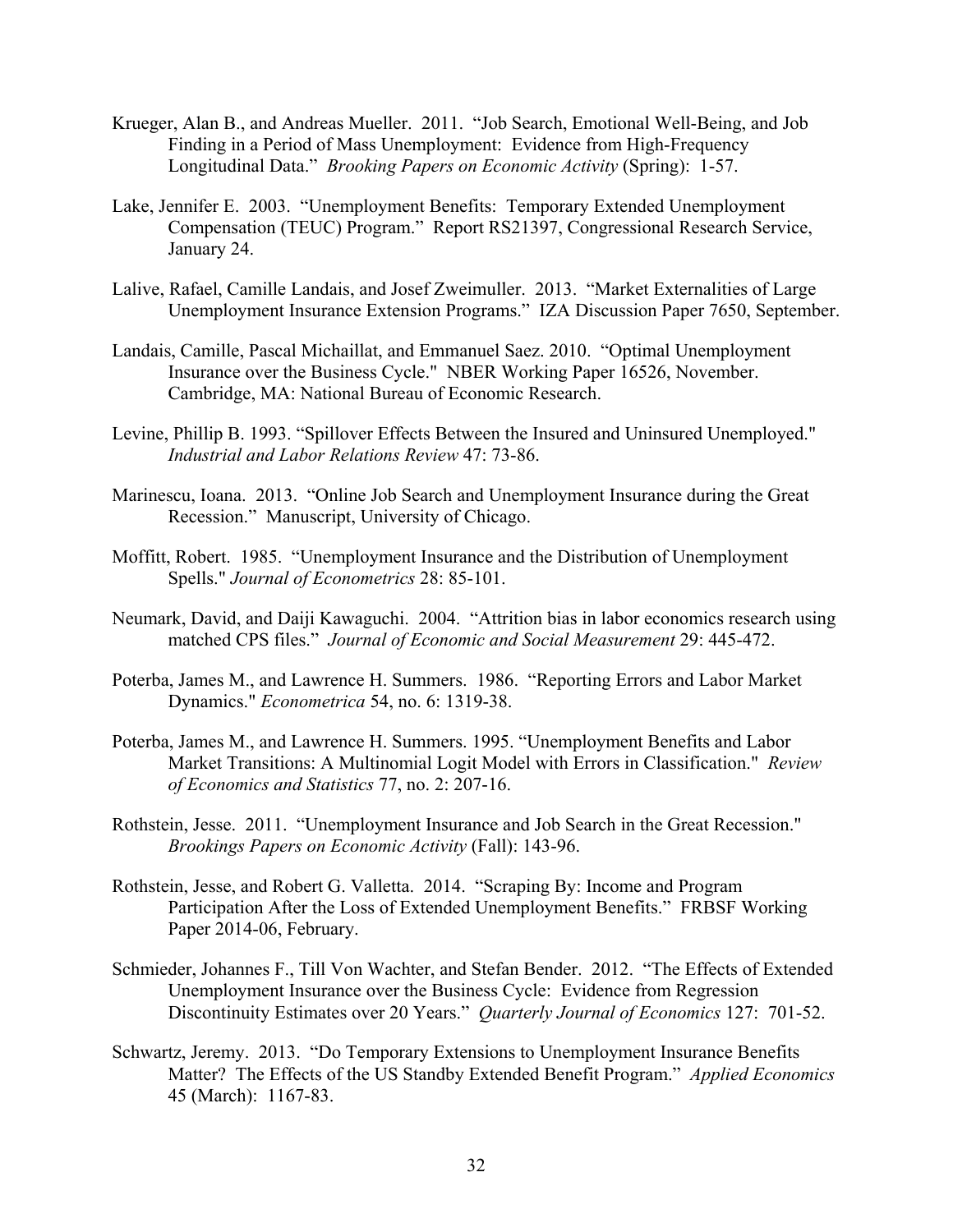- Sider, Hal. 1985. "Unemployment Duration and Incidence: 1968-82." *American Economic Review* 75(3, June): 461-472.
- Whittaker, Julie M., and Katelin P. Isaacs. 2012. "Extending Unemployment Compensation Benefits During Recessions." Report RL34340, Congressional Research Service, January 6.
- Wooldridge, Jeffrey M. 2002. *Econometric Analysis of Cross Section and Panel Data*. Cambridge, MA: MIT Press.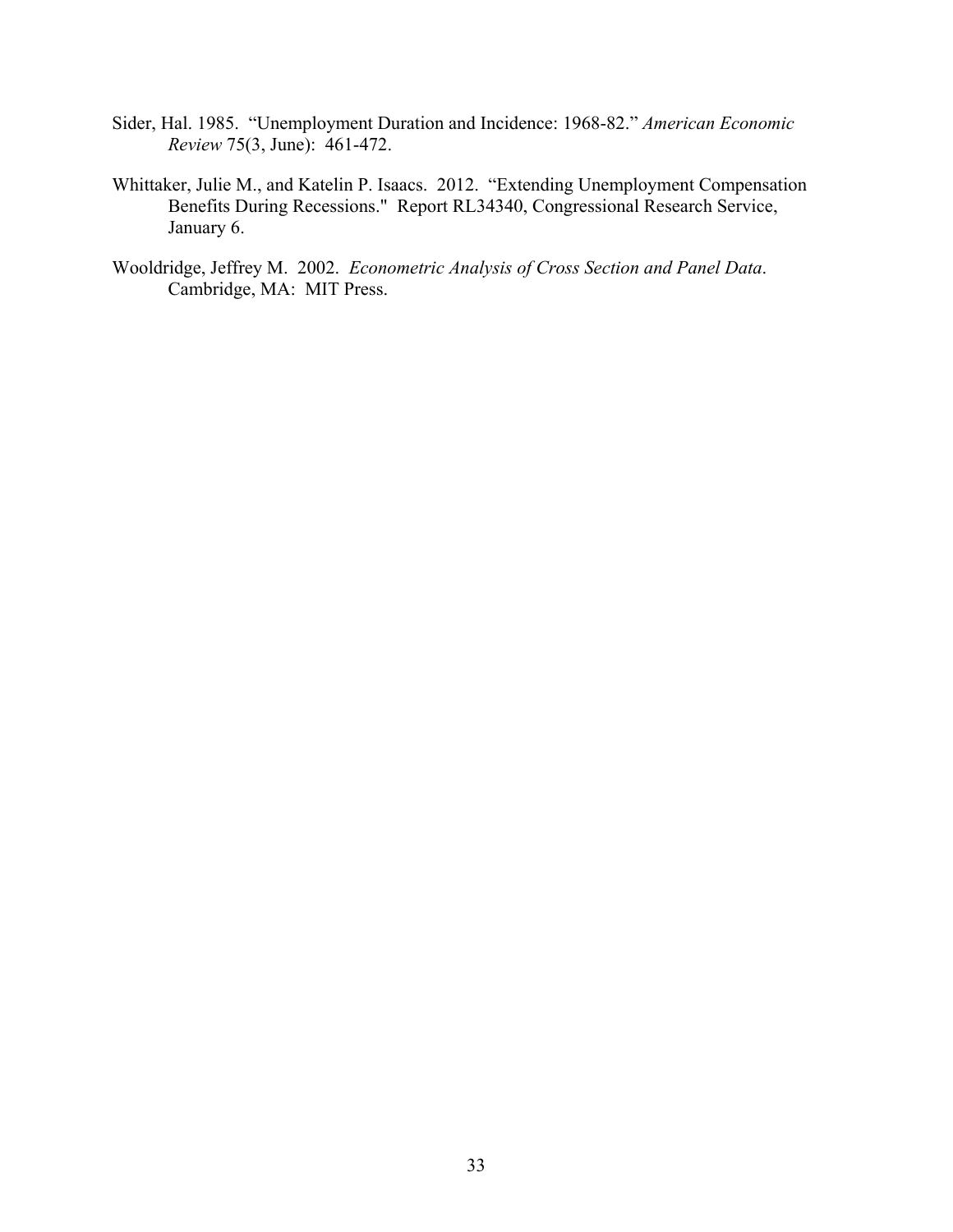

text). Panel B series calculated using CPS weighted unemployment observations.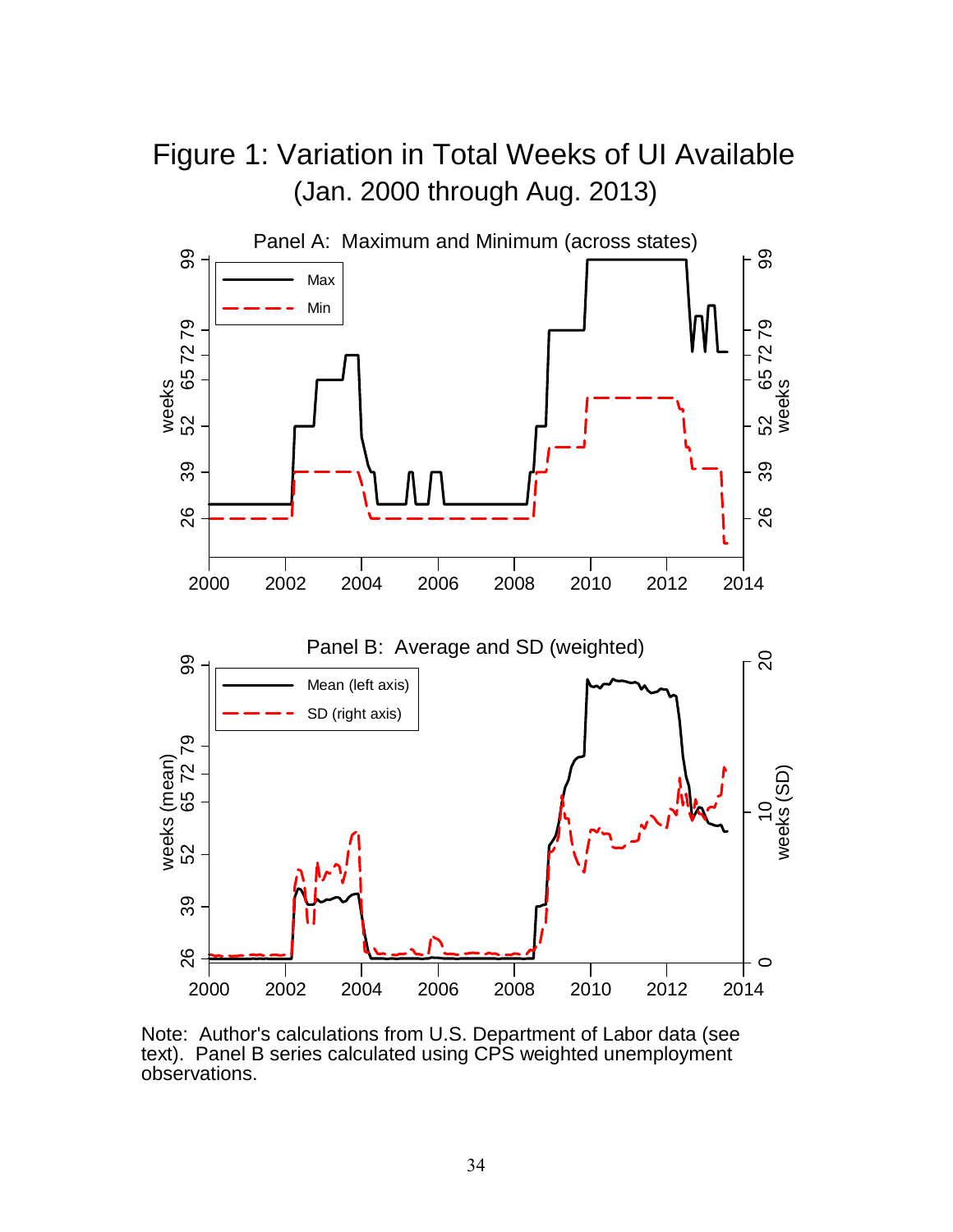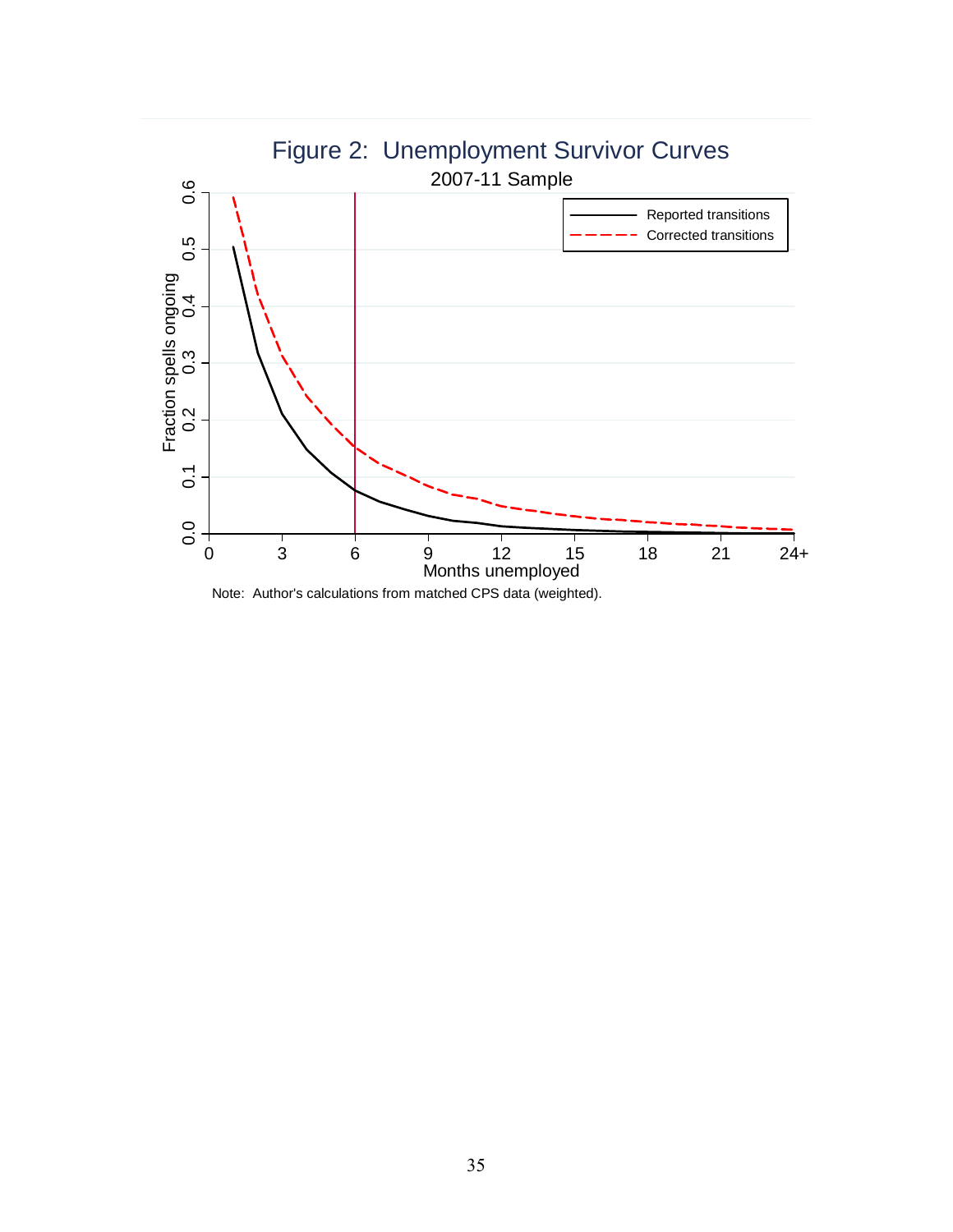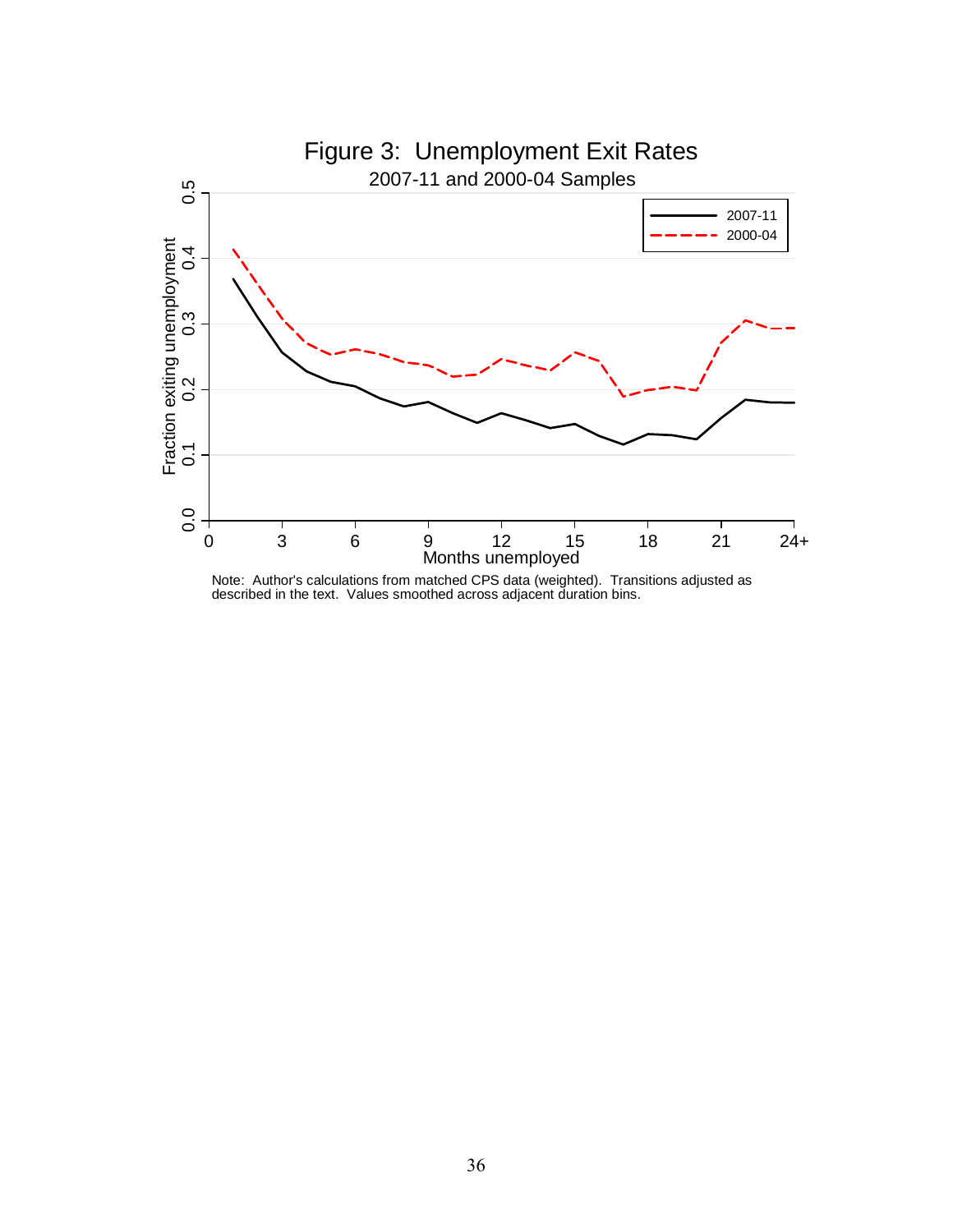

Note: Author's calculations from matched CPS data (weighted). Transitions adjusted as described in the text. Values smoothed across adjacent duration bins. Durations for UI ineligibles in 2000-04 censored at 20 months (due to sparse data).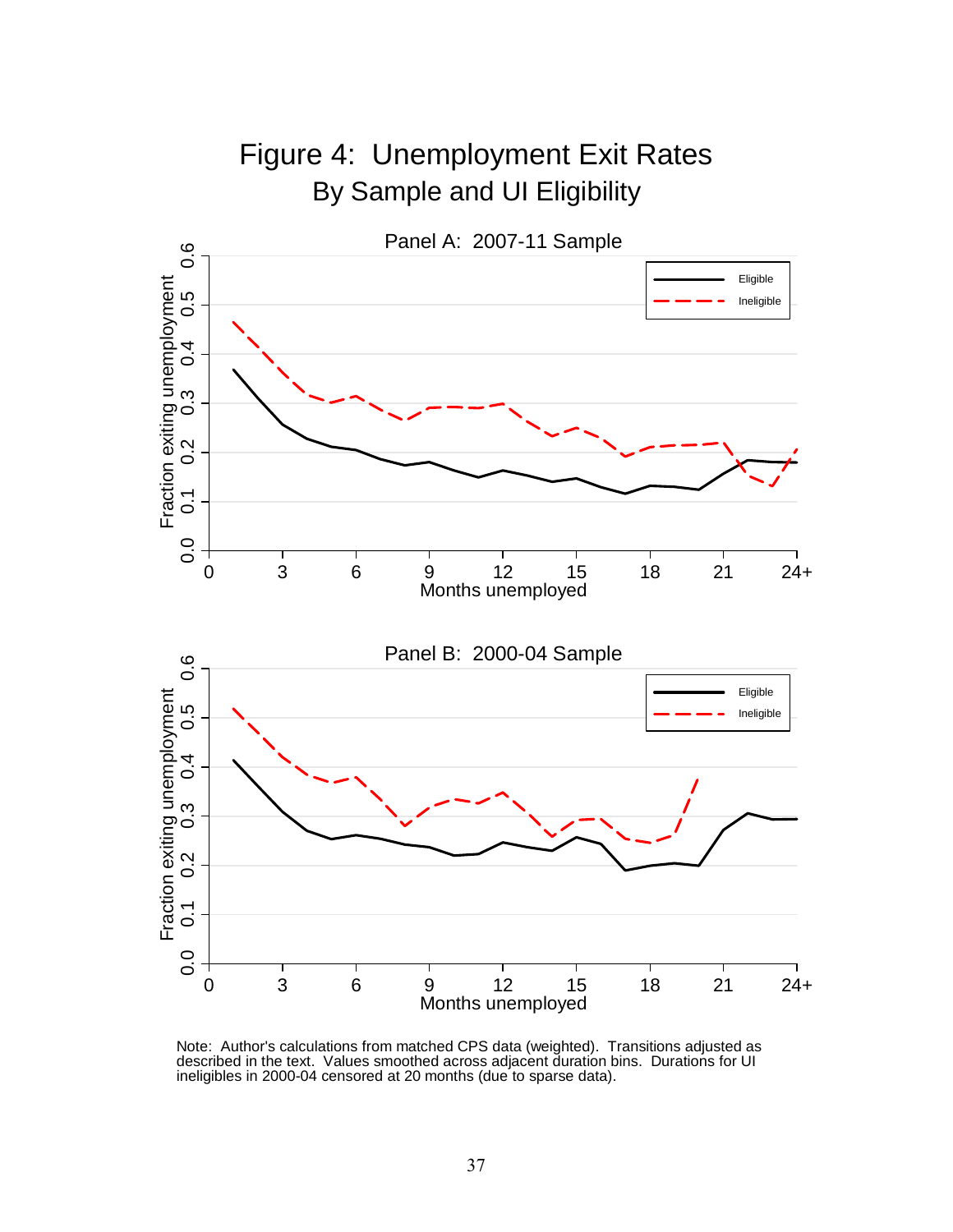|                                  | <b>Effective Dates (plus sub-</b> | Maximum Available Weeks             |
|----------------------------------|-----------------------------------|-------------------------------------|
| Program                          | programs)                         | (and state triggers) <sup>1</sup>   |
| Extended Benefits $(BB)^2$       | 1970 - Mar. 1993                  | 13 (IUR $\geq$ 5%)                  |
|                                  | Mar. 1993 - forward               | 13 (IUR≥5% or 6% or                 |
|                                  |                                   | TUR <sub>26.5%</sub>                |
|                                  |                                   | 20 (TUR≥8%)                         |
| <b>Temporary Extended</b>        |                                   |                                     |
| <b>Unemployment Compensation</b> |                                   |                                     |
| (TEUC)                           | Mar. 2002 - Mar. 2004             |                                     |
|                                  | <b>TEUC</b>                       | 13 (all states)                     |
|                                  | TEUC-X                            | 13 (if on EB or IUR $\geq$ 4%)      |
|                                  | Combined total                    | 26                                  |
| <b>Emergency Unemployment</b>    |                                   |                                     |
| Compensation (EUC)               | Jul. 6, 2008 - Nov. 22, 2008      | 13 (all states)                     |
|                                  | Nov. 23, 2008 - Nov. 7, 2009      |                                     |
|                                  | Tier I                            | 20 (all states)                     |
|                                  | Tier II                           | 13 (IUR  go 6% or TUR  set 28%)     |
|                                  | Combined total                    | 33                                  |
|                                  | Nov. 8, 2009 - May 26, 2012       |                                     |
|                                  | Tier I                            | 20 (all states)                     |
|                                  | Tier II                           | 14 (all states)                     |
|                                  | Tier III                          | 13 (TUR $\geq$ 6% or IUR $\geq$ 4%) |
|                                  | Tier IV                           | 6 (TUR≥8.5% or IUR≥6%) <sup>3</sup> |
|                                  | Combined total                    | 53                                  |
|                                  | May 27, 2012 - Sep. 1, 2012       |                                     |
|                                  | Tier I                            | 20 (all states)                     |
|                                  | Tier II                           | 14 (TUR $\geq 6\%$ )                |
|                                  | Tier III                          | 13 (TUR $\geq$ 7% or IUR $\geq$ 4%) |
|                                  | Tier IV                           | 6 (TUR $\geq$ 9% or IUR $\geq$ 6%)  |
|                                  | Combined total                    | 53                                  |
|                                  | Sep. 2, 2012 - Dec. 28, 2013      |                                     |
|                                  | Tier I                            | 14 (all states)                     |
|                                  | Tier II                           | 14 (TUR $\geq 6\%$ )                |
|                                  | Tier III                          | 9 (TUR $\geq$ 7% or IUR $\geq$ 4%)  |
|                                  | Tier IV                           | 10 (TUR≥9% or IUR≥6%)               |
|                                  | Combined total                    | 47                                  |

**Table 1: Timeline of Extended UI Programs (available weeks and state triggers)**

<sup>1</sup> State-specific triggers are based on the Insured Unemployment Rate (IUR) or Total Unemployment Rate (TUR) and generally include "lookback" provisions (comparison of the rate used for the trigger to its rate over the prior 2-3 years). See text.

<sup>2</sup> Optional state triggers for EB program indicated. Up to 1981, the EB program included a national IUR trigger.

 $3$  From Feb. 19 through May 26, 2012, Tier IV allowed for 16 weeks if the state was not triggered on EB.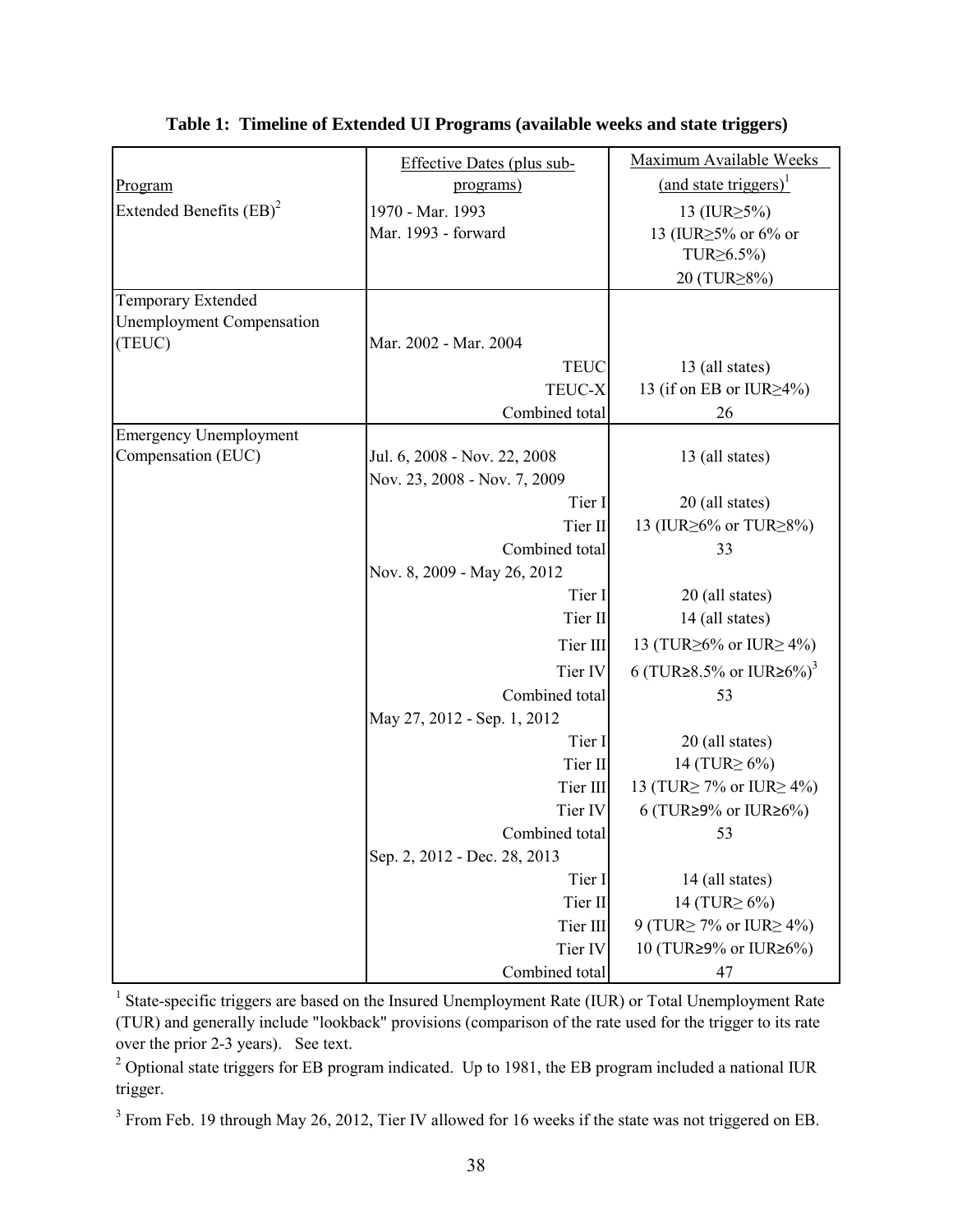|                                               | (1)          | (3)<br>(2)    |              | (4)           |
|-----------------------------------------------|--------------|---------------|--------------|---------------|
|                                               |              | 2007-2011     |              | 2000-2004     |
|                                               |              | UI ineligible |              | UI ineligible |
|                                               |              | (job leavers  |              | (job leavers  |
|                                               | UI eligible  | and LF        | UI eligible  | and LF        |
|                                               | (job losers) | entrants)     | (job losers) | entrants)     |
| <b>Sample steps:</b>                          |              |               |              |               |
| Currently unemployed                          | 173,391      | 123,276       | 107,327      | 102,417       |
| Valid matches <sup>1</sup>                    | 115,479      | 82,014        | 70,630       | 67,639        |
| Matched two months forward                    | 73,022       | 51,818        | 43,546       | 42,210        |
| Final analysis samples (recoded transitions,  |              |               |              |               |
| dropped missings) $^{2}$                      | 72,347       | 50,141        | 43,167       | 40,129        |
| <b>Exit Rates from unemployment</b>           |              |               |              |               |
| Total exit rate                               | 0.253        | 0.362         | 0.336        | 0.445         |
| Exit to employment                            | 0.166        | 0.143         | 0.235        | 0.216         |
| Exit to not in the labor force                | 0.087        | 0.219         | 0.101        | 0.229         |
| Unemployment duration $\geq$ 26 weeks         |              |               |              |               |
| Total exit rate                               | 0.171        | 0.282         | 0.241        | 0.343         |
| Exit to employment                            | 0.078        | 0.086         | 0.125        | 0.119         |
| Exit to not in the labor force                | 0.093        | 0.196         | 0.116        | 0.223         |
| <b>Unemployment duration</b>                  |              |               |              |               |
| Average                                       | 28.2         | 27.4          | 16.7         | 16.6          |
| Share unemployment duration $>=$ 26 weeks     | 0.402        | 0.377         | 0.225        | 0.215         |
| Share newly unemployed (<5 weeks)             | 0.231        | 0.250         | 0.346        | 0.383         |
| <b>State variables (means)</b>                |              |               |              |               |
| Potential duration of UI benefits (PBD)       | 74.2         | 69.4          | 33.0         | 32.2          |
| Unemployment rate (percent)                   | 8.7          | 8.2           | 5.5          | 5.4           |
| $\Delta$ ln(payroll emp.), 3-month annualized | $-0.010$     | $-0.007$      | 0.001        | 0.003         |

# **Table 2: CPS Matched Sample Formation and Descriptive Statistics**

Notes

<sup>1</sup>Matched identification from month t to t+1, including id variables and consistent gender, race, age, and educational attainment.

 $2^{2}$  Dropped observations with missing values (or weights equal to zero) and allocated labor force or unemployment duration values. Selected transitions recoded as described in the text.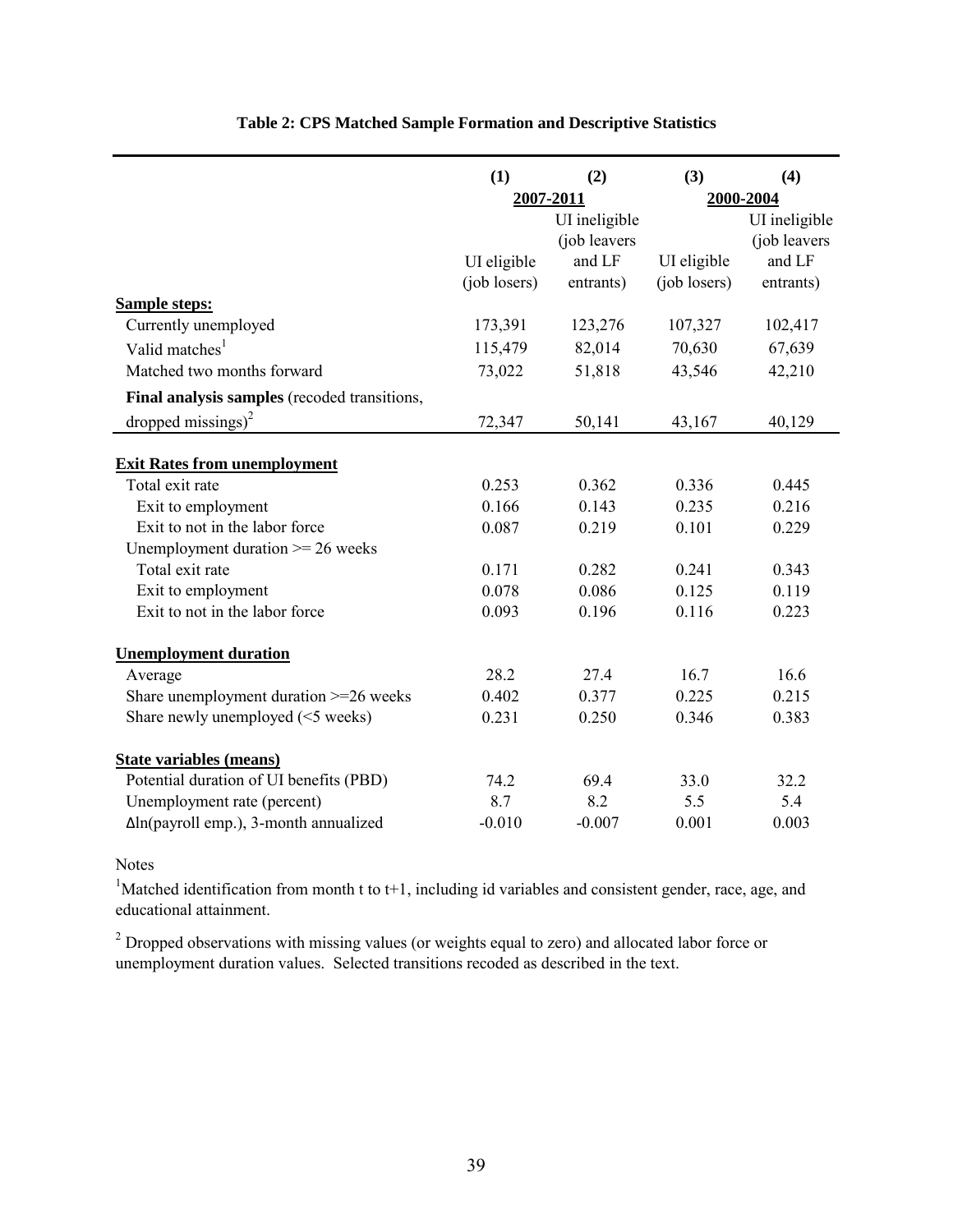|                                        | (1)                               | (2)         | (3)                                                                                    | (4)         |  | (5)         | (6)         | (7)         | (8)         |
|----------------------------------------|-----------------------------------|-------------|----------------------------------------------------------------------------------------|-------------|--|-------------|-------------|-------------|-------------|
|                                        | Panel A: Single UI Weeks Variable |             |                                                                                        |             |  |             |             |             |             |
|                                        |                                   |             | 2007-11                                                                                |             |  |             |             | 2000-04     |             |
| <b>UI</b> Variables:                   |                                   |             |                                                                                        |             |  |             |             |             |             |
| Potential benefit duration             | $-0.0106**$                       | $-0.0104**$ | $-0.00788**$                                                                           | $-0.00529$  |  | $-0.00625$  | $-0.00808$  | $-0.00759$  | $-0.0103$   |
| (PBD)                                  | (0.00331)                         | (0.00321)   | (0.00293)                                                                              | (0.00341)   |  | (0.00763)   | (0.00691)   | (0.00638)   | (0.00855)   |
|                                        |                                   |             | Panel B: Separate effects of UI Weeks for Unemployment Duration $>=$ or $\lt 26$ weeks |             |  |             |             |             |             |
|                                        |                                   |             | 2007-11                                                                                |             |  |             |             | 2000-04     |             |
| PBD $(dur>=26)$                        | $-0.0174**$                       | $-0.0165**$ | $-0.0116**$                                                                            | $-0.00918*$ |  | $-0.0299**$ | $-0.0264**$ | $-0.0183**$ | $-0.0212**$ |
|                                        | (0.00326)                         | (0.00318)   | (0.00333)                                                                              | (0.00375)   |  | (0.00672)   | (0.00632)   | (0.00700)   | (0.00822)   |
| PBD $(dur<26)$                         | $-0.00333$                        | $-0.00377$  | $-0.00574*$                                                                            | $-0.00323$  |  | $-0.000704$ | $-0.00345$  | $-0.00441$  | $-0.00702$  |
|                                        | (0.00316)                         | (0.00307)   | (0.00289)                                                                              | (0.00334)   |  | (0.00657)   | (0.00620)   | (0.00661)   | (0.00891)   |
| <b>Additional Controls:</b>            |                                   |             |                                                                                        |             |  |             |             |             |             |
| State/time                             | Y                                 | Y           | Y                                                                                      | Y           |  | Y           | Y           | Y           | Y           |
| Individual characteristics             | N                                 | Y           | Y                                                                                      | Y           |  | N           | Y           | Y           | Y           |
| Unemployment duration                  | N                                 | N           | Y                                                                                      | Y           |  | N           | N           | Y           | Y           |
| State unemp. & emp.<br>growth (cubics) | N                                 | N           | $\mathbf N$                                                                            | Y           |  | N           | N           | N           | Y           |
| Observations                           | 72,347                            | 72,347      | 72,347                                                                                 | 72,347      |  | 43,167      | 43,167      | 43,167      | 43,167      |

# **Table 3: Logit Regression Results, Pr(Exit from Unemployment), UI ELIGIBLE Marginal Effects of 10 Additional UI Weeks**

Standard errors in parentheses (clustered by state). \*\* p<0.01, \* p<0.05.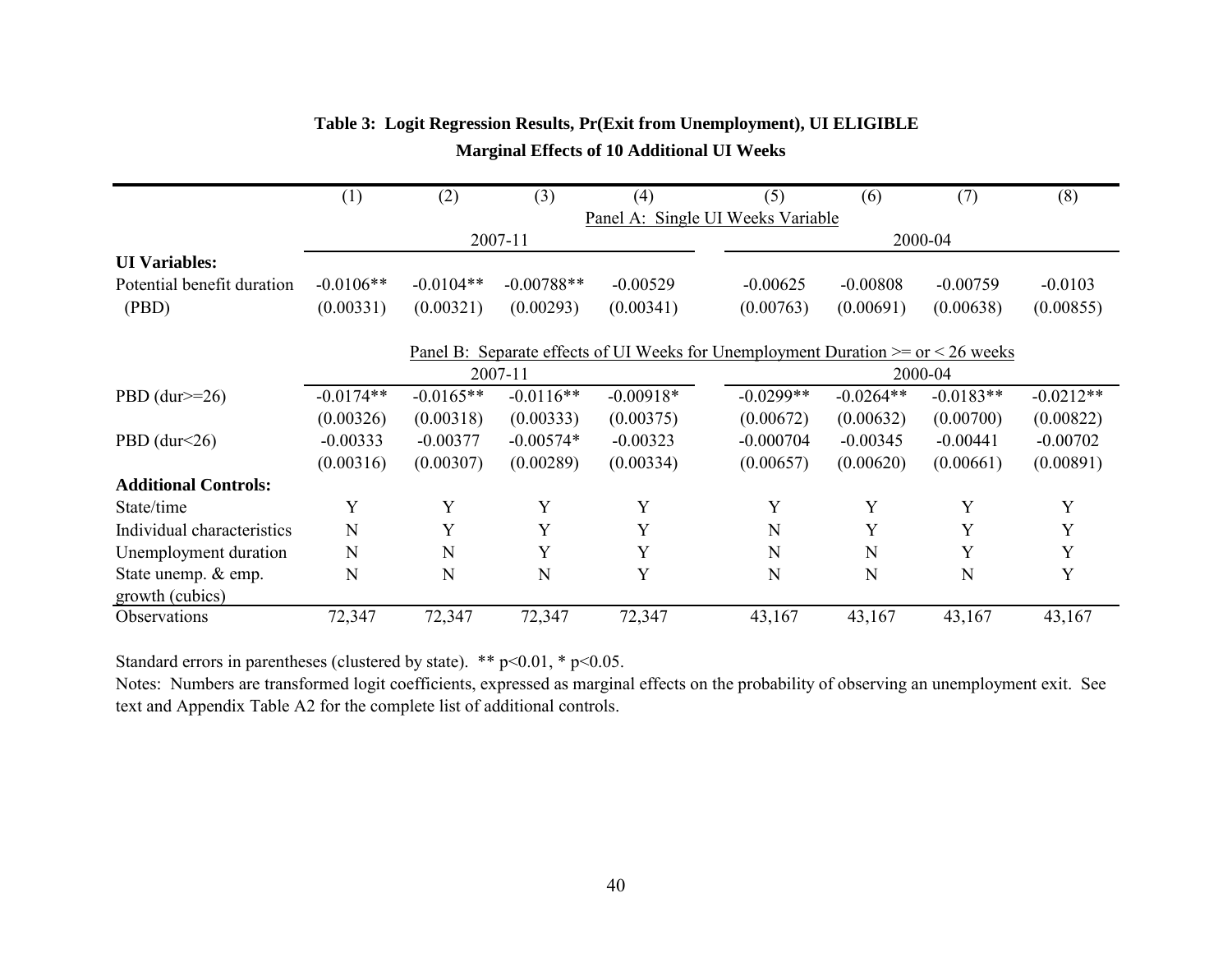|                                        | (1)                                                                                    | (2)                               | (3)        | (4)       | (5)         | (6)        | (7)         | (8)       |
|----------------------------------------|----------------------------------------------------------------------------------------|-----------------------------------|------------|-----------|-------------|------------|-------------|-----------|
|                                        |                                                                                        | Panel A: Single UI Weeks Variable |            |           |             |            |             |           |
|                                        |                                                                                        |                                   | 2007-11    |           |             |            | 2000-04     |           |
| <b>UI</b> Variables:                   |                                                                                        |                                   |            |           |             |            |             |           |
| Potential benefit duration             | 0.000573                                                                               | 0.000943                          | 0.00105    | 0.00446   | 0.00313     | 0.00243    | 0.000739    | 0.00327   |
| (PBD)                                  | (0.00486)                                                                              | (0.00505)                         | (0.00480)  | (0.00597) | (0.00728)   | (0.00689)  | (0.00718)   | (0.00719) |
|                                        | Panel B: Separate effects of UI Weeks for Unemployment Duration $>=$ or $\lt 26$ weeks |                                   |            |           |             |            |             |           |
|                                        |                                                                                        |                                   | 2007-11    |           |             |            | 2000-04     |           |
| PBD $(dw>=26)$                         | $-0.00578$                                                                             | $-0.00445$                        | $-0.00102$ | 0.00220   | $-0.0216**$ | $-0.0176*$ | $-0.000962$ | 0.00101   |
|                                        | (0.00499)                                                                              | (0.00520)                         | (0.00482)  | (0.00633) | (0.00825)   | (0.00781)  | (0.00953)   | (0.00945) |
| PBD $(dur<26)$                         | 0.00631                                                                                | 0.00574                           | 0.00259    | 0.00601   | 0.00905     | 0.00732    | 0.00122     | 0.00393   |
|                                        | (0.00504)                                                                              | (0.00514)                         | (0.00498)  | (0.00589) | (0.00815)   | (0.00767)  | (0.00705)   | (0.00706) |
| <b>Additional Controls:</b>            |                                                                                        |                                   |            |           |             |            |             |           |
| State/time                             | Y                                                                                      | Y                                 | Y          | Y         | Y           | Y          | Y           | Y         |
| Individual characteristics             | N                                                                                      | Y                                 | Y          | Y         | N           | Y          | Y           | Y         |
| Unemployment duration                  | N                                                                                      | N                                 | Y          | Y         | N           | N          | Y           | Y         |
| State unemp. & emp.<br>growth (cubics) | N                                                                                      | N                                 | N          | Y         | N           | N          | N           | Y         |
| Observations                           | 50,141                                                                                 | 50,141                            | 50,141     | 50,141    | 40,129      | 40,129     | 40,129      | 40,129    |

# **Table 4: Logit Regression Results, Pr(Exit from Unemployment), UI INELIGIBLE Marginal Effects of 10 Additional UI Weeks**

Standard errors in parentheses (clustered by state). \*\* p<0.01, \* p<0.05.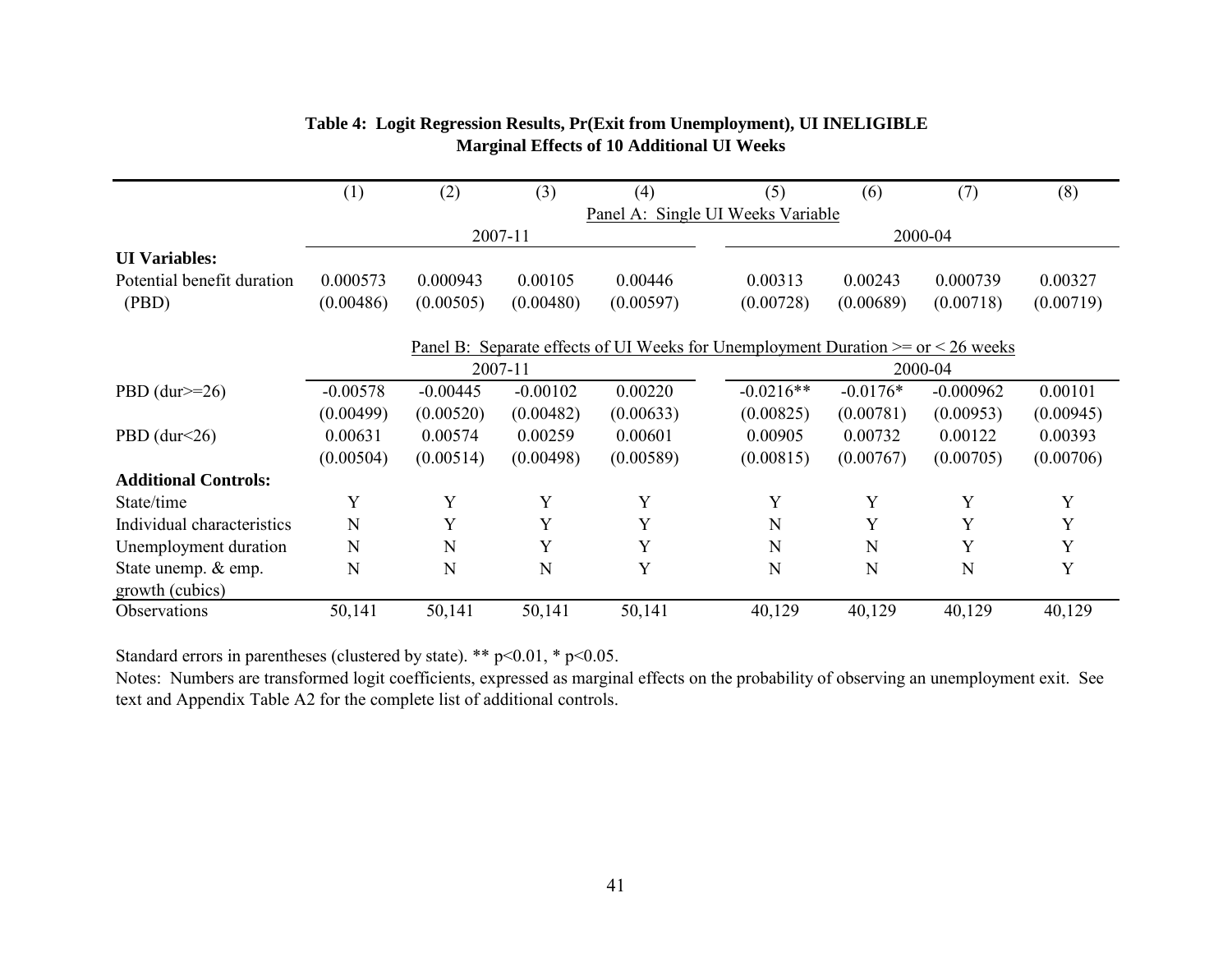| <b>Table 5: Multinomial Logit Regression Results, UI ELIGIBLE</b>       |
|-------------------------------------------------------------------------|
| <b>Separate Exit Routes: to Employment or Not in Labor Force (NILF)</b> |
| <b>Marginal Effects of 10 Additional UI Weeks</b>                       |

| (1)        | (2)                 | (3)                | (4)                                                                                                                                        |
|------------|---------------------|--------------------|--------------------------------------------------------------------------------------------------------------------------------------------|
|            |                     |                    |                                                                                                                                            |
|            |                     |                    |                                                                                                                                            |
| Exit to    |                     | Exit to            |                                                                                                                                            |
| Employment | <b>Exit to NILF</b> | Employment         | <b>Exit to NILF</b>                                                                                                                        |
|            |                     |                    |                                                                                                                                            |
| $-0.00150$ | $-0.00359$          | $-0.00142$         | $-0.00916$                                                                                                                                 |
| (0.00288)  | (0.00214)           | (0.00635)          | (0.00637)                                                                                                                                  |
|            |                     |                    |                                                                                                                                            |
|            |                     |                    |                                                                                                                                            |
|            |                     |                    |                                                                                                                                            |
| Exit to    |                     | Exit to            |                                                                                                                                            |
| Employment | Exit to NILF        | Employment         | Exit to NILF                                                                                                                               |
| $-0.00326$ | $-0.00514*$         | $-0.00097$         | $-0.0175**$                                                                                                                                |
| (0.00310)  | (0.00224)           | $-0.00614$         | (0.00605)                                                                                                                                  |
| $-0.00066$ | $-0.00207$          | $-0.00068$         | $-0.00629$                                                                                                                                 |
| (0.00284)  | (0.00208)           | (0.00674)          | (0.00637)                                                                                                                                  |
|            |                     |                    |                                                                                                                                            |
| Y          | Y                   | Y                  | Y                                                                                                                                          |
| Y          | Y                   | Y                  | Y                                                                                                                                          |
| Y          | Y                   | Y                  | Y                                                                                                                                          |
| Y          | Y                   | Y                  | Y                                                                                                                                          |
|            |                     |                    |                                                                                                                                            |
| 72,347     | 72,347              | 43,167             | 43,167                                                                                                                                     |
|            |                     | 2007-11<br>2007-11 | Panel A: Single UI Weeks Variable<br>2000-04<br><u>Panel B:</u> Separate effects for Unemployment Duration $>=$ or $<$ 26 weeks<br>2000-04 |

Standard errors in parentheses (clustered by state). \*\* p<0.01, \* p<0.05.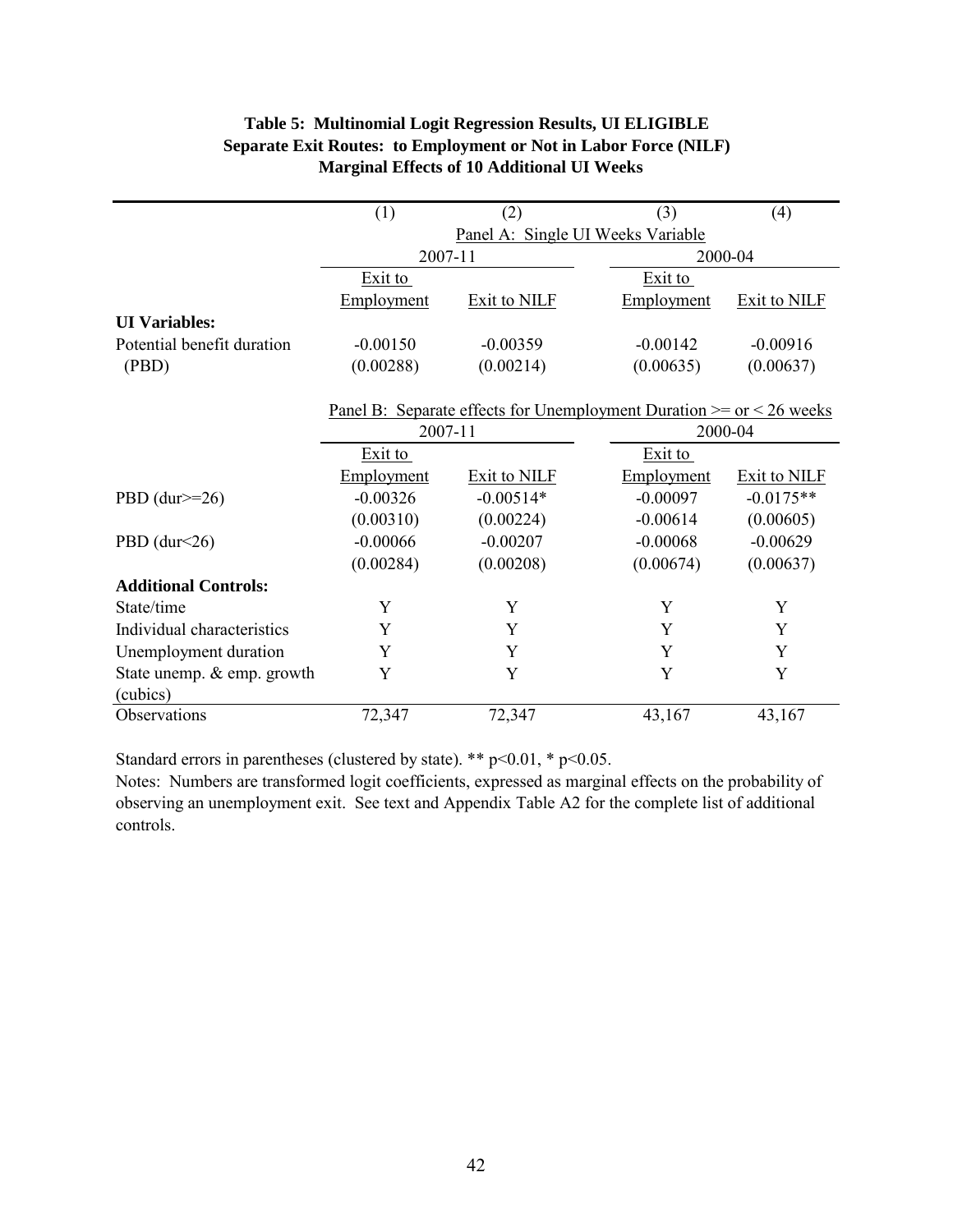# **Table 6: Logit Regression Results, Pr(Exit to Employment), UI INELIGIBLE (includes interactions with state unemployment rate) Marginal Effects of 10 Additional UI Weeks**

|                             | (1)       | (2)                                                                                                        | (3)       | (4)        |
|-----------------------------|-----------|------------------------------------------------------------------------------------------------------------|-----------|------------|
|                             |           | Panel A: Single UI Weeks Variable                                                                          |           |            |
|                             |           | 2007-11                                                                                                    | 2000-04   |            |
| <b>UI</b> Variables:        |           |                                                                                                            |           |            |
| Potential benefit duration  | 0.00328   | $-0.0262**$                                                                                                | 0.000440  | 0.0511     |
| (PBD)                       | (0.00344) | (0.00901)                                                                                                  | (0.00610) | (0.0334)   |
| PBD * state unemp. rate     |           | $0.00334**$                                                                                                |           | $-0.00716$ |
|                             |           | (0.000994)                                                                                                 |           | (0.00448)  |
|                             |           | <u>Panel B: Separate effects for Unemployment Duration <math>&gt;=</math> or <math>\lt 26</math> weeks</u> |           |            |
|                             |           | 2007-11                                                                                                    |           | 2000-04    |
| PBD $(dur>=26)$             | 0.00440   | $-0.0259**$                                                                                                | 0.00193   | 0.0603     |
|                             | (0.00361) | (0.00931)                                                                                                  | (0.00844) | (0.0398)   |
| PBD (dur<26)                | 0.00275   | $-0.0256**$                                                                                                | 0.000137  | 0.0494     |
|                             | (0.00342) | (0.00907)                                                                                                  | (0.00591) | (0.0327)   |
| PBD (dur $>=26$ ) *         |           | $0.00339**$                                                                                                |           | $-0.00812$ |
| state unemp. rate           |           | (0.00102)                                                                                                  |           | (0.00495)  |
| PBD (dur $\leq$ 26) *       |           | $0.00323**$                                                                                                |           | $-0.00700$ |
| state unemp. rate           |           | (0.00100)                                                                                                  |           | (0.00445)  |
| <b>Additional Controls:</b> |           |                                                                                                            |           |            |
| State/time                  | Y         | Y                                                                                                          | Y         | Y          |
| Individual characteristics  | Y         | Y                                                                                                          | Y         | Y          |
| Unemployment duration       | Y         | Y                                                                                                          | Y         | Y          |
| State unemp. & emp.         | Y         | Y                                                                                                          | Y         | Y          |
| growth (cubics)             |           |                                                                                                            |           |            |
| Observations                | 50141     | 50141                                                                                                      | 40129     | 40129      |

Standard errors in parentheses (clustered by state). \*\* p<0.01, \* p<0.05.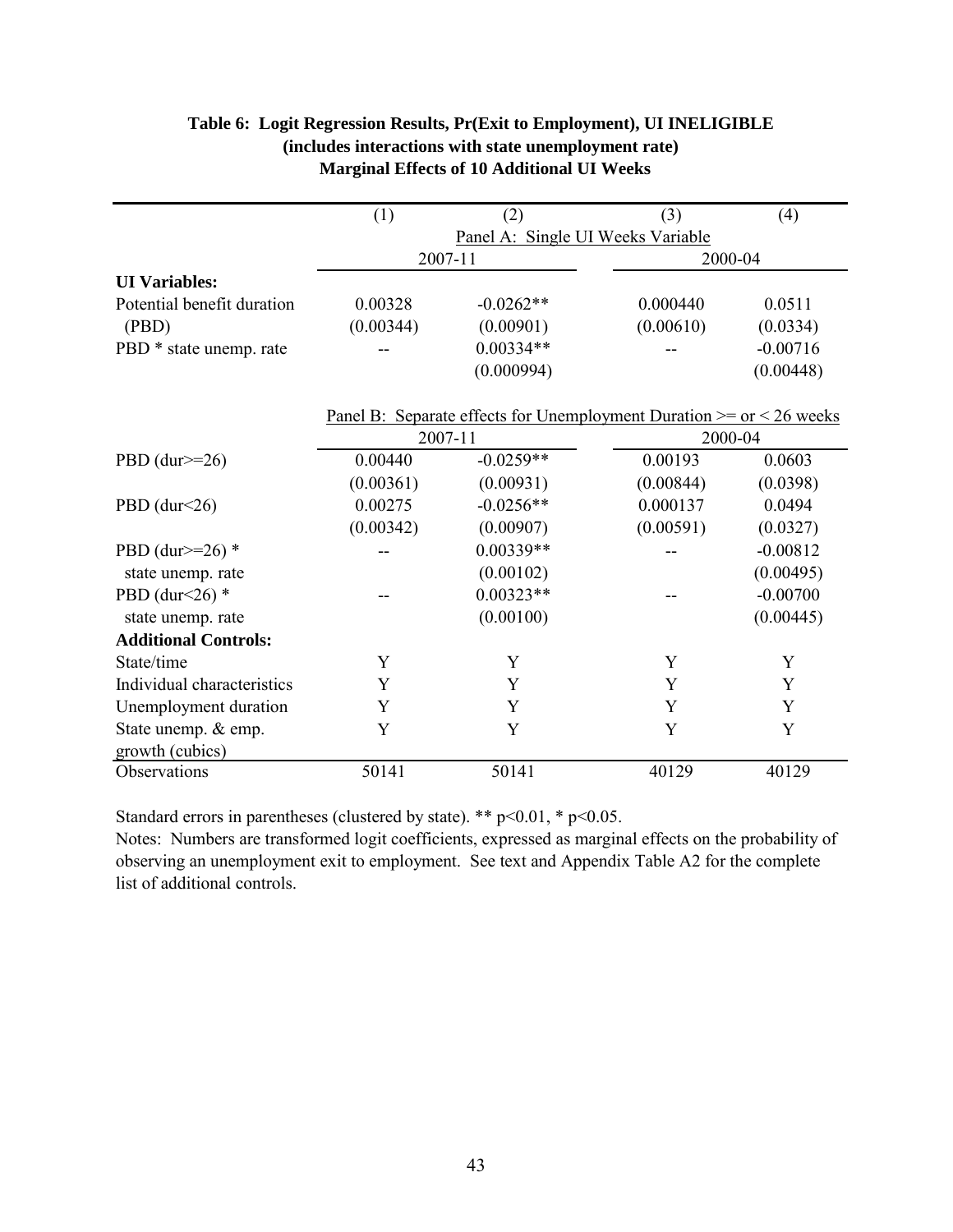# **Table 7: Effects of UI Benefit Extensions on Unemployment Duration**

| Panel A: Estimates for 10 Extra UI Weeks     |
|----------------------------------------------|
| (based on Table 3, Panel B, columns 4 and 8) |
| (UI Eligibles, Duration>=26 Weeks)           |

|                |                |                           | Difference (effect of |
|----------------|----------------|---------------------------|-----------------------|
|                |                | Expected duration (weeks) | 10 extra UI weeks)    |
|                | Observed exits | Counterfactual exits      |                       |
| Sample period: |                |                           |                       |
| 2007-11        | 52.5           | 51.2                      | 1.3                   |
| 2000-04        | 45.3           | 43 7                      | l.6                   |

Panel B: Estimates from Past Research (UI adminstrative data)

|                               |                                                                | Effect scaled for 10 |
|-------------------------------|----------------------------------------------------------------|----------------------|
| Paper:                        | Cited estimate                                                 | extra UI weeks       |
| Moffitt (1985)                | Table 4: duration up 0.16 weeks with 1-<br>week extension      | 1.6                  |
| Katz and Meyer<br>(1990)      | Abstract: duration up 0.16-0.20 weeks<br>with 1-week extension | $1.6 - 2.0$          |
| Card and Levine<br>(2000)     | Abstract: duration up 1 week with 13-<br>week extension        | 0.8                  |
| Jurajda and Tannery<br>(2003) | Fn. 35: duration up $1.87$ weeks for 25-<br>week extension     | 0.7                  |

Notes: Panel A based on estimated effects of 10 additional weeks of UI benefits on unemployment exits, from Table 3, Panel B, columns 4 (2007-11) and 8 (2000-04). See text for method.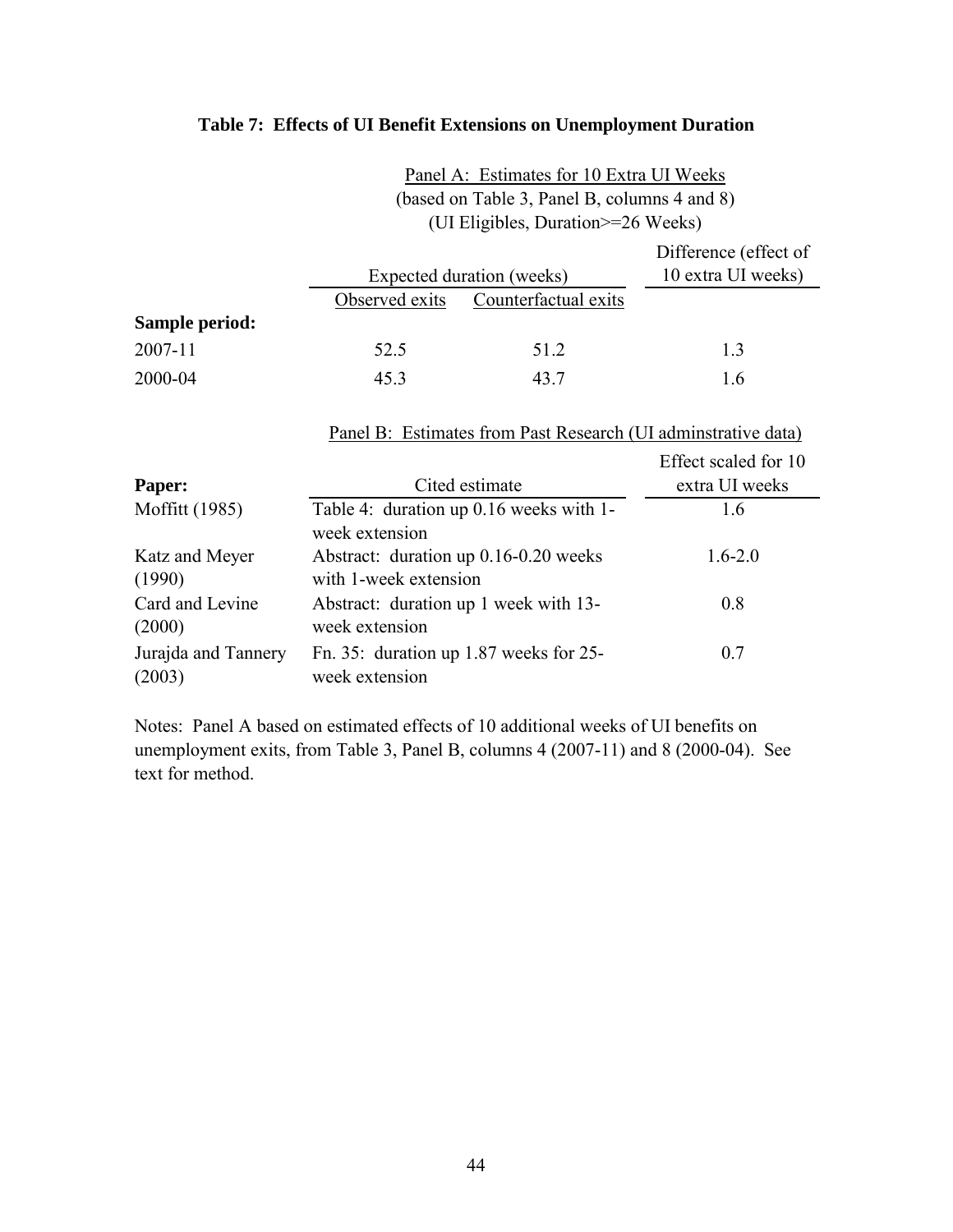|                                                                                        | (1)          | (2)                | (3)          | (4)                |
|----------------------------------------------------------------------------------------|--------------|--------------------|--------------|--------------------|
|                                                                                        |              | 2007-2011          |              | 2000-2004          |
|                                                                                        |              | UI ineligible (job |              | UI ineligible (job |
|                                                                                        | UI eligible  | leavers and LF     | UI eligible  | leavers and LF     |
|                                                                                        | (job losers) | entrants)          | (job losers) | entrants)          |
| <b>Observation counts</b>                                                              | 72,347       | 50,141             | 43,167       | 40,129             |
| <b>Individual characteristics (shares)</b>                                             |              |                    |              |                    |
| Age                                                                                    |              |                    |              |                    |
| $16-19$                                                                                | 0.028        | 0.245              | 0.041        | 0.291              |
| 20-24                                                                                  | 0.108        | 0.223              | 0.120        | 0.211              |
| 25-34                                                                                  | 0.229        | 0.209              | 0.236        | 0.192              |
| 35-44                                                                                  | 0.220        | 0.125              | 0.258        | 0.144              |
| 45-54                                                                                  | 0.238        | 0.108              | 0.213        | 0.093              |
| 55-64                                                                                  | 0.145        | 0.062              | 0.110        | 0.047              |
| 65 and over                                                                            | 0.033        | 0.027              | 0.021        | 0.021              |
| <b>Education</b>                                                                       |              |                    |              |                    |
| <high school<="" td=""><td>0.170</td><td>0.269</td><td>0.205</td><td>0.334</td></high> | 0.170        | 0.269              | 0.205        | 0.334              |
| High school                                                                            | 0.385        | 0.310              | 0.378        | 0.302              |
| Some college                                                                           | 0.271        | 0.275              | 0.251        | 0.238              |
| $>=$ College                                                                           | 0.174        | 0.146              | 0.166        | 0.126              |
| Non-white                                                                              | 0.401        | 0.453              | 0.389        | 0.438              |
| Married                                                                                | 0.482        | 0.298              | 0.498        | 0.304              |
| Female                                                                                 | 0.371        | 0.522              | 0.393        | 0.538              |
| <b>Prior industry</b>                                                                  |              |                    |              |                    |
| Agriculture                                                                            | 0.018        | 0.012              | 0.033        | 0.019              |
| Mining                                                                                 | 0.006        | 0.003              | 0.006        | 0.002              |
| Construction                                                                           | 0.178        | 0.072              | 0.142        | 0.056              |
| Manufacturing non-durables                                                             | 0.048        | 0.034              | 0.069        | 0.046              |
| Manufacturing durables                                                                 | 0.101        | 0.054              | 0.130        | 0.057              |
| <b>TCPU</b>                                                                            | 0.070        | 0.058              | 0.073        | 0.052              |
| Wholesale                                                                              | 0.025        | 0.017              | 0.035        | 0.024              |
| Retail                                                                                 | 0.106        | 0.170              | 0.123        | 0.259              |
| <b>FIRE</b>                                                                            | 0.054        | 0.047              | 0.042        | 0.039              |
| <b>Business services</b>                                                               | 0.111        | 0.094              | 0.120        | 0.099              |
| Personal services                                                                      | 0.085        | 0.179              | 0.054        | 0.104              |
| Entertainment services                                                                 | 0.024        | 0.032              | 0.026        | 0.032              |
| Professional services                                                                  | 0.155        | 0.198              | 0.129        | 0.181              |
| Government                                                                             | 0.018        | 0.024              | 0.016        | 0.024              |
| <b>Armed Forces</b>                                                                    |              | 0.008              |              | 0.007              |

# **Appendix Table A1: Descriptive Statistics, Analysis Samples (continued from text Table 2)**

Note: Industry prior to unemployment spell is not defined for new labor force entrants.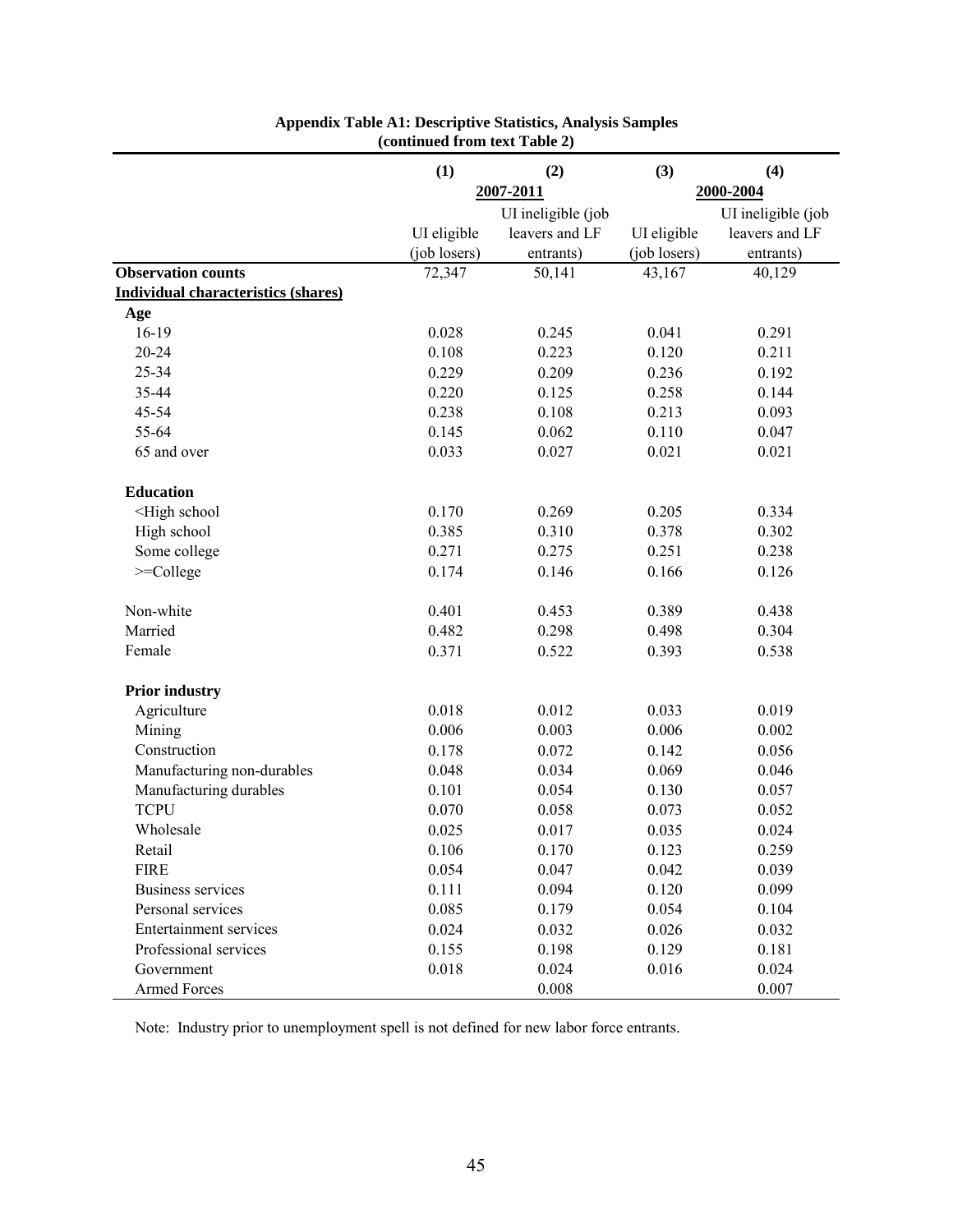| $\epsilon$ comprete operation, or $E_{\rm m}$                                                                       | (1)<br>(2)<br>2007-11 |                      | (3)                | (4)<br>2000-04       |
|---------------------------------------------------------------------------------------------------------------------|-----------------------|----------------------|--------------------|----------------------|
|                                                                                                                     | <b>UI</b> Eligible    | <b>UI</b> Ineligible | <b>UI</b> Eligible | <b>UI</b> Ineligible |
| Variables:                                                                                                          |                       |                      |                    |                      |
| PBD $(dw>=26)$                                                                                                      | $-0.0524*$            | 0.0100               | $-0.102**$         | 0.00429              |
|                                                                                                                     | (0.0215)              | (0.0288)             | (0.0397)           | (0.0402)             |
| PBD $(dur<26)$                                                                                                      | $-0.0184$             | 0.0274               | $-0.0338$          | 0.0167               |
|                                                                                                                     | (0.0191)              | (0.0268)             | (0.0429)           | (0.0300)             |
| State unemp rate                                                                                                    | $-0.372**$            | $-0.357*$            | $-0.483$           | $-1.184**$           |
|                                                                                                                     | (0.131)               | (0.141)              | (0.402)            | (0.258)              |
| (State unemp rate) $\hat{ }$ 2                                                                                      | $0.0293*$             | 0.0227               | 0.0155             | $0.169**$            |
|                                                                                                                     | (0.0149)              | (0.0176)             | (0.0817)           | (0.0557)             |
| (State unemp rate)^3                                                                                                | $-0.000923$           | $-0.000557$          | 0.00126            | $-0.00911*$          |
|                                                                                                                     | (0.000558)            | (0.000672)           | (0.00545)          | (0.00376)            |
| dln(state emp)                                                                                                      | $-0.557$              | $-0.902$             | $-2.361$           | 0.592                |
|                                                                                                                     | (0.957)               | (0.979)              | (1.340)            | (1.188)              |
| dln(state emp) $\binom{2}{2}$                                                                                       | $-11.91$              | 2.819                | $-8.577$           | 52.42**              |
|                                                                                                                     | (12.81)               | (21.14)              | (19.49)            | (18.55)              |
| dln(state emp) $\frac{3}{3}$                                                                                        | 5.703                 | 53.61                | 1034               | $-286.9$             |
|                                                                                                                     | (81.57)               | (164.5)              | (559.2)            | (350.6)              |
| Unemployment duration                                                                                               | $-1.609**$            | $-1.207**$           | $-1.381**$         | $-1.024**$           |
| (weeks)                                                                                                             | (0.196)               | (0.273)              | (0.479)            | (0.379)              |
| Unemp duration^2                                                                                                    | $1.163**$             | $0.730**$            | $1.190**$          | $0.775**$            |
|                                                                                                                     | (0.144)               | (0.190)              | (0.412)            | (0.298)              |
| 1/(unemp duration)                                                                                                  | 1.422**               | $0.488**$            | 1.578**            | $0.712**$            |
|                                                                                                                     | (0.107)               | (0.0891)             | (0.168)            | (0.0873)             |
| Newly unemployed                                                                                                    | $0.191**$             | $0.392**$            | 0.0589             | $0.292**$            |
| (dummy for dur<5)                                                                                                   | (0.0415)              | (0.0365)             | (0.0389)           | (0.0348)             |
| Dummy for dur>=26                                                                                                   | $0.350**$             | $0.300**$            | $0.431**$          | 0.169                |
|                                                                                                                     | (0.0594)              | (0.0882)             | (0.100)            | (0.109)              |
| Education <hs< td=""><td><math>0.100*</math></td><td><math>0.0984**</math></td><td>0.0714</td><td>0.0520</td></hs<> | $0.100*$              | $0.0984**$           | 0.0714             | 0.0520               |
|                                                                                                                     | (0.0483)              | (0.0251)             | (0.0395)           | (0.0357)             |
| Education=Some College                                                                                              | $-0.0572*$            | $0.110**$            | 0.0191             | $0.114**$            |
|                                                                                                                     | (0.0227)              | (0.0238)             | (0.0292)           | (0.0233)             |
| Education=College Grad                                                                                              | $-0.00607$            | 0.0298               | $-0.111**$         | $-0.00884$           |
|                                                                                                                     | (0.0321)              | (0.0407)             | (0.0324)           | (0.0522)             |
| Age 20-24                                                                                                           | $-0.256**$            | $-0.187**$           | $-0.313**$         | $-0.175**$           |
|                                                                                                                     | (0.0592)              | (0.0428)             | (0.0762)           | (0.0392)             |
| Age 25-34                                                                                                           | $-0.328**$            | $-0.401**$           | $-0.427**$         | $-0.302**$           |
|                                                                                                                     | (0.0604)              | (0.0489)             | (0.0657)           | (0.0404)             |
| Age 35-44                                                                                                           | $-0.445**$            | $-0.394**$           | $-0.511**$         | $-0.400**$           |
|                                                                                                                     | (0.0615)              | (0.0529)             | (0.0565)           | (0.0427)             |
| Age 45-54                                                                                                           | $-0.455**$            | $-0.433**$           | $-0.590**$         | $-0.489**$           |
|                                                                                                                     | (0.0638)              | (0.0596)             | (0.0723)           | (0.0526)             |
| Age 55-64                                                                                                           | $-0.507**$            | $-0.267**$           | $-0.579**$         | $-0.237**$           |
|                                                                                                                     | (0.0612)              | (0.0463)             | (0.0699)           | (0.0614)             |
| Age $>64$                                                                                                           | $-0.0647$             | $0.174*$             | $-0.0484$          | 0.111                |
|                                                                                                                     | (0.0777)              | (0.0684)             | (0.0779)           | (0.0923)             |
| Female                                                                                                              | $0.0773*$             | $0.150**$            | 0.0432             | $0.190**$            |
|                                                                                                                     | (0.0352)              | (0.0298)             | (0.0513)           | (0.0320)             |
| Married                                                                                                             | $0.104**$             | 0.0347               | $0.103*$           | $0.159**$            |
|                                                                                                                     | (0.0229)              | (0.0369)             | (0.0417)           | (0.0581)             |
| Female*Married                                                                                                      | $0.114**$             | $0.167**$            | $0.142*$           | $-0.0162$            |
|                                                                                                                     | (0.0382)              | (0.0480)             | (0.0646)           | (0.0636)             |
| Nonwhite                                                                                                            | $0.0419*$             | $-0.0615$            | $-0.0272$          | $-0.147**$           |
|                                                                                                                     | (0.0165)              | (0.0347)             | (0.0266)           | (0.0358)             |
| Observations                                                                                                        | 72,347                | 50,141               | 43,167             | 40,129               |

**Appendix Table A2: Logit Regression Results, Pr(Exit from Unemployment)** Complete Specification, UI Eligibles and Ineligibles (Panel B of Tables 3-4, Columns 4 and 8)

Standard errors in parentheses (clustered by state). \*\* p<0.01, \* p<0.05.

Notes: Unadjusted logit coefficients. Additional controls include complete sets of state, time(month/year), and industry dummies (UI Eligibles only).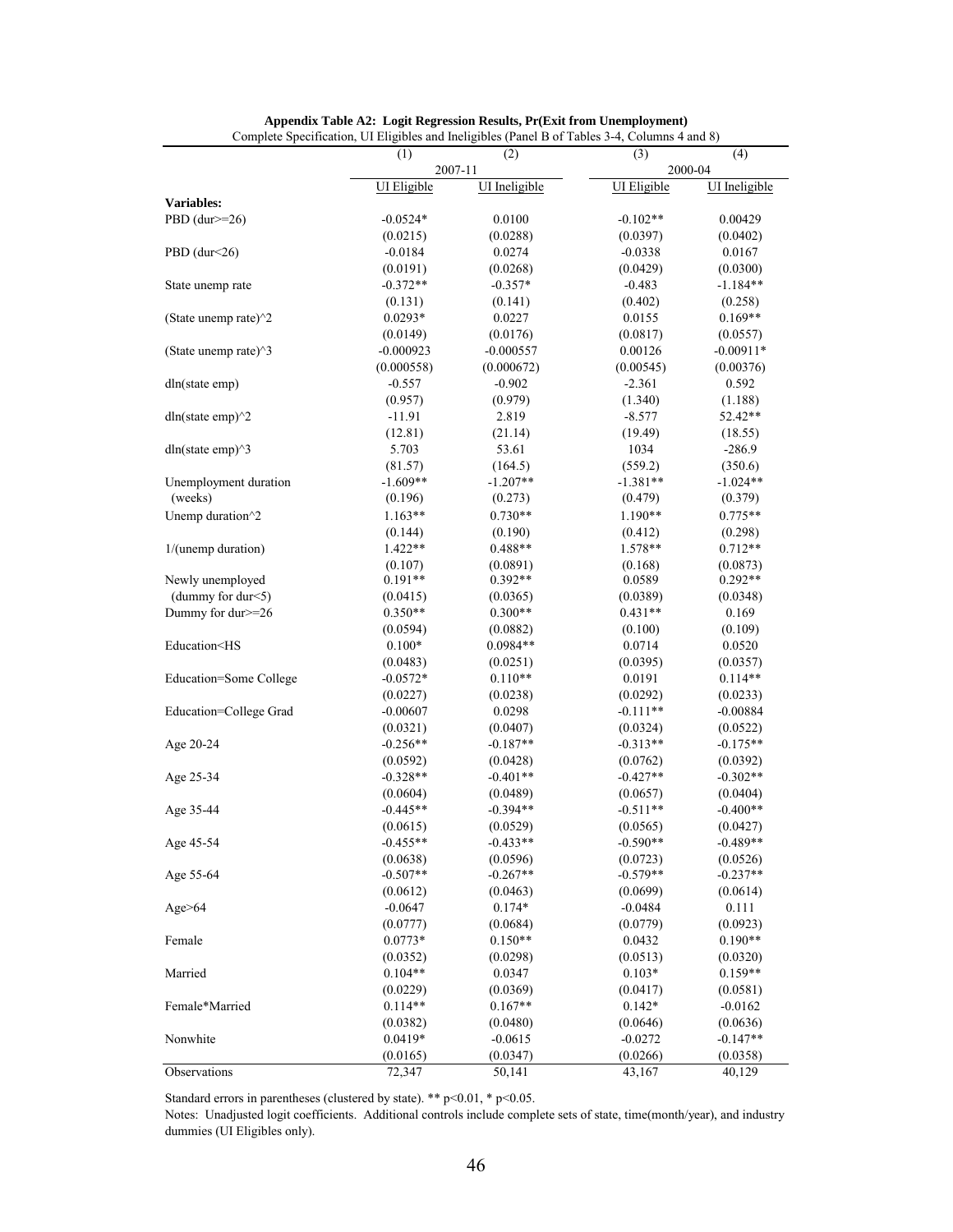|                             | (1)                               | (2)          | (3)          | (4)          | (5)         | (6)                                                                                     | (7)        | (8)       |  |  |  |  |
|-----------------------------|-----------------------------------|--------------|--------------|--------------|-------------|-----------------------------------------------------------------------------------------|------------|-----------|--|--|--|--|
|                             | Panel A: Single UI Weeks Variable |              |              |              |             |                                                                                         |            |           |  |  |  |  |
|                             | 2007-11                           |              |              |              |             | 2000-04                                                                                 |            |           |  |  |  |  |
| <b>UI</b> Variables:        |                                   |              |              |              |             |                                                                                         |            |           |  |  |  |  |
| Potential benefit duration  | $-0.00972**$                      | $-0.00916**$ | $-0.00706**$ | $-0.00719**$ | $-0.00117$  | $-0.00225$                                                                              | $-0.00103$ | 0.000529  |  |  |  |  |
| (PBD)                       | (0.00237)                         | (0.00234)    | (0.00225)    | (0.00266)    | (0.00502)   | (0.00437)                                                                               | (0.00429)  | (0.00551) |  |  |  |  |
|                             |                                   |              |              |              |             |                                                                                         |            |           |  |  |  |  |
|                             |                                   |              |              |              |             | Panel B: Separate effects of UI Weeks for Unemployment Duration $>=$ or $\leq$ 26 weeks |            |           |  |  |  |  |
|                             |                                   |              | 2007-11      |              |             | 2000-04                                                                                 |            |           |  |  |  |  |
| PBD $(dur>=26)$             | $-0.0162**$                       | $-0.0150**$  | $-0.0110**$  | $-0.0114**$  | $-0.0231**$ | $-0.0180**$                                                                             | $-0.0126*$ | $-0.0112$ |  |  |  |  |
|                             | (0.00243)                         | (0.00237)    | (0.00254)    | (0.00281)    | (0.00481)   | (0.00451)                                                                               | (0.00604)  | (0.00702) |  |  |  |  |
| PBD $(dur<26)$              | $-0.00214$                        | $-0.00252$   | $-0.00457*$  | $-0.00474$   | 0.00447     | 0.00206                                                                                 | 0.00272    | 0.00434   |  |  |  |  |
|                             | (0.00239)                         | (0.00236)    | (0.00224)    | (0.00268)    | (0.00424)   | (0.00383)                                                                               | (0.00418)  | (0.00530) |  |  |  |  |
| <b>Additional Controls:</b> |                                   |              |              |              |             |                                                                                         |            |           |  |  |  |  |
| State/time                  | Y                                 | Y            | Y            | Y            | Y           | Y                                                                                       | Y          | Y         |  |  |  |  |
| Individual characteristics  | N                                 | Y            | Y            | Y            | N           | Y                                                                                       | Y          | Y         |  |  |  |  |
| Unemployment duration       | N                                 | N            | Y            | Y            | N           | N                                                                                       | Y          | Y         |  |  |  |  |
| State unemployment &        | N                                 | N            | N            | Y            | N           | N                                                                                       | N          | Y         |  |  |  |  |
| employment growth           |                                   |              |              |              |             |                                                                                         |            |           |  |  |  |  |
| Observations                | 110565                            | 110565       | 110565       | 110565       | 67737       | 67737                                                                                   | 67737      | 67737     |  |  |  |  |

# **Appendix Table A3: Logit Regression Results, Pr(Exit from Unemployment), UI ELIGIBLE Marginal Effects of 10 Additional UI Weeks 1-MONTH TRANSITIONS (UNCORRECTED)**

Standard errors in parentheses (clustered by state). \*\*  $p<0.01$ , \*  $p<0.05$ .